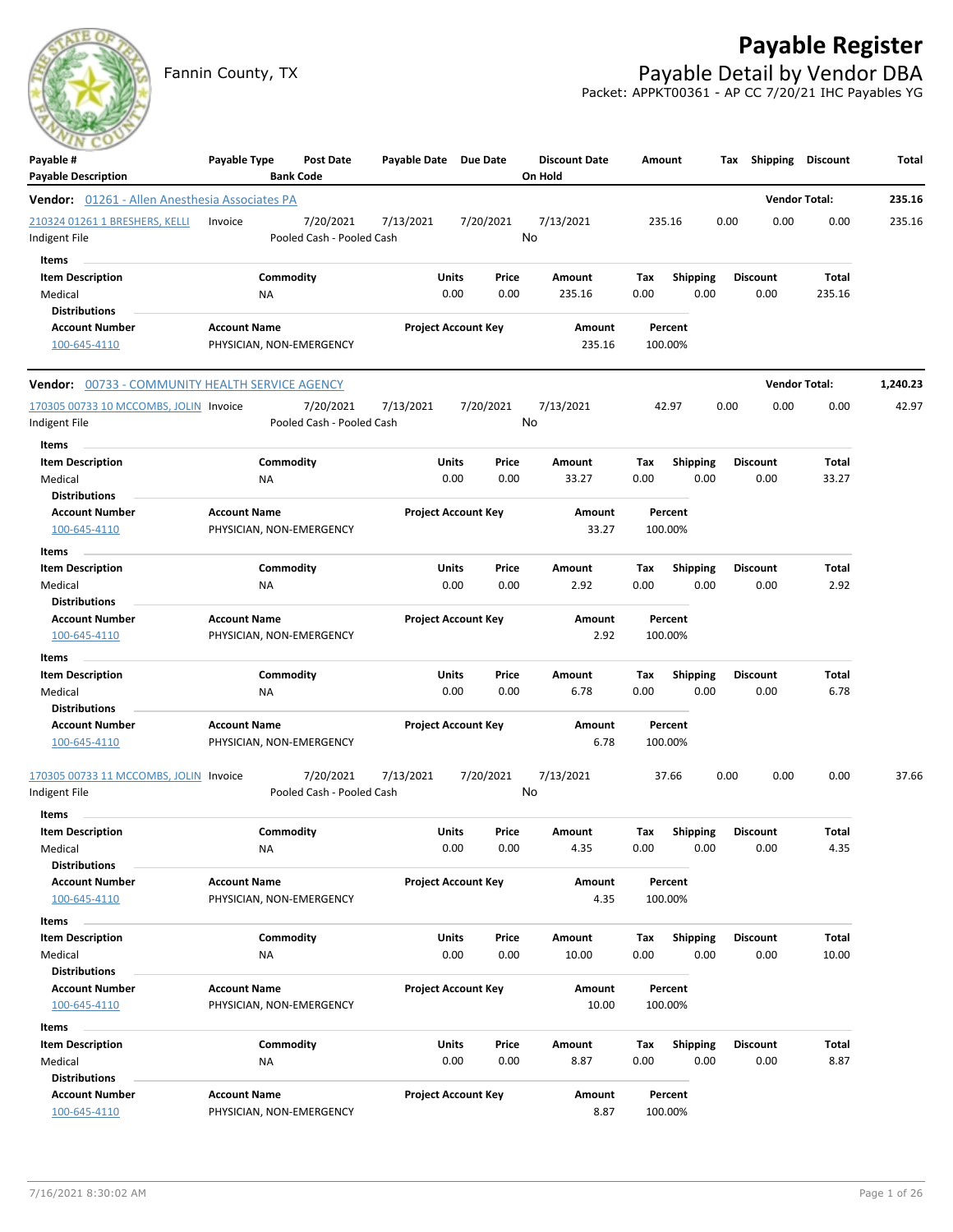| Payable #                                      | Payable Type<br>Post Date                         | Payable Date Due Date      |           | <b>Discount Date</b> | Amount |                 | Shipping<br>Tax | Discount | Total |
|------------------------------------------------|---------------------------------------------------|----------------------------|-----------|----------------------|--------|-----------------|-----------------|----------|-------|
| <b>Payable Description</b>                     | <b>Bank Code</b>                                  |                            |           | On Hold              |        |                 |                 |          |       |
| Items                                          |                                                   |                            |           |                      |        |                 |                 |          |       |
| <b>Item Description</b>                        | Commodity                                         | Units                      | Price     | Amount               | Tax    | <b>Shipping</b> | Discount        | Total    |       |
| Medical<br><b>Distributions</b>                | <b>NA</b>                                         | 0.00                       | 0.00      | 2.92                 | 0.00   | 0.00            | 0.00            | 2.92     |       |
| <b>Account Number</b>                          | <b>Account Name</b>                               | <b>Project Account Key</b> |           | Amount               |        | Percent         |                 |          |       |
| 100-645-4110                                   | PHYSICIAN, NON-EMERGENCY                          |                            |           | 2.92                 |        | 100.00%         |                 |          |       |
| Items                                          |                                                   |                            |           |                      |        |                 |                 |          |       |
| <b>Item Description</b>                        | Commodity                                         | Units                      | Price     | Amount               | Tax    | <b>Shipping</b> | <b>Discount</b> | Total    |       |
| Medical                                        | ΝA                                                | 0.00                       | 0.00      | 11.52                | 0.00   | 0.00            | 0.00            | 11.52    |       |
| <b>Distributions</b>                           |                                                   |                            |           |                      |        |                 |                 |          |       |
| <b>Account Number</b>                          | <b>Account Name</b>                               | <b>Project Account Key</b> |           | Amount               |        | Percent         |                 |          |       |
| 100-645-4110                                   | PHYSICIAN, NON-EMERGENCY                          |                            |           | 11.52                |        | 100.00%         |                 |          |       |
|                                                |                                                   |                            |           |                      |        |                 |                 |          |       |
| 170305 00733 12 MCCOMBS, JOLIN Invoice         | 7/20/2021                                         | 7/13/2021                  | 7/20/2021 | 7/13/2021            |        | 84.23           | 0.00<br>0.00    | 0.00     | 84.23 |
| Indigent File                                  | Pooled Cash - Pooled Cash                         |                            |           | No                   |        |                 |                 |          |       |
| Items                                          |                                                   |                            |           |                      |        |                 |                 |          |       |
| <b>Item Description</b>                        | Commodity                                         | Units                      | Price     | Amount               | Tax    | <b>Shipping</b> | <b>Discount</b> | Total    |       |
| Medical                                        | ΝA                                                | 0.00                       | 0.00      | 46.73                | 0.00   | 0.00            | 0.00            | 46.73    |       |
| <b>Distributions</b>                           |                                                   |                            |           |                      |        |                 |                 |          |       |
| <b>Account Number</b>                          | <b>Account Name</b>                               | <b>Project Account Key</b> |           | Amount               |        | Percent         |                 |          |       |
| 100-645-4110                                   | PHYSICIAN, NON-EMERGENCY                          |                            |           | 46.73                |        | 100.00%         |                 |          |       |
| Items                                          |                                                   |                            |           |                      |        |                 |                 |          |       |
| <b>Item Description</b>                        | Commodity                                         | Units                      | Price     | Amount               | Tax    | <b>Shipping</b> | <b>Discount</b> | Total    |       |
| Medical<br><b>Distributions</b>                | <b>NA</b>                                         | 0.00                       | 0.00      | 8.16                 | 0.00   | 0.00            | 0.00            | 8.16     |       |
| <b>Account Number</b>                          | <b>Account Name</b>                               | <b>Project Account Key</b> |           | Amount               |        | Percent         |                 |          |       |
| 100-645-4110                                   | PHYSICIAN, NON-EMERGENCY                          |                            |           | 8.16                 |        | 100.00%         |                 |          |       |
|                                                |                                                   |                            |           |                      |        |                 |                 |          |       |
| Items<br><b>Item Description</b>               | Commodity                                         | Units                      | Price     | Amount               | Tax    | <b>Shipping</b> | Discount        | Total    |       |
| Medical                                        | <b>NA</b>                                         | 0.00                       | 0.00      | 14.11                | 0.00   | 0.00            | 0.00            | 14.11    |       |
| <b>Distributions</b>                           |                                                   |                            |           |                      |        |                 |                 |          |       |
| <b>Account Number</b>                          | <b>Account Name</b>                               | <b>Project Account Key</b> |           | Amount               |        | Percent         |                 |          |       |
| 100-645-4110                                   | PHYSICIAN, NON-EMERGENCY                          |                            |           | 14.11                |        | 100.00%         |                 |          |       |
| Items                                          |                                                   |                            |           |                      |        |                 |                 |          |       |
| <b>Item Description</b>                        | Commodity                                         | <b>Units</b>               | Price     | Amount               | Tax    | <b>Shipping</b> | <b>Discount</b> | Total    |       |
| Medical                                        | ΝA                                                | 0.00                       | 0.00      | 6.78                 | 0.00   | 0.00            | 0.00            | 6.78     |       |
| <b>Distributions</b>                           |                                                   |                            |           |                      |        |                 |                 |          |       |
| <b>Account Number</b>                          | <b>Account Name</b>                               | <b>Project Account Key</b> |           | Amount               |        | Percent         |                 |          |       |
| 100-645-4110                                   | PHYSICIAN, NON-EMERGENCY                          |                            |           | 6.78                 |        | 100.00%         |                 |          |       |
| Items                                          |                                                   |                            |           |                      |        |                 |                 |          |       |
| <b>Item Description</b>                        | Commodity                                         | Units                      | Price     | Amount               | Tax    | <b>Shipping</b> | <b>Discount</b> | Total    |       |
| Medical                                        | <b>NA</b>                                         | 0.00                       | 0.00      | 3.59                 | 0.00   | 0.00            | 0.00            | 3.59     |       |
| <b>Distributions</b>                           |                                                   |                            |           |                      |        |                 |                 |          |       |
| <b>Account Number</b>                          | <b>Account Name</b>                               | <b>Project Account Key</b> |           | Amount               |        | Percent         |                 |          |       |
| 100-645-4110                                   | PHYSICIAN, NON-EMERGENCY                          |                            |           | 3.59                 |        | 100.00%         |                 |          |       |
| Items                                          |                                                   |                            |           |                      |        |                 |                 |          |       |
| <b>Item Description</b>                        | Commodity                                         | Units                      | Price     | Amount               | Tax    | <b>Shipping</b> | <b>Discount</b> | Total    |       |
| Medical                                        | <b>NA</b>                                         | 0.00                       | 0.00      | 4.86                 | 0.00   | 0.00            | 0.00            | 4.86     |       |
| <b>Distributions</b>                           |                                                   |                            |           |                      |        |                 |                 |          |       |
| <b>Account Number</b>                          | <b>Account Name</b>                               | <b>Project Account Key</b> |           | Amount               |        | Percent         |                 |          |       |
| 100-645-4110                                   | PHYSICIAN, NON-EMERGENCY                          |                            |           | 4.86                 |        | 100.00%         |                 |          |       |
| 201205 00733 11 LOYA, SHANNON<br>Indigent File | 7/20/2021<br>Invoice<br>Pooled Cash - Pooled Cash | 7/13/2021                  | 7/20/2021 | 7/13/2021<br>No      |        | 42.97           | 0.00<br>0.00    | 0.00     | 42.97 |
| Items                                          |                                                   |                            |           |                      |        |                 |                 |          |       |
| <b>Item Description</b>                        | Commodity                                         | Units                      | Price     | Amount               | Tax    | <b>Shipping</b> | <b>Discount</b> | Total    |       |
| Medical                                        | <b>NA</b>                                         | 0.00                       | 0.00      | 33.27                | 0.00   | 0.00            | 0.00            | 33.27    |       |
| <b>Distributions</b>                           |                                                   |                            |           |                      |        |                 |                 |          |       |
| <b>Account Number</b>                          | <b>Account Name</b>                               | <b>Project Account Key</b> |           | Amount               |        | Percent         |                 |          |       |
| 100-645-4110                                   | PHYSICIAN, NON-EMERGENCY                          |                            |           | 33.27                |        | 100.00%         |                 |          |       |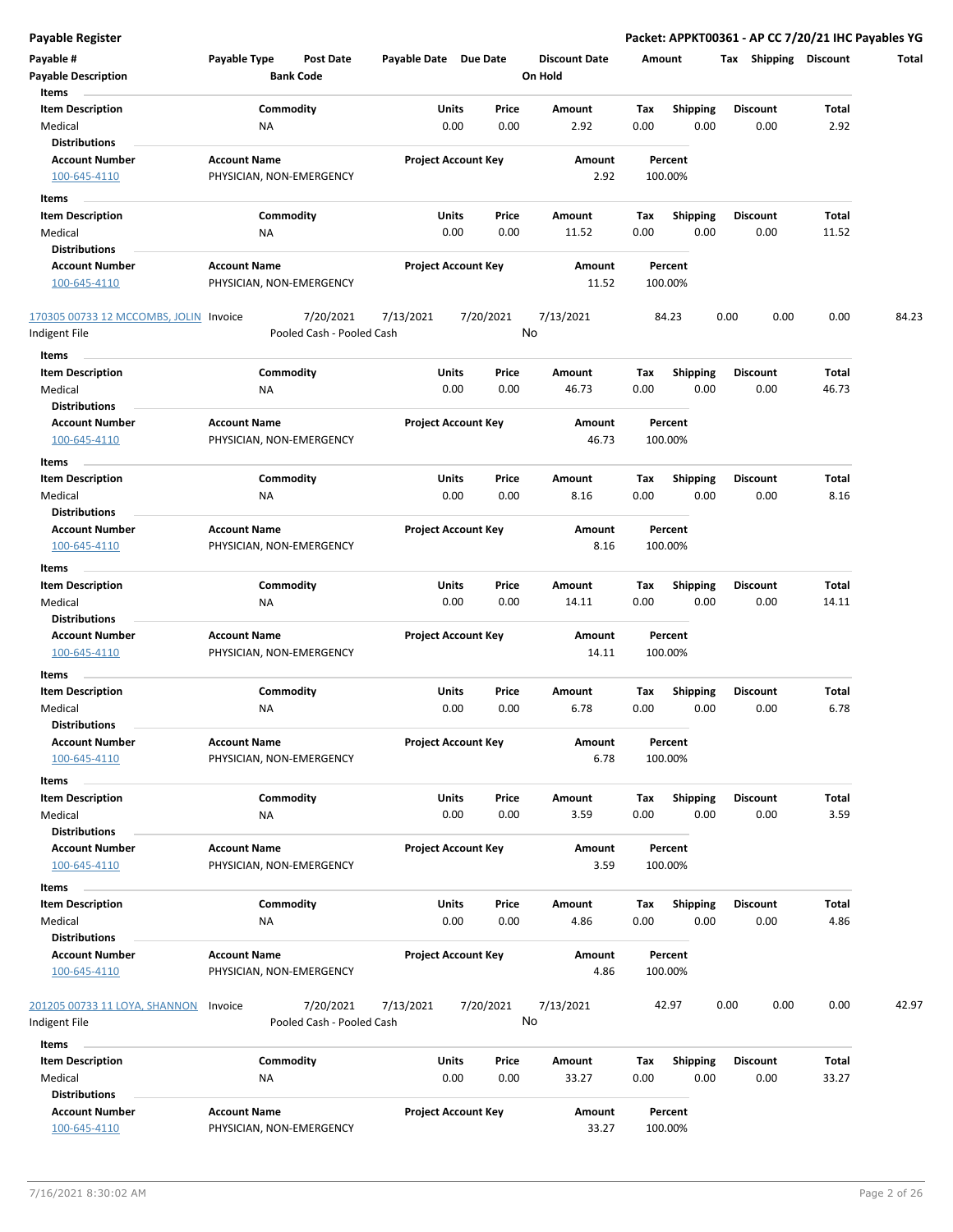| Payable #<br><b>Payable Description</b>                       | Payable Type                                    | Post Date<br><b>Bank Code</b>          | Payable Date Due Date |                            | <b>Discount Date</b><br>On Hold | Amount                                 | Tax<br><b>Shipping</b>  | <b>Discount</b> | Total |
|---------------------------------------------------------------|-------------------------------------------------|----------------------------------------|-----------------------|----------------------------|---------------------------------|----------------------------------------|-------------------------|-----------------|-------|
| Items<br><b>Item Description</b><br>Medical                   | ΝA                                              | Commodity                              | Units                 | Price<br>0.00<br>0.00      | Amount<br>2.92                  | Tax<br><b>Shipping</b><br>0.00<br>0.00 | <b>Discount</b><br>0.00 | Total<br>2.92   |       |
| <b>Distributions</b><br><b>Account Number</b><br>100-645-4110 | <b>Account Name</b>                             | PHYSICIAN, NON-EMERGENCY               |                       | <b>Project Account Key</b> | Amount<br>2.92                  | Percent<br>100.00%                     |                         |                 |       |
| Items                                                         |                                                 |                                        |                       |                            |                                 |                                        |                         |                 |       |
| <b>Item Description</b>                                       |                                                 | Commodity                              | Units                 | Price                      | Amount                          | <b>Shipping</b><br>Тах                 | <b>Discount</b>         | Total           |       |
| Medical                                                       | ΝA                                              |                                        |                       | 0.00<br>0.00               | 6.78                            | 0.00<br>0.00                           | 0.00                    | 6.78            |       |
| <b>Distributions</b>                                          |                                                 |                                        |                       |                            |                                 |                                        |                         |                 |       |
| <b>Account Number</b><br>100-645-4110                         | <b>Account Name</b><br>PHYSICIAN, NON-EMERGENCY |                                        |                       | <b>Project Account Key</b> | Amount<br>6.78                  | Percent<br>100.00%                     |                         |                 |       |
| <u>201205 00733 12 LOYA, SHANNON</u><br>Indigent File         | Invoice                                         | 7/20/2021<br>Pooled Cash - Pooled Cash | 7/13/2021             | 7/20/2021                  | 7/13/2021<br>No                 | 74.14                                  | 0.00<br>0.00            | 0.00            | 74.14 |
| Items                                                         |                                                 |                                        |                       |                            |                                 |                                        |                         |                 |       |
| <b>Item Description</b>                                       |                                                 | Commodity                              | Units                 | Price                      | Amount                          | Tax<br><b>Shipping</b>                 | <b>Discount</b>         | Total           |       |
| Medical<br><b>Distributions</b>                               | ΝA                                              |                                        |                       | 0.00<br>0.00               | 46.73                           | 0.00<br>0.00                           | 0.00                    | 46.73           |       |
| <b>Account Number</b>                                         | <b>Account Name</b>                             |                                        |                       | <b>Project Account Key</b> | Amount                          | Percent                                |                         |                 |       |
| 100-645-4110                                                  | PHYSICIAN, NON-EMERGENCY                        |                                        |                       |                            | 46.73                           | 100.00%                                |                         |                 |       |
| Items                                                         |                                                 |                                        |                       |                            |                                 |                                        |                         |                 |       |
| Item Description                                              |                                                 | Commodity                              | Units                 | Price                      | Amount                          | Tax<br><b>Shipping</b>                 | <b>Discount</b>         | Total           |       |
| Medical                                                       | NA                                              |                                        |                       | 0.00<br>0.00               | 8.16                            | 0.00<br>0.00                           | 0.00                    | 8.16            |       |
| <b>Distributions</b>                                          |                                                 |                                        |                       |                            |                                 |                                        |                         |                 |       |
| <b>Account Number</b>                                         | <b>Account Name</b>                             |                                        |                       | <b>Project Account Key</b> | Amount                          | Percent                                |                         |                 |       |
| 100-645-4110                                                  |                                                 | PHYSICIAN, NON-EMERGENCY               |                       |                            | 8.16                            | 100.00%                                |                         |                 |       |
| Items                                                         |                                                 |                                        |                       |                            |                                 |                                        |                         |                 |       |
| <b>Item Description</b>                                       |                                                 | Commodity                              | Units                 | Price                      | Amount                          | <b>Shipping</b><br>Тах                 | <b>Discount</b>         | Total           |       |
| Medical                                                       | ΝA                                              |                                        |                       | 0.00<br>0.00               | 10.00                           | 0.00<br>0.00                           | 0.00                    | 10.00           |       |
| Distributions                                                 |                                                 |                                        |                       |                            |                                 |                                        |                         |                 |       |
| <b>Account Number</b>                                         | <b>Account Name</b>                             |                                        |                       | <b>Project Account Key</b> | Amount                          | Percent                                |                         |                 |       |
| 100-645-4110                                                  | PHYSICIAN, NON-EMERGENCY                        |                                        |                       |                            | 10.00                           | 100.00%                                |                         |                 |       |
| Items<br><b>Item Description</b>                              |                                                 | Commodity                              | Units                 | Price                      | Amount                          | Tax<br><b>Shipping</b>                 | <b>Discount</b>         | Total           |       |
| Medical                                                       | ΝA                                              |                                        |                       | 0.00<br>0.00               | 2.27                            | 0.00<br>0.00                           | 0.00                    | 2.27            |       |
| <b>Distributions</b>                                          |                                                 |                                        |                       |                            |                                 |                                        |                         |                 |       |
| Account Number<br>100-645-4110                                | <b>Account Name</b><br>PHYSICIAN, NON-EMERGENCY |                                        |                       | <b>Project Account Key</b> | Amount<br>2.27                  | Percent<br>100.00%                     |                         |                 |       |
| Items                                                         |                                                 |                                        |                       |                            |                                 |                                        |                         |                 |       |
| <b>Item Description</b>                                       |                                                 | Commodity                              | Units                 | Price                      | Amount                          | <b>Shipping</b><br>Tax                 | <b>Discount</b>         | Total           |       |
| Medical                                                       | NA                                              |                                        |                       | 0.00<br>0.00               | 3.68                            | 0.00<br>0.00                           | 0.00                    | 3.68            |       |
| <b>Distributions</b>                                          |                                                 |                                        |                       |                            |                                 |                                        |                         |                 |       |
| <b>Account Number</b>                                         | <b>Account Name</b>                             |                                        |                       | <b>Project Account Key</b> | Amount                          | Percent                                |                         |                 |       |
| 100-645-4110                                                  | PHYSICIAN, NON-EMERGENCY                        |                                        |                       |                            | 3.68                            | 100.00%                                |                         |                 |       |
| Items                                                         |                                                 |                                        |                       |                            |                                 |                                        |                         |                 |       |
| <b>Item Description</b>                                       |                                                 | Commodity                              | Units                 | Price                      | Amount                          | <b>Shipping</b><br>Tax                 | <b>Discount</b>         | Total           |       |
| Medical                                                       | <b>NA</b>                                       |                                        |                       | 0.00<br>0.00               | 3.30                            | 0.00<br>0.00                           | 0.00                    | 3.30            |       |
| <b>Distributions</b>                                          |                                                 |                                        |                       |                            |                                 |                                        |                         |                 |       |
| <b>Account Number</b>                                         | <b>Account Name</b>                             |                                        |                       | <b>Project Account Key</b> | Amount                          | Percent                                |                         |                 |       |
| 100-645-4110                                                  | PHYSICIAN, NON-EMERGENCY                        |                                        |                       |                            | 3.30                            | 100.00%                                |                         |                 |       |
| 210222 00733 3 WOODWORTH, SAI Invoice<br>Indigent File        |                                                 | 7/20/2021<br>Pooled Cash - Pooled Cash | 7/13/2021             | 7/20/2021                  | 7/13/2021<br>No                 | 46.73                                  | 0.00<br>0.00            | 0.00            | 46.73 |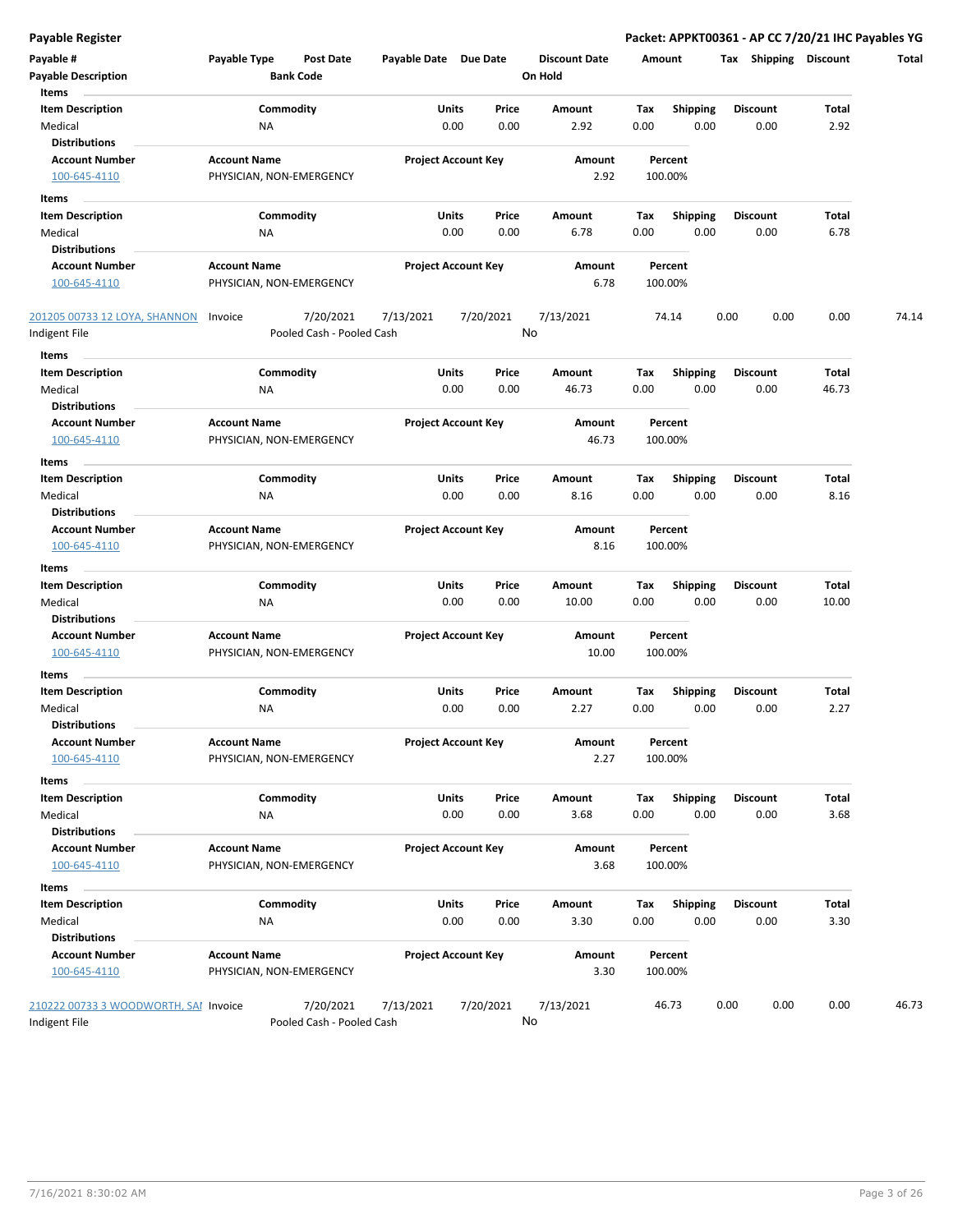| <b>Payable Register</b>                                       |                                                 |                                        |                            |                      |               |                                 |             |                         |      |                         | Packet: APPKT00361 - AP CC 7/20/21 IHC Payables YG |        |
|---------------------------------------------------------------|-------------------------------------------------|----------------------------------------|----------------------------|----------------------|---------------|---------------------------------|-------------|-------------------------|------|-------------------------|----------------------------------------------------|--------|
| Payable #<br><b>Payable Description</b>                       | Payable Type<br><b>Bank Code</b>                | <b>Post Date</b>                       | Payable Date Due Date      |                      |               | <b>Discount Date</b><br>On Hold | Amount      |                         |      | Tax Shipping Discount   |                                                    | Total  |
| Items                                                         |                                                 |                                        |                            |                      |               |                                 |             |                         |      |                         |                                                    |        |
| <b>Item Description</b><br>Medical<br><b>Distributions</b>    | Commodity<br>NA                                 |                                        |                            | Units<br>0.00        | Price<br>0.00 | <b>Amount</b><br>46.73          | Tax<br>0.00 | <b>Shipping</b><br>0.00 |      | <b>Discount</b><br>0.00 | Total<br>46.73                                     |        |
| <b>Account Number</b>                                         | <b>Account Name</b>                             |                                        | <b>Project Account Key</b> |                      |               | Amount                          |             | Percent                 |      |                         |                                                    |        |
| 100-645-4110                                                  | PHYSICIAN, NON-EMERGENCY                        |                                        |                            |                      |               | 46.73                           |             | 100.00%                 |      |                         |                                                    |        |
| 210324 00733 4 BRESHERS, KELLI                                | Invoice                                         | 7/20/2021                              | 7/13/2021                  | 7/20/2021            |               | 7/13/2021                       |             | 46.73                   | 0.00 | 0.00                    | 0.00                                               | 46.73  |
| Indigent File                                                 |                                                 | Pooled Cash - Pooled Cash              |                            |                      |               | No                              |             |                         |      |                         |                                                    |        |
| Items                                                         |                                                 |                                        |                            |                      |               |                                 |             |                         |      |                         |                                                    |        |
| <b>Item Description</b><br>Medical                            | Commodity<br>ΝA                                 |                                        |                            | Units<br>0.00        | Price<br>0.00 | Amount<br>46.73                 | Tax<br>0.00 | <b>Shipping</b><br>0.00 |      | <b>Discount</b><br>0.00 | Total<br>46.73                                     |        |
| <b>Distributions</b>                                          |                                                 |                                        |                            |                      |               |                                 |             |                         |      |                         |                                                    |        |
| <b>Account Number</b><br>100-645-4110                         | <b>Account Name</b><br>PHYSICIAN, NON-EMERGENCY |                                        | <b>Project Account Key</b> |                      |               | Amount<br>46.73                 |             | Percent<br>100.00%      |      |                         |                                                    |        |
| 210425 00733 2 ZVARA JR, CHARL<br>Indigent File               | Invoice                                         | 7/20/2021<br>Pooled Cash - Pooled Cash | 7/13/2021                  | 7/20/2021            |               | 7/13/2021<br>No                 |             | 33.27                   | 0.00 | 0.00                    | 0.00                                               | 33.27  |
| Items                                                         |                                                 |                                        |                            |                      |               |                                 |             |                         |      |                         |                                                    |        |
| <b>Item Description</b><br>Medical                            | Commodity<br>NA                                 |                                        |                            | Units<br>0.00        | Price<br>0.00 | Amount<br>33.27                 | Tax<br>0.00 | <b>Shipping</b><br>0.00 |      | <b>Discount</b><br>0.00 | Total<br>33.27                                     |        |
| <b>Distributions</b>                                          |                                                 |                                        |                            |                      |               |                                 |             |                         |      |                         |                                                    |        |
| <b>Account Number</b><br>100-645-4110                         | <b>Account Name</b><br>PHYSICIAN, NON-EMERGENCY |                                        | <b>Project Account Key</b> |                      |               | Amount<br>33.27                 |             | Percent<br>100.00%      |      |                         |                                                    |        |
| 210426 00733 1 CHAMBERS, SCOTT Invoice<br>Indigent File       |                                                 | 7/20/2021<br>Pooled Cash - Pooled Cash | 7/13/2021                  | 7/20/2021            |               | 7/13/2021<br>No                 | 120.18      |                         | 0.00 | 0.00                    | 0.00                                               | 120.18 |
|                                                               |                                                 |                                        |                            |                      |               |                                 |             |                         |      |                         |                                                    |        |
| Items<br><b>Item Description</b>                              | Commodity                                       |                                        |                            | Units                | Price         | Amount                          | Tax         | <b>Shipping</b>         |      | <b>Discount</b>         | Total                                              |        |
| Medical                                                       | ΝA                                              |                                        |                            | 0.00                 | 0.00          | 79.62                           | 0.00        | 0.00                    |      | 0.00                    | 79.62                                              |        |
| <b>Distributions</b>                                          |                                                 |                                        |                            |                      |               |                                 |             |                         |      |                         |                                                    |        |
| <b>Account Number</b><br>100-645-4110                         | <b>Account Name</b><br>PHYSICIAN, NON-EMERGENCY |                                        | <b>Project Account Key</b> |                      |               | Amount<br>79.62                 |             | Percent<br>100.00%      |      |                         |                                                    |        |
| Items                                                         |                                                 |                                        |                            |                      |               |                                 |             |                         |      |                         |                                                    |        |
| <b>Item Description</b><br>Medical                            | Commodity<br>ΝA                                 |                                        |                            | Units<br>0.00        | Price<br>0.00 | Amount<br>10.00                 | Tax<br>0.00 | <b>Shipping</b><br>0.00 |      | <b>Discount</b><br>0.00 | Total<br>10.00                                     |        |
| <b>Distributions</b>                                          |                                                 |                                        |                            |                      |               |                                 |             |                         |      |                         |                                                    |        |
| <b>Account Number</b><br>100-645-4110                         | <b>Account Name</b><br>PHYSICIAN, NON-EMERGENCY |                                        | <b>Project Account Key</b> |                      |               | Amount<br>10.00                 |             | Percent<br>100.00%      |      |                         |                                                    |        |
| Items                                                         |                                                 |                                        |                            |                      |               |                                 |             |                         |      |                         |                                                    |        |
| <b>Item Description</b><br>Medical                            | Commodity<br>NA                                 |                                        |                            | Units<br>0.00        | Price<br>0.00 | Amount<br>7.58                  | Tax<br>0.00 | Shipping<br>0.00        |      | <b>Discount</b><br>0.00 | <b>Total</b><br>7.58                               |        |
| <b>Distributions</b><br><b>Account Number</b><br>100-645-4110 | <b>Account Name</b><br>PHYSICIAN, NON-EMERGENCY |                                        | <b>Project Account Key</b> |                      |               | Amount<br>7.58                  |             | Percent<br>100.00%      |      |                         |                                                    |        |
| Items                                                         |                                                 |                                        |                            |                      |               |                                 |             |                         |      |                         |                                                    |        |
| <b>Item Description</b><br>Medical                            | Commodity<br>NA                                 |                                        |                            | Units<br>0.00        | Price<br>0.00 | Amount<br>14.11                 | Tax<br>0.00 | Shipping<br>0.00        |      | <b>Discount</b><br>0.00 | Total<br>14.11                                     |        |
| <b>Distributions</b><br><b>Account Number</b>                 | <b>Account Name</b>                             |                                        | <b>Project Account Key</b> |                      |               | Amount                          |             | Percent                 |      |                         |                                                    |        |
| 100-645-4110                                                  | PHYSICIAN, NON-EMERGENCY                        |                                        |                            |                      |               | 14.11                           |             | 100.00%                 |      |                         |                                                    |        |
| Items                                                         |                                                 |                                        |                            |                      |               |                                 |             |                         |      |                         |                                                    |        |
| <b>Item Description</b><br>Medical<br><b>Distributions</b>    | Commodity<br>NA                                 |                                        |                            | <b>Units</b><br>0.00 | Price<br>0.00 | Amount<br>8.87                  | Tax<br>0.00 | Shipping<br>0.00        |      | <b>Discount</b><br>0.00 | Total<br>8.87                                      |        |
| <b>Account Number</b><br>100-645-4110                         | <b>Account Name</b><br>PHYSICIAN, NON-EMERGENCY |                                        | <b>Project Account Key</b> |                      |               | Amount<br>8.87                  |             | Percent<br>100.00%      |      |                         |                                                    |        |
| 210634 00733 1 CHEAKAS, TERRI<br>Indigent File                | Invoice                                         | 7/20/2021<br>Pooled Cash - Pooled Cash | 7/13/2021                  | 7/20/2021            |               | 7/13/2021<br>No                 |             | 54.41                   | 0.00 | 0.00                    | 0.00                                               | 54.41  |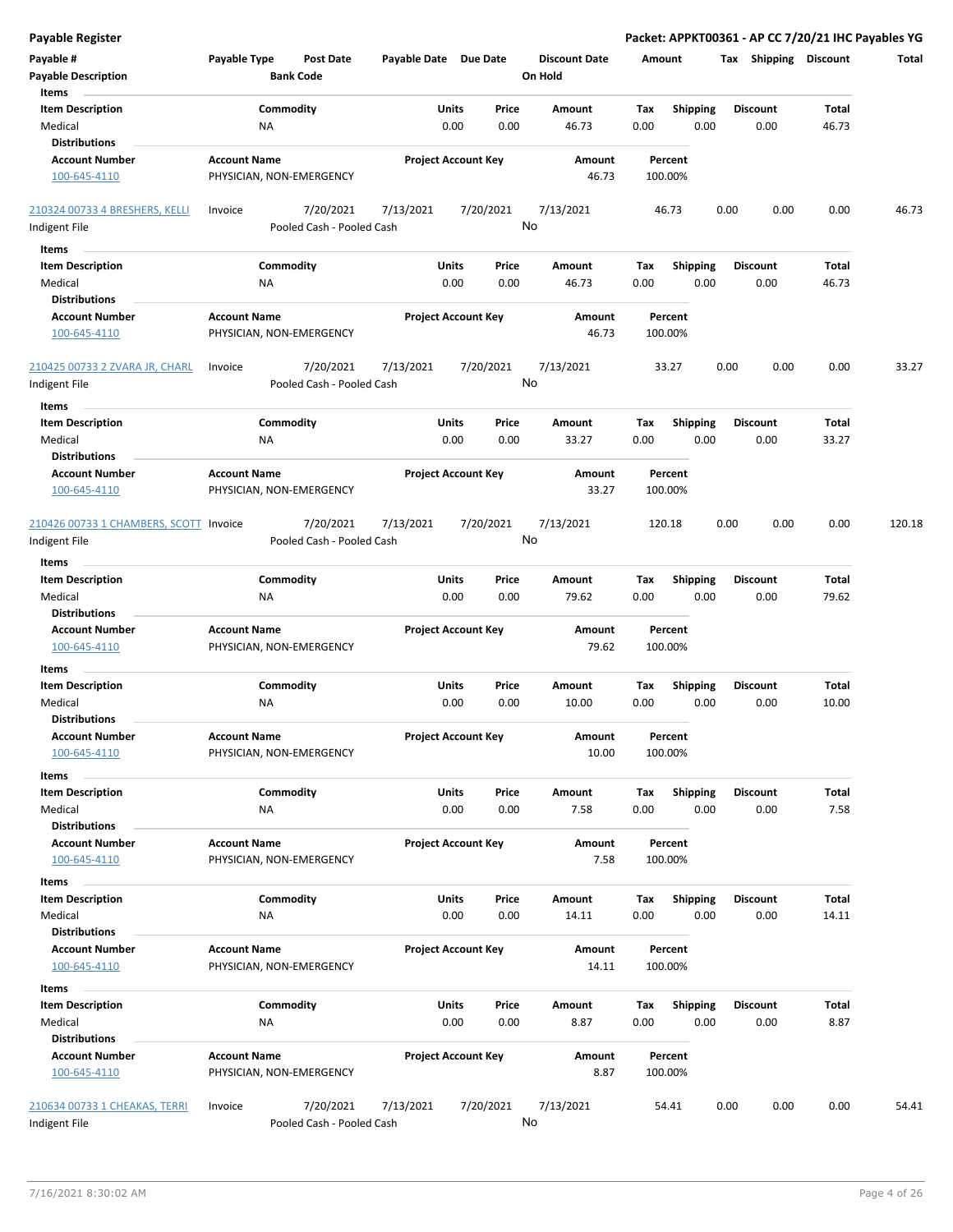| <b>Payable Register</b>                                    |                                                      |                       |                                |                                 | Packet: APPKT00361 - AP CC 7/20/21 IHC Payables YG |      |                         |                |       |
|------------------------------------------------------------|------------------------------------------------------|-----------------------|--------------------------------|---------------------------------|----------------------------------------------------|------|-------------------------|----------------|-------|
| Payable #<br><b>Payable Description</b>                    | Payable Type<br><b>Post Date</b><br><b>Bank Code</b> | Payable Date Due Date |                                | <b>Discount Date</b><br>On Hold | Amount                                             |      | Tax Shipping Discount   |                | Total |
| Items                                                      |                                                      |                       |                                |                                 |                                                    |      |                         |                |       |
| <b>Item Description</b><br>Medical<br><b>Distributions</b> | Commodity<br>NA                                      |                       | Units<br>Price<br>0.00<br>0.00 | Amount<br>54.41                 | Tax<br><b>Shipping</b><br>0.00                     | 0.00 | <b>Discount</b><br>0.00 | Total<br>54.41 |       |
| <b>Account Number</b>                                      | <b>Account Name</b>                                  |                       | <b>Project Account Key</b>     | Amount                          | Percent                                            |      |                         |                |       |
| 100-645-4110                                               | PHYSICIAN, NON-EMERGENCY                             |                       |                                | 54.41                           | 100.00%                                            |      |                         |                |       |
| 210634 00733 2 CHEAKAS, TERRI                              | 7/20/2021<br>Invoice                                 | 7/13/2021             | 7/20/2021                      | 7/13/2021                       | 33.27                                              | 0.00 | 0.00                    | 0.00           | 33.27 |
| Indigent File                                              | Pooled Cash - Pooled Cash                            |                       |                                | No                              |                                                    |      |                         |                |       |
| Items                                                      |                                                      |                       |                                |                                 |                                                    |      |                         |                |       |
| <b>Item Description</b>                                    | Commodity                                            |                       | Units<br>Price                 | Amount                          | Tax<br><b>Shipping</b>                             |      | <b>Discount</b>         | Total          |       |
| Medical<br><b>Distributions</b>                            | ΝA                                                   |                       | 0.00<br>0.00                   | 33.27                           | 0.00                                               | 0.00 | 0.00                    | 33.27          |       |
| <b>Account Number</b>                                      | <b>Account Name</b>                                  |                       | <b>Project Account Key</b>     | Amount                          | Percent                                            |      |                         |                |       |
| 100-645-4110                                               | PHYSICIAN, NON-EMERGENCY                             |                       |                                | 33.27                           | 100.00%                                            |      |                         |                |       |
| 210634 00733 3 CHEAKAS, TERRI<br>Indigent File             | 7/20/2021<br>Invoice<br>Pooled Cash - Pooled Cash    | 7/13/2021             | 7/20/2021                      | 7/13/2021<br>No                 | 33.27                                              | 0.00 | 0.00                    | 0.00           | 33.27 |
|                                                            |                                                      |                       |                                |                                 |                                                    |      |                         |                |       |
| Items                                                      | Commodity                                            |                       | Units<br>Price                 | Amount                          | Tax                                                |      | <b>Discount</b>         | Total          |       |
| <b>Item Description</b><br>Medical<br><b>Distributions</b> | NA                                                   |                       | 0.00<br>0.00                   | 33.27                           | <b>Shipping</b><br>0.00                            | 0.00 | 0.00                    | 33.27          |       |
| <b>Account Number</b>                                      | <b>Account Name</b>                                  |                       | <b>Project Account Key</b>     | <b>Amount</b>                   | Percent                                            |      |                         |                |       |
| 100-645-4110                                               | PHYSICIAN, NON-EMERGENCY                             |                       |                                | 33.27                           | 100.00%                                            |      |                         |                |       |
| 210635 00733 1 WYATT, TERESA K                             | 7/20/2021<br>Invoice                                 | 7/13/2021             | 7/20/2021                      | 7/13/2021                       | 95.55                                              | 0.00 | 0.00                    | 0.00           | 95.55 |
| Indigent File                                              | Pooled Cash - Pooled Cash                            |                       |                                | No                              |                                                    |      |                         |                |       |
| Items                                                      |                                                      |                       |                                |                                 |                                                    |      |                         |                |       |
| <b>Item Description</b>                                    | Commodity                                            |                       | Units<br>Price                 | Amount                          | <b>Shipping</b><br>Tax                             |      | <b>Discount</b>         | Total          |       |
| Medical<br><b>Distributions</b>                            | ΝA                                                   |                       | 0.00<br>0.00                   | 54.41                           | 0.00                                               | 0.00 | 0.00                    | 54.41          |       |
| <b>Account Number</b>                                      | <b>Account Name</b>                                  |                       | <b>Project Account Key</b>     | Amount                          | Percent                                            |      |                         |                |       |
| 100-645-4110                                               | PHYSICIAN, NON-EMERGENCY                             |                       |                                | 54.41                           | 100.00%                                            |      |                         |                |       |
| Items                                                      |                                                      |                       |                                |                                 |                                                    |      |                         |                |       |
| <b>Item Description</b>                                    | Commodity                                            |                       | Units<br>Price                 | Amount                          | Tax<br><b>Shipping</b>                             |      | <b>Discount</b>         | Total          |       |
| Medical<br><b>Distributions</b>                            | ΝA                                                   |                       | 0.00<br>0.00                   | 8.16                            | 0.00                                               | 0.00 | 0.00                    | 8.16           |       |
| <b>Account Number</b><br>100-645-4110                      | <b>Account Name</b><br>PHYSICIAN, NON-EMERGENCY      |                       | <b>Project Account Key</b>     | Amount<br>8.16                  | Percent<br>100.00%                                 |      |                         |                |       |
|                                                            |                                                      |                       |                                |                                 |                                                    |      |                         |                |       |
| Items<br><b>Item Description</b>                           | Commodity                                            |                       | Units<br>Price                 | Amount                          | Shipping<br>Tax                                    |      | <b>Discount</b>         | Total          |       |
| Medical                                                    | NA                                                   |                       | 0.00<br>0.00                   | 14.11                           | 0.00                                               | 0.00 | 0.00                    | 14.11          |       |
| <b>Distributions</b><br><b>Account Number</b>              | <b>Account Name</b>                                  |                       | <b>Project Account Key</b>     | Amount                          | Percent                                            |      |                         |                |       |
| 100-645-4110                                               | PHYSICIAN, NON-EMERGENCY                             |                       |                                | 14.11                           | 100.00%                                            |      |                         |                |       |
| Items                                                      |                                                      |                       |                                |                                 |                                                    |      |                         |                |       |
| <b>Item Description</b><br>Medical                         | Commodity<br>NA                                      |                       | Price<br>Units<br>0.00<br>0.00 | Amount<br>10.00                 | Tax<br><b>Shipping</b><br>0.00                     | 0.00 | <b>Discount</b><br>0.00 | Total<br>10.00 |       |
| <b>Distributions</b><br><b>Account Number</b>              | <b>Account Name</b>                                  |                       | <b>Project Account Key</b>     | Amount                          | Percent                                            |      |                         |                |       |
| 100-645-4110                                               | PHYSICIAN, NON-EMERGENCY                             |                       |                                | 10.00                           | 100.00%                                            |      |                         |                |       |
| Items                                                      |                                                      |                       |                                |                                 |                                                    |      |                         |                |       |
| <b>Item Description</b>                                    | Commodity                                            |                       | <b>Units</b><br>Price          | Amount                          | Tax<br><b>Shipping</b>                             |      | <b>Discount</b>         | Total          |       |
| Medical                                                    | NA                                                   |                       | 0.00<br>0.00                   | 8.87                            | 0.00                                               | 0.00 | 0.00                    | 8.87           |       |
| <b>Distributions</b>                                       |                                                      |                       |                                |                                 |                                                    |      |                         |                |       |
| <b>Account Number</b><br>100-645-4110                      | <b>Account Name</b><br>PHYSICIAN, NON-EMERGENCY      |                       | <b>Project Account Key</b>     | Amount<br>8.87                  | Percent<br>100.00%                                 |      |                         |                |       |
| 210636 00733 1 GERMAN, CYNTHIA Invoice<br>Indigent File    | 7/20/2021<br>Pooled Cash - Pooled Cash               | 7/13/2021             | 7/20/2021                      | 7/13/2021<br>No                 | 3.68                                               | 0.00 | 0.00                    | 0.00           | 3.68  |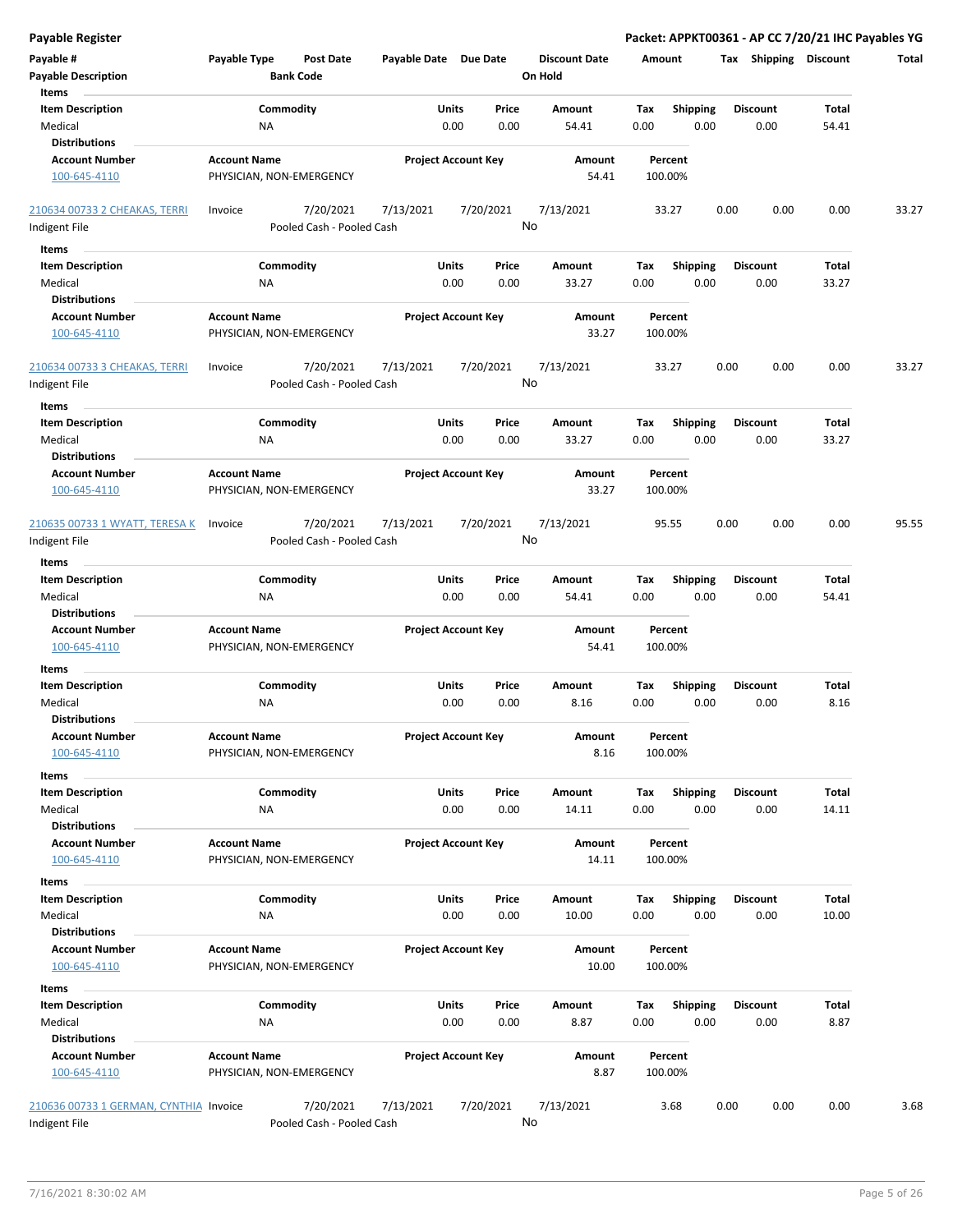| <b>Payable Register</b>                |                                  |                       |                            |                      | Packet: APPKT00361 - AP CC 7/20/21 IHC Payables YG |                       |        |        |
|----------------------------------------|----------------------------------|-----------------------|----------------------------|----------------------|----------------------------------------------------|-----------------------|--------|--------|
| Payable #                              | Payable Type<br><b>Post Date</b> | Payable Date Due Date |                            | <b>Discount Date</b> | Amount                                             | Tax Shipping Discount |        | Total  |
| <b>Payable Description</b><br>Items    | <b>Bank Code</b>                 |                       |                            | On Hold              |                                                    |                       |        |        |
| <b>Item Description</b>                | Commodity                        | Units                 | Price                      | Amount               | Tax<br><b>Shipping</b>                             | <b>Discount</b>       | Total  |        |
| Medical                                | NA                               |                       | 0.00<br>0.00               | 3.68                 | 0.00<br>0.00                                       | 0.00                  | 3.68   |        |
| <b>Distributions</b>                   |                                  |                       |                            |                      |                                                    |                       |        |        |
| <b>Account Number</b>                  | <b>Account Name</b>              |                       | <b>Project Account Key</b> | Amount               | Percent                                            |                       |        |        |
| 100-645-4110                           | PHYSICIAN, NON-EMERGENCY         |                       |                            | 3.68                 | 100.00%                                            |                       |        |        |
| 210636 00733 2 GERMAN, CYNTHIA Invoice | 7/20/2021                        | 7/13/2021             | 7/20/2021                  | 7/13/2021            | 2.27                                               | 0.00<br>0.00          | 0.00   | 2.27   |
| Indigent File                          | Pooled Cash - Pooled Cash        |                       |                            | No                   |                                                    |                       |        |        |
| Items                                  |                                  |                       |                            |                      |                                                    |                       |        |        |
| <b>Item Description</b>                | Commodity                        | Units                 | Price                      | Amount               | <b>Shipping</b><br>Tax                             | Discount              | Total  |        |
| Medical                                | ΝA                               |                       | 0.00<br>0.00               | 2.27                 | 0.00<br>0.00                                       | 0.00                  | 2.27   |        |
| <b>Distributions</b>                   |                                  |                       |                            |                      |                                                    |                       |        |        |
| <b>Account Number</b>                  | <b>Account Name</b>              |                       | <b>Project Account Key</b> | Amount               | Percent                                            |                       |        |        |
| 100-645-4110                           | PHYSICIAN, NON-EMERGENCY         |                       |                            | 2.27                 | 100.00%                                            |                       |        |        |
| 210636 00733 3 GERMAN, CYNTHIA Invoice | 7/20/2021                        | 7/13/2021             | 7/20/2021                  | 7/13/2021            | 13.22                                              | 0.00<br>0.00          | 0.00   | 13.22  |
| Indigent File                          | Pooled Cash - Pooled Cash        |                       |                            | No                   |                                                    |                       |        |        |
| Items                                  |                                  |                       |                            |                      |                                                    |                       |        |        |
| <b>Item Description</b>                | Commodity                        | Units                 | Price                      | Amount               | Tax<br><b>Shipping</b>                             | Discount              | Total  |        |
| Medical                                | NA                               |                       | 0.00<br>0.00               | 13.22                | 0.00<br>0.00                                       | 0.00                  | 13.22  |        |
| <b>Distributions</b>                   |                                  |                       |                            |                      |                                                    |                       |        |        |
| <b>Account Number</b>                  | <b>Account Name</b>              |                       | <b>Project Account Key</b> | Amount               | Percent                                            |                       |        |        |
| 100-645-4110                           | PHYSICIAN, NON-EMERGENCY         |                       |                            | 13.22                | 100.00%                                            |                       |        |        |
| 210636 00733 4 GERMAN, CYNTHIA Invoice | 7/20/2021                        | 7/13/2021             | 7/20/2021                  | 7/13/2021            | 367.07                                             | 0.00<br>0.00          | 0.00   | 367.07 |
| Indigent File                          | Pooled Cash - Pooled Cash        |                       |                            | No                   |                                                    |                       |        |        |
| Items                                  |                                  |                       |                            |                      |                                                    |                       |        |        |
| <b>Item Description</b>                | Commodity                        | Units                 | Price                      | Amount               | <b>Shipping</b><br>Tax                             | Discount              | Total  |        |
| Medical                                | NA                               |                       | 0.00<br>0.00               | 8.87                 | 0.00<br>0.00                                       | 0.00                  | 8.87   |        |
| <b>Distributions</b>                   |                                  |                       |                            |                      |                                                    |                       |        |        |
| <b>Account Number</b>                  | <b>Account Name</b>              |                       | <b>Project Account Key</b> | Amount               | Percent                                            |                       |        |        |
| 100-645-4110                           | PHYSICIAN, NON-EMERGENCY         |                       |                            | 8.87                 | 100.00%                                            |                       |        |        |
| Items                                  |                                  |                       |                            |                      |                                                    |                       |        |        |
| <b>Item Description</b>                | Commodity                        | Units                 | Price                      | Amount               | Tax<br><b>Shipping</b>                             | Discount              | Total  |        |
| Medical                                | ΝA                               |                       | 0.00<br>0.00               | 32.98                | 0.00<br>0.00                                       | 0.00                  | 32.98  |        |
| <b>Distributions</b>                   |                                  |                       |                            |                      |                                                    |                       |        |        |
| <b>Account Number</b>                  | <b>Account Name</b>              |                       | <b>Project Account Key</b> | Amount               | Percent                                            |                       |        |        |
| 100-645-4110                           | PHYSICIAN, NON-EMERGENCY         |                       |                            | 32.98                | 100.00%                                            |                       |        |        |
| Items                                  |                                  |                       |                            |                      |                                                    |                       |        |        |
| <b>Item Description</b>                | Commodity                        | Units                 | Price                      | Amount               | Shipping<br>Tax                                    | <b>Discount</b>       | Total  |        |
| Medical                                | NA                               |                       | 0.00<br>0.00               | 325.22               | 0.00<br>0.00                                       | 0.00                  | 325.22 |        |
| <b>Distributions</b>                   |                                  |                       |                            |                      |                                                    |                       |        |        |
| <b>Account Number</b>                  | <b>Account Name</b>              |                       | <b>Project Account Key</b> | Amount               | Percent                                            |                       |        |        |
| 100-645-4110                           | PHYSICIAN, NON-EMERGENCY         |                       |                            | 325.22               | 100.00%                                            |                       |        |        |
|                                        |                                  |                       |                            |                      |                                                    |                       |        |        |
| 210636 00733 5 GERMAN, CYNTHIA Invoice | 7/20/2021                        | 7/13/2021             | 7/20/2021                  | 7/13/2021            | 108.61                                             | 0.00<br>0.00          | 0.00   | 108.61 |
| Indigent File                          | Pooled Cash - Pooled Cash        |                       |                            | No                   |                                                    |                       |        |        |
| Items                                  |                                  |                       |                            |                      |                                                    |                       |        |        |
| <b>Item Description</b>                | Commodity                        | Units                 | Price                      | Amount               | Shipping<br>Tax                                    | <b>Discount</b>       | Total  |        |
| Medical                                | ΝA                               |                       | 0.00<br>0.00               | 79.62                | 0.00<br>0.00                                       | 0.00                  | 79.62  |        |
| <b>Distributions</b>                   |                                  |                       |                            |                      |                                                    |                       |        |        |
| <b>Account Number</b>                  | <b>Account Name</b>              |                       | <b>Project Account Key</b> | Amount               | Percent                                            |                       |        |        |
| 100-645-4110                           | PHYSICIAN, NON-EMERGENCY         |                       |                            | 79.62                | 100.00%                                            |                       |        |        |
| Items                                  |                                  |                       |                            |                      |                                                    |                       |        |        |
| <b>Item Description</b>                | Commodity                        | Units                 | Price                      | Amount               | <b>Shipping</b><br>Tax                             | <b>Discount</b>       | Total  |        |
| Medical                                | NA                               |                       | 0.00<br>0.00               | 2.27                 | 0.00<br>0.00                                       | 0.00                  | 2.27   |        |
| <b>Distributions</b>                   |                                  |                       |                            |                      |                                                    |                       |        |        |
| <b>Account Number</b>                  | <b>Account Name</b>              |                       | <b>Project Account Key</b> | Amount               | Percent                                            |                       |        |        |
| 100-645-4110                           | PHYSICIAN, NON-EMERGENCY         |                       |                            | 2.27                 | 100.00%                                            |                       |        |        |
|                                        |                                  |                       |                            |                      |                                                    |                       |        |        |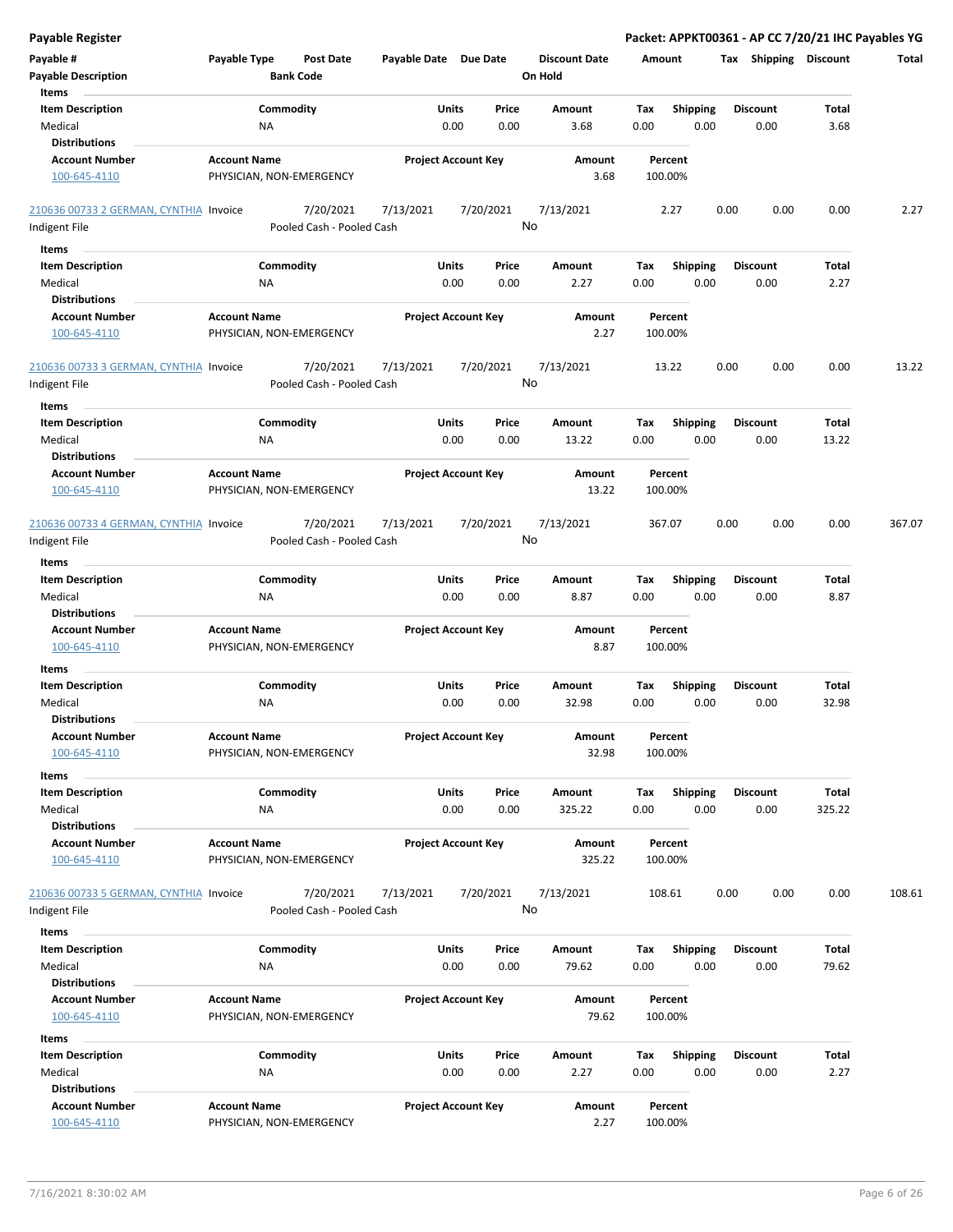| Payable #<br><b>Payable Description</b>        | Payable Type                                    | <b>Post Date</b><br><b>Bank Code</b>   | Payable Date Due Date |                            | <b>Discount Date</b><br>On Hold | Amount |                    | Tax Shipping    | Discount             | Total  |
|------------------------------------------------|-------------------------------------------------|----------------------------------------|-----------------------|----------------------------|---------------------------------|--------|--------------------|-----------------|----------------------|--------|
| Items<br><b>Item Description</b>               |                                                 | Commodity                              | Units                 | Price                      | Amount                          | Tax    | <b>Shipping</b>    | Discount        | <b>Total</b>         |        |
| Medical                                        | ΝA                                              |                                        |                       | 0.00<br>0.00               | 3.80                            | 0.00   | 0.00               | 0.00            | 3.80                 |        |
| <b>Distributions</b>                           |                                                 |                                        |                       |                            |                                 |        |                    |                 |                      |        |
| <b>Account Number</b>                          | <b>Account Name</b>                             |                                        |                       | <b>Project Account Key</b> | Amount                          |        | Percent            |                 |                      |        |
| 100-645-4110                                   | PHYSICIAN, NON-EMERGENCY                        |                                        |                       |                            | 3.80                            |        | 100.00%            |                 |                      |        |
| Items                                          |                                                 |                                        |                       |                            |                                 |        |                    |                 |                      |        |
| <b>Item Description</b>                        |                                                 | Commodity                              | Units                 | Price                      | Amount                          | Tax    | <b>Shipping</b>    | Discount        | <b>Total</b>         |        |
| Medical                                        | ΝA                                              |                                        |                       | 0.00<br>0.00               | 8.16                            | 0.00   | 0.00               | 0.00            | 8.16                 |        |
| <b>Distributions</b>                           |                                                 |                                        |                       |                            |                                 |        |                    |                 |                      |        |
| <b>Account Number</b>                          | <b>Account Name</b>                             |                                        |                       | <b>Project Account Key</b> | Amount                          |        | Percent            |                 |                      |        |
| 100-645-4110                                   | PHYSICIAN, NON-EMERGENCY                        |                                        |                       |                            | 8.16                            |        | 100.00%            |                 |                      |        |
| Items                                          |                                                 |                                        |                       |                            |                                 |        |                    |                 |                      |        |
| <b>Item Description</b>                        |                                                 | Commodity                              | Units                 | Price                      | Amount                          | Tax    | <b>Shipping</b>    | <b>Discount</b> | Total                |        |
| Medical<br><b>Distributions</b>                | NA                                              |                                        |                       | 0.00<br>0.00               | 4.76                            | 0.00   | 0.00               | 0.00            | 4.76                 |        |
| <b>Account Number</b>                          | <b>Account Name</b>                             |                                        |                       | <b>Project Account Key</b> | Amount                          |        | Percent            |                 |                      |        |
| 100-645-4110                                   | PHYSICIAN, NON-EMERGENCY                        |                                        |                       |                            | 4.76                            |        | 100.00%            |                 |                      |        |
| Items                                          |                                                 |                                        |                       |                            |                                 |        |                    |                 |                      |        |
| <b>Item Description</b>                        |                                                 | Commodity                              | Units                 | Price                      | Amount                          | Tax    | <b>Shipping</b>    | <b>Discount</b> | Total                |        |
| Medical                                        | ΝA                                              |                                        |                       | 0.00<br>0.00               | 10.00                           | 0.00   | 0.00               | 0.00            | 10.00                |        |
| <b>Distributions</b>                           |                                                 |                                        |                       |                            |                                 |        |                    |                 |                      |        |
| <b>Account Number</b>                          | <b>Account Name</b>                             |                                        |                       | <b>Project Account Key</b> | Amount                          |        | Percent            |                 |                      |        |
| 100-645-4110                                   | PHYSICIAN, NON-EMERGENCY                        |                                        |                       |                            | 10.00                           |        | 100.00%            |                 |                      |        |
| <b>Vendor: 01205 - CONCORD NORTH TEXAS</b>     |                                                 |                                        |                       |                            |                                 |        |                    |                 | <b>Vendor Total:</b> | 471.45 |
| 190901 01205 5 HINSON, SHEILA<br>Indigent File | Invoice                                         | 7/20/2021<br>Pooled Cash - Pooled Cash | 7/13/2021             | 7/20/2021                  | 7/13/2021<br>No                 |        | 79.62              | 0.00<br>0.00    | 0.00                 | 79.62  |
| Items                                          |                                                 |                                        |                       |                            |                                 |        |                    |                 |                      |        |
| <b>Item Description</b>                        |                                                 | Commodity                              | Units                 | Price                      | Amount                          | Tax    | Shipping           | Discount        | <b>Total</b>         |        |
| Medical                                        | ΝA                                              |                                        |                       | 0.00<br>0.00               | 79.62                           | 0.00   | 0.00               | 0.00            | 79.62                |        |
| <b>Distributions</b>                           |                                                 |                                        |                       |                            |                                 |        |                    |                 |                      |        |
| <b>Account Number</b><br>100-645-4110          | <b>Account Name</b><br>PHYSICIAN, NON-EMERGENCY |                                        |                       | <b>Project Account Key</b> | Amount<br>79.62                 |        | Percent<br>100.00% |                 |                      |        |
| SO40307 01205 2 COX JR, RONNIE                 | Invoice                                         | 7/20/2021                              | 7/13/2021             | 7/20/2021                  | 7/13/2021                       |        | 116.48             | 0.00<br>0.00    | 0.00                 | 116.48 |
| Indigent File<br>Items                         |                                                 | Pooled Cash - Pooled Cash              |                       |                            | No                              |        |                    |                 |                      |        |
| <b>Item Description</b>                        |                                                 | Commodity                              | <b>Units</b>          | Price                      | Amount                          | Tax    | Shipping           | <b>Discount</b> | <b>Total</b>         |        |
| Medical                                        | NA                                              |                                        |                       | 0.00<br>0.00               | 109.74                          | 0.00   | 0.00               | 0.00            | 109.74               |        |
| <b>Distributions</b>                           |                                                 |                                        |                       |                            |                                 |        |                    |                 |                      |        |
| <b>Account Number</b>                          | <b>Account Name</b>                             |                                        |                       | <b>Project Account Key</b> | Amount                          |        | Percent            |                 |                      |        |
| 100-565-4050                                   | PRISONER MEDICAL                                |                                        |                       |                            | 109.74                          |        | 100.00%            |                 |                      |        |
| Items                                          |                                                 |                                        |                       |                            |                                 |        |                    |                 |                      |        |
| <b>Item Description</b>                        |                                                 | Commodity                              | Units                 | Price                      | Amount                          | Tax    | Shipping           | <b>Discount</b> | Total                |        |
| Medical                                        | ΝA                                              |                                        |                       | 0.00<br>0.00               | 6.74                            | 0.00   | 0.00               | 0.00            | 6.74                 |        |
| <b>Distributions</b>                           |                                                 |                                        |                       |                            |                                 |        |                    |                 |                      |        |
| <b>Account Number</b>                          | <b>Account Name</b>                             |                                        |                       | <b>Project Account Key</b> | Amount                          |        | Percent            |                 |                      |        |
| 100-565-4050                                   | PRISONER MEDICAL                                |                                        |                       |                            | 6.74                            |        | 100.00%            |                 |                      |        |
| SO40360 01205 1 STROUGHTER, EL Invoice         |                                                 | 7/20/2021                              | 7/13/2021             | 7/20/2021                  | 7/13/2021                       |        | 97.98              | 0.00<br>0.00    | 0.00                 | 97.98  |
| Indigent File                                  |                                                 | Pooled Cash - Pooled Cash              |                       |                            | No                              |        |                    |                 |                      |        |
| Items                                          |                                                 |                                        |                       |                            |                                 |        |                    |                 |                      |        |
| <b>Item Description</b>                        |                                                 | Commodity                              | Units                 | Price                      | Amount                          | Tax    | <b>Shipping</b>    | <b>Discount</b> | Total                |        |
| Medical                                        | ΝA                                              |                                        |                       | 0.00<br>0.00               | 54.41                           | 0.00   | 0.00               | 0.00            | 54.41                |        |
| <b>Distributions</b>                           |                                                 |                                        |                       |                            |                                 |        |                    |                 |                      |        |
| <b>Account Number</b><br>100-565-4050          | <b>Account Name</b><br>PRISONER MEDICAL         |                                        |                       | <b>Project Account Key</b> | Amount<br>54.41                 |        | Percent<br>100.00% |                 |                      |        |
|                                                |                                                 |                                        |                       |                            |                                 |        |                    |                 |                      |        |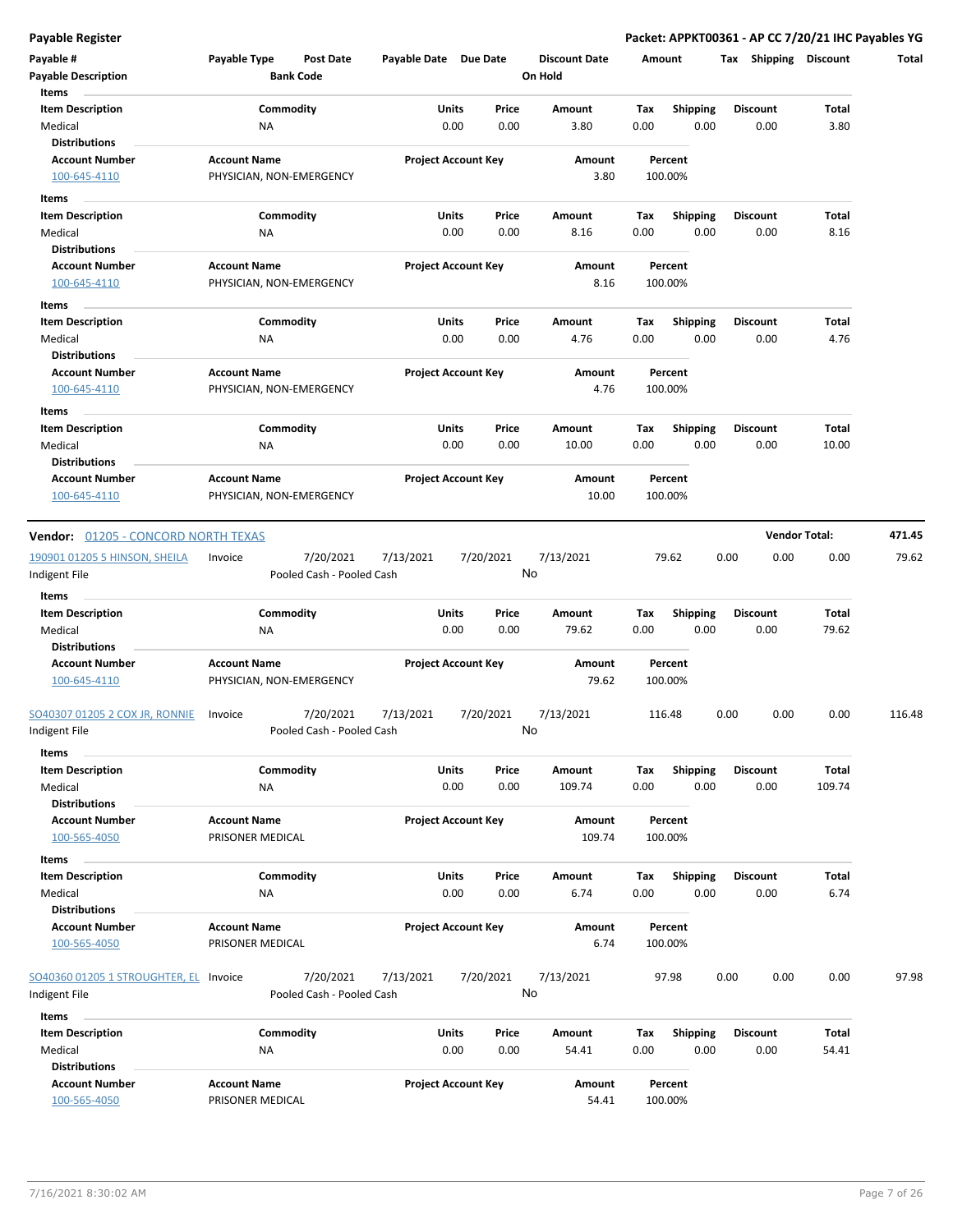| <b>Payable Register</b>                |                                  |                       |                            |                      |         |                 | Packet: APPKT00361 - AP CC 7/20/21 IHC Payables YG |                      |          |
|----------------------------------------|----------------------------------|-----------------------|----------------------------|----------------------|---------|-----------------|----------------------------------------------------|----------------------|----------|
| Payable #                              | Payable Type<br><b>Post Date</b> | Payable Date Due Date |                            | <b>Discount Date</b> | Amount  |                 | Tax Shipping Discount                              |                      | Total    |
| <b>Payable Description</b>             | <b>Bank Code</b>                 |                       |                            | On Hold              |         |                 |                                                    |                      |          |
| Items                                  |                                  |                       |                            |                      |         |                 |                                                    |                      |          |
| <b>Item Description</b>                | Commodity                        | Units                 | Price                      | Amount               | Tax     | <b>Shipping</b> | <b>Discount</b>                                    | Total                |          |
| Medical                                | <b>NA</b>                        |                       | 0.00<br>0.00               | 43.57                | 0.00    | 0.00            | 0.00                                               | 43.57                |          |
| <b>Distributions</b>                   |                                  |                       |                            |                      |         |                 |                                                    |                      |          |
| <b>Account Number</b>                  | <b>Account Name</b>              |                       | <b>Project Account Key</b> | Amount               | Percent |                 |                                                    |                      |          |
| 100-565-4050                           | PRISONER MEDICAL                 |                       |                            | 43.57                | 100.00% |                 |                                                    |                      |          |
|                                        |                                  |                       |                            |                      |         |                 |                                                    |                      |          |
| <b>SO40528 01205 1 RITCHIE, DALTO</b>  | 7/20/2021<br>Invoice             | 7/13/2021             | 7/20/2021                  | 7/13/2021            | 60.33   |                 | 0.00<br>0.00                                       | 0.00                 | 60.33    |
| Indigent File                          | Pooled Cash - Pooled Cash        |                       |                            | No                   |         |                 |                                                    |                      |          |
| Items                                  |                                  |                       |                            |                      |         |                 |                                                    |                      |          |
| <b>Item Description</b>                | Commodity                        | Units                 | Price                      | Amount               | Tax     | <b>Shipping</b> | <b>Discount</b>                                    | Total                |          |
| Medical                                | ΝA                               |                       | 0.00<br>0.00               | 60.33                | 0.00    | 0.00            | 0.00                                               | 60.33                |          |
| <b>Distributions</b>                   |                                  |                       |                            |                      |         |                 |                                                    |                      |          |
| <b>Account Number</b>                  | <b>Account Name</b>              |                       | <b>Project Account Key</b> | Amount               | Percent |                 |                                                    |                      |          |
| 100-565-4050                           | PRISONER MEDICAL                 |                       |                            | 60.33                | 100.00% |                 |                                                    |                      |          |
|                                        |                                  |                       |                            |                      |         |                 |                                                    |                      |          |
| SO40841 01205 1 STEPHENS, CORY         | 7/20/2021<br>Invoice             | 7/13/2021             | 7/20/2021                  | 7/13/2021            | 117.04  |                 | 0.00<br>0.00                                       | 0.00                 | 117.04   |
| Indigent File                          | Pooled Cash - Pooled Cash        |                       |                            | No                   |         |                 |                                                    |                      |          |
|                                        |                                  |                       |                            |                      |         |                 |                                                    |                      |          |
| Items                                  |                                  |                       |                            |                      |         |                 |                                                    |                      |          |
| <b>Item Description</b>                | Commodity                        | Units                 | Price                      | Amount               | Tax     | <b>Shipping</b> | <b>Discount</b>                                    | Total                |          |
| Medical                                | <b>NA</b>                        |                       | 0.00<br>0.00               | 109.74               | 0.00    | 0.00            | 0.00                                               | 109.74               |          |
| <b>Distributions</b>                   |                                  |                       |                            |                      |         |                 |                                                    |                      |          |
| <b>Account Number</b>                  | <b>Account Name</b>              |                       | <b>Project Account Key</b> | Amount               | Percent |                 |                                                    |                      |          |
| 100-565-4050                           | PRISONER MEDICAL                 |                       |                            | 109.74               | 100.00% |                 |                                                    |                      |          |
| Items                                  |                                  |                       |                            |                      |         |                 |                                                    |                      |          |
| <b>Item Description</b>                | Commodity                        | Units                 | Price                      | Amount               | Tax     | <b>Shipping</b> | <b>Discount</b>                                    | Total                |          |
| Medical                                | <b>NA</b>                        |                       | 0.00<br>0.00               | 7.30                 | 0.00    | 0.00            | 0.00                                               | 7.30                 |          |
| <b>Distributions</b>                   |                                  |                       |                            |                      |         |                 |                                                    |                      |          |
| <b>Account Number</b>                  | <b>Account Name</b>              |                       | <b>Project Account Key</b> | Amount               | Percent |                 |                                                    |                      |          |
| 100-565-4050                           | PRISONER MEDICAL                 |                       |                            | 7.30                 | 100.00% |                 |                                                    |                      |          |
|                                        |                                  |                       |                            |                      |         |                 |                                                    |                      |          |
| Vendor: 01223 - CONCORD RADIOLOGY      |                                  |                       |                            |                      |         |                 |                                                    | <b>Vendor Total:</b> | 128.31   |
| SO40435 01223 1 MOYA, JACOB RI Invoice | 7/20/2021                        | 7/13/2021             | 7/20/2021                  | 7/13/2021            | 128.31  |                 | 0.00<br>0.00                                       | 0.00                 | 128.31   |
| Indigent File                          | Pooled Cash - Pooled Cash        |                       |                            | No                   |         |                 |                                                    |                      |          |
| <b>Items</b>                           |                                  |                       |                            |                      |         |                 |                                                    |                      |          |
| <b>Item Description</b>                | Commodity                        | Units                 | Price                      | Amount               | Тах     | <b>Shipping</b> | <b>Discount</b>                                    | Total                |          |
| Medical                                | ΝA                               |                       | 0.00<br>0.00               | 40.63                | 0.00    | 0.00            | 0.00                                               | 40.63                |          |
| <b>Distributions</b>                   |                                  |                       |                            |                      |         |                 |                                                    |                      |          |
| <b>Account Number</b>                  | <b>Account Name</b>              |                       | <b>Project Account Key</b> | Amount               | Percent |                 |                                                    |                      |          |
| 100-565-4050                           | PRISONER MEDICAL                 |                       |                            | 40.63                | 100.00% |                 |                                                    |                      |          |
|                                        |                                  |                       |                            |                      |         |                 |                                                    |                      |          |
| Items                                  |                                  |                       |                            |                      |         |                 |                                                    |                      |          |
| <b>Item Description</b>                | Commodity                        | Units                 | Price                      | Amount               | Tax     | <b>Shipping</b> | <b>Discount</b>                                    | Total                |          |
| Medical                                | <b>NA</b>                        |                       | 0.00<br>0.00               | 87.68                | 0.00    | 0.00            | 0.00                                               | 87.68                |          |
| <b>Distributions</b>                   |                                  |                       |                            |                      |         |                 |                                                    |                      |          |
| <b>Account Number</b>                  | <b>Account Name</b>              |                       | <b>Project Account Key</b> | Amount               | Percent |                 |                                                    |                      |          |
| 100-565-4050                           | PRISONER MEDICAL                 |                       |                            | 87.68                | 100.00% |                 |                                                    |                      |          |
|                                        |                                  |                       |                            |                      |         |                 |                                                    | <b>Vendor Total:</b> | 2,205.89 |
| Vendor: 00965 - DATA RX MANAGEMENT     |                                  |                       |                            |                      |         |                 |                                                    |                      |          |
| 130819 00965 31 PLESS, HELEN E         | 7/20/2021<br>Invoice             | 7/13/2021             | 7/20/2021                  | 7/13/2021            | 230.56  |                 | 0.00<br>0.00                                       | 0.00                 | 230.56   |
| Indigent File                          | Pooled Cash - Pooled Cash        |                       |                            | No                   |         |                 |                                                    |                      |          |
| Items                                  |                                  |                       |                            |                      |         |                 |                                                    |                      |          |
| <b>Item Description</b>                | Commodity                        | Units                 | Price                      | Amount               | Тах     | Shipping        | <b>Discount</b>                                    | Total                |          |
| Medical                                | NA                               |                       | 0.00<br>0.00               | 125.93               | 0.00    | 0.00            | 0.00                                               | 125.93               |          |
| <b>Distributions</b>                   |                                  |                       |                            |                      |         |                 |                                                    |                      |          |
| <b>Account Number</b>                  | <b>Account Name</b>              |                       | <b>Project Account Key</b> | Amount               | Percent |                 |                                                    |                      |          |
| 100-645-4120                           | PRESCRIPTIONS, DRUGS             |                       |                            | 125.93               | 100.00% |                 |                                                    |                      |          |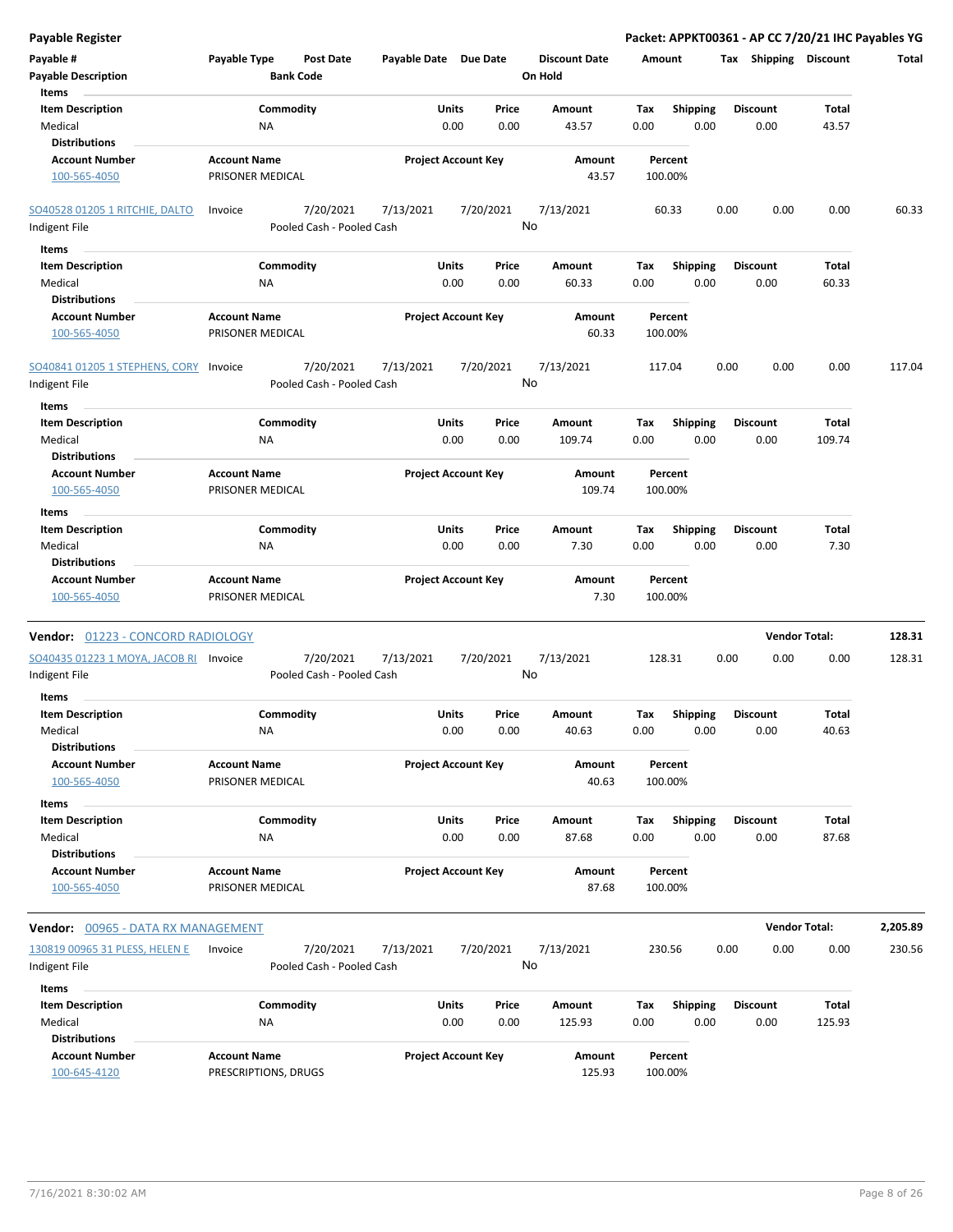| <b>Payable Register</b>                                    |                                                      |                            |                 |                                 | Packet: APPKT00361 - AP CC 7/20/21 IHC Payables YG |      |                         |                 |        |
|------------------------------------------------------------|------------------------------------------------------|----------------------------|-----------------|---------------------------------|----------------------------------------------------|------|-------------------------|-----------------|--------|
| Payable #<br><b>Payable Description</b>                    | Payable Type<br><b>Post Date</b><br><b>Bank Code</b> | Payable Date Due Date      |                 | <b>Discount Date</b><br>On Hold | Amount                                             |      | Tax Shipping Discount   |                 | Total  |
| Items<br><b>Item Description</b><br>Medical                | Commodity<br>NA                                      | Units<br>0.00              | Price<br>0.00   | Amount<br>104.63                | Tax<br><b>Shipping</b><br>0.00                     | 0.00 | <b>Discount</b><br>0.00 | Total<br>104.63 |        |
| <b>Distributions</b>                                       |                                                      |                            |                 |                                 |                                                    |      |                         |                 |        |
| <b>Account Number</b><br>100-645-4120                      | <b>Account Name</b><br>PRESCRIPTIONS, DRUGS          | <b>Project Account Key</b> |                 | Amount<br>104.63                | Percent<br>100.00%                                 |      |                         |                 |        |
| 170902 00965 59 FRANKS, SHEILA                             | 7/20/2021<br>Invoice                                 | 7/13/2021                  | 7/20/2021       | 7/13/2021                       | 253.26                                             | 0.00 | 0.00                    | 0.00            | 253.26 |
| Indigent File                                              | Pooled Cash - Pooled Cash                            |                            | No              |                                 |                                                    |      |                         |                 |        |
| Items                                                      |                                                      |                            |                 |                                 |                                                    |      |                         |                 |        |
| <b>Item Description</b><br>Medical                         | Commodity<br>ΝA                                      | Units<br>0.00              | Price<br>0.00   | Amount<br>15.45                 | <b>Shipping</b><br>Tax<br>0.00                     | 0.00 | Discount<br>0.00        | Total<br>15.45  |        |
| <b>Distributions</b>                                       |                                                      |                            |                 |                                 |                                                    |      |                         |                 |        |
| <b>Account Number</b><br>100-645-4120                      | <b>Account Name</b><br>PRESCRIPTIONS, DRUGS          | <b>Project Account Key</b> |                 | Amount<br>15.45                 | Percent<br>100.00%                                 |      |                         |                 |        |
| Items                                                      |                                                      |                            |                 |                                 |                                                    |      |                         |                 |        |
| <b>Item Description</b><br>Medical<br><b>Distributions</b> | Commodity<br>ΝA                                      | Units<br>0.00              | Price<br>0.00   | Amount<br>128.62                | Tax<br><b>Shipping</b><br>0.00                     | 0.00 | <b>Discount</b><br>0.00 | Total<br>128.62 |        |
| <b>Account Number</b><br>100-645-4120                      | <b>Account Name</b><br>PRESCRIPTIONS, DRUGS          | <b>Project Account Key</b> |                 | Amount<br>128.62                | Percent<br>100.00%                                 |      |                         |                 |        |
| Items                                                      |                                                      |                            |                 |                                 |                                                    |      |                         |                 |        |
| <b>Item Description</b><br>Medical                         | Commodity<br>NA                                      | Units<br>0.00              | Price<br>0.00   | Amount<br>109.19                | Tax<br><b>Shipping</b><br>0.00                     | 0.00 | Discount<br>0.00        | Total<br>109.19 |        |
| <b>Distributions</b>                                       |                                                      |                            |                 |                                 |                                                    |      |                         |                 |        |
| <b>Account Number</b><br>100-645-4120                      | <b>Account Name</b><br>PRESCRIPTIONS, DRUGS          | <b>Project Account Key</b> |                 | Amount<br>109.19                | Percent<br>100.00%                                 |      |                         |                 |        |
| 190901 00965 18 HINSON, SHEILA                             | 7/20/2021<br>Invoice                                 | 7/13/2021                  | 7/20/2021       | 7/13/2021                       | 181.35                                             | 0.00 | 0.00                    | 0.00            | 181.35 |
| Indigent File                                              | Pooled Cash - Pooled Cash                            |                            | No              |                                 |                                                    |      |                         |                 |        |
| Items                                                      |                                                      |                            |                 |                                 |                                                    |      |                         |                 |        |
| <b>Item Description</b>                                    | Commodity                                            | Units                      | Price           | Amount                          | <b>Shipping</b><br>Tax                             |      | Discount                | Total           |        |
| Medical<br><b>Distributions</b>                            | NA                                                   | 0.00                       | 0.00            | 106.49                          | 0.00                                               | 0.00 | 0.00                    | 106.49          |        |
| <b>Account Number</b><br>100-645-4120                      | <b>Account Name</b><br>PRESCRIPTIONS, DRUGS          | <b>Project Account Key</b> |                 | Amount<br>106.49                | Percent<br>100.00%                                 |      |                         |                 |        |
| ltems                                                      |                                                      |                            |                 |                                 |                                                    |      |                         |                 |        |
| <b>Item Description</b><br>Medical<br><b>Distributions</b> | Commodity<br>NA                                      | Units<br>0.00              | Price<br>0.00   | Amount<br>74.86                 | Shipping<br>Tax<br>0.00                            | 0.00 | Discount<br>0.00        | Total<br>74.86  |        |
| <b>Account Number</b><br>100-645-4120                      | <b>Account Name</b><br>PRESCRIPTIONS, DRUGS          | <b>Project Account Key</b> |                 | Amount<br>74.86                 | Percent<br>100.00%                                 |      |                         |                 |        |
| 210120 00965 4 MARTIN, REBECCA Invoice                     | 7/20/2021                                            | 7/13/2021                  | 7/20/2021       | 7/13/2021                       | 17.35                                              | 0.00 | 0.00                    | 0.00            | 17.35  |
| Indigent File                                              | Pooled Cash - Pooled Cash                            |                            | No              |                                 |                                                    |      |                         |                 |        |
| Items                                                      |                                                      |                            |                 |                                 |                                                    |      |                         |                 |        |
| <b>Item Description</b>                                    | Commodity                                            | Units                      | Price           | Amount                          | Shipping<br>Tax                                    |      | Discount                | Total           |        |
| Medical                                                    | NA                                                   | 0.00                       | 0.00            | 17.35                           | 0.00                                               | 0.00 | 0.00                    | 17.35           |        |
| <b>Distributions</b><br><b>Account Number</b>              |                                                      |                            |                 |                                 |                                                    |      |                         |                 |        |
| 100-645-4120                                               | <b>Account Name</b><br>PRESCRIPTIONS, DRUGS          | <b>Project Account Key</b> |                 | Amount<br>17.35                 | Percent<br>100.00%                                 |      |                         |                 |        |
| 210222 00965 6 WOODWORTH, SAI Invoice<br>Indigent File     | 7/20/2021<br>Pooled Cash - Pooled Cash               | 7/13/2021                  | 7/20/2021<br>No | 7/13/2021                       | 20.95                                              | 0.00 | 0.00                    | 0.00            | 20.95  |
|                                                            |                                                      |                            |                 |                                 |                                                    |      |                         |                 |        |
| Items                                                      |                                                      |                            |                 |                                 |                                                    |      |                         |                 |        |
| <b>Item Description</b><br>Medical<br><b>Distributions</b> | Commodity<br>NA                                      | Units<br>0.00              | Price<br>0.00   | Amount<br>14.90                 | <b>Shipping</b><br>Tax<br>0.00                     | 0.00 | <b>Discount</b><br>0.00 | Total<br>14.90  |        |
| <b>Account Number</b><br>100-645-4120                      | <b>Account Name</b><br>PRESCRIPTIONS, DRUGS          | <b>Project Account Key</b> |                 | Amount<br>14.90                 | Percent<br>100.00%                                 |      |                         |                 |        |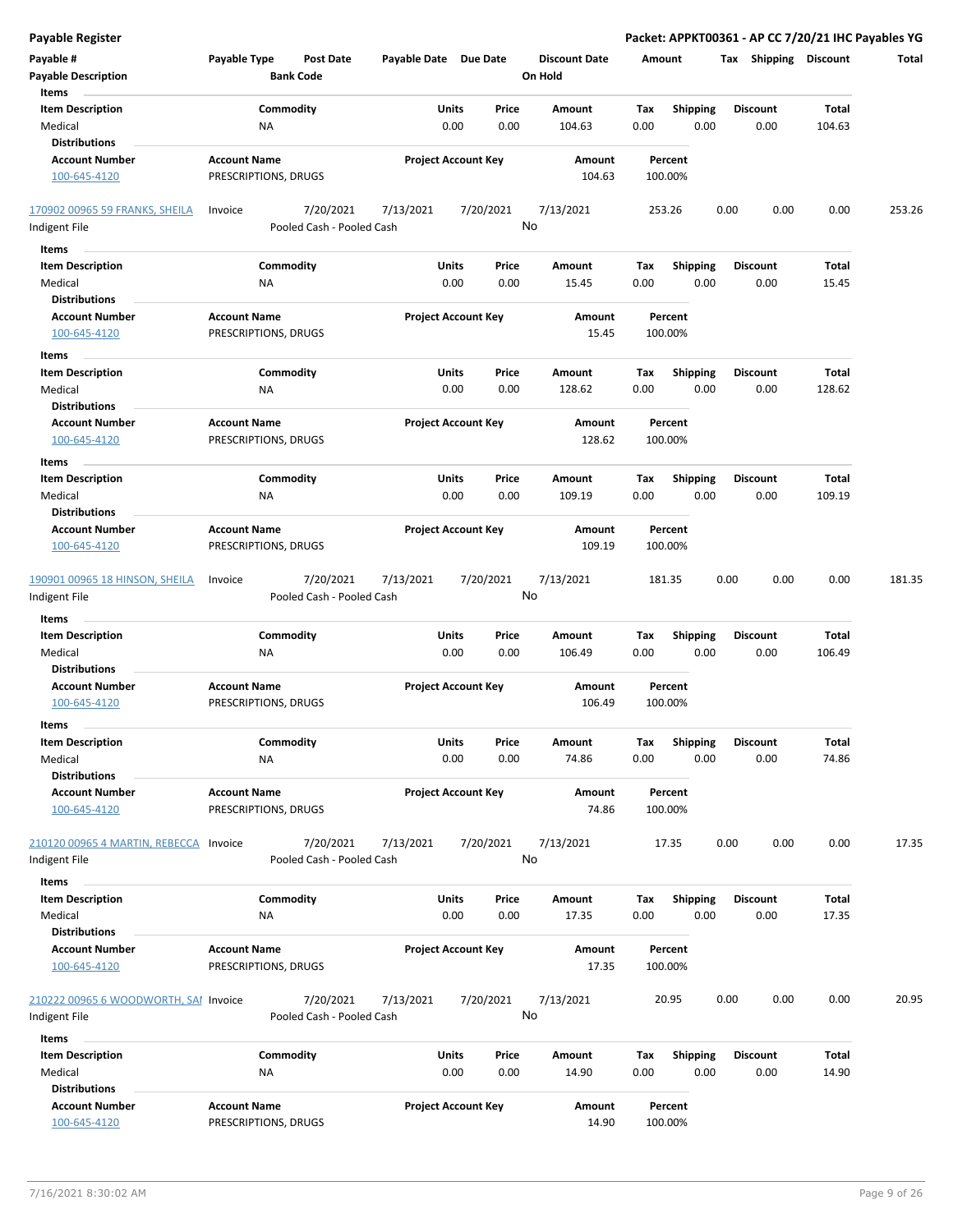| Payable #<br><b>Payable Description</b><br>Items                    | Payable Type                                | Post Date<br><b>Bank Code</b>          | Payable Date Due Date |                                       | <b>Discount Date</b><br>On Hold | Amount                         |      | Tax Shipping            | <b>Discount</b> | Total  |
|---------------------------------------------------------------------|---------------------------------------------|----------------------------------------|-----------------------|---------------------------------------|---------------------------------|--------------------------------|------|-------------------------|-----------------|--------|
| <b>Item Description</b><br>Medical<br><b>Distributions</b>          | ΝA                                          | Commodity                              |                       | Units<br>Price<br>0.00<br>0.00        | Amount<br>6.05                  | Tax<br><b>Shipping</b><br>0.00 | 0.00 | Discount<br>0.00        | Total<br>6.05   |        |
| <b>Account Number</b><br>100-645-4120                               | <b>Account Name</b><br>PRESCRIPTIONS, DRUGS |                                        |                       | <b>Project Account Key</b>            | Amount<br>6.05                  | Percent<br>100.00%             |      |                         |                 |        |
| 210324 00965 6 BRESHERS, KELLI<br>Indigent File                     | Invoice                                     | 7/20/2021<br>Pooled Cash - Pooled Cash | 7/13/2021             | 7/20/2021                             | 7/13/2021<br>No                 | 163.40                         | 0.00 | 0.00                    | 0.00            | 163.40 |
| Items                                                               |                                             |                                        |                       |                                       |                                 |                                |      |                         |                 |        |
| <b>Item Description</b><br>Medical<br><b>Distributions</b>          | ΝA                                          | Commodity                              |                       | Units<br>Price<br>0.00<br>0.00        | Amount<br>58.06                 | Shipping<br>Tax<br>0.00        | 0.00 | <b>Discount</b><br>0.00 | Total<br>58.06  |        |
| <b>Account Number</b><br>100-645-4120                               | <b>Account Name</b><br>PRESCRIPTIONS, DRUGS |                                        |                       | <b>Project Account Key</b>            | Amount<br>58.06                 | Percent<br>100.00%             |      |                         |                 |        |
| Items<br><b>Item Description</b><br>Medical<br><b>Distributions</b> | ΝA                                          | Commodity                              |                       | Units<br>Price<br>0.00<br>0.00        | Amount<br>105.34                | Tax<br><b>Shipping</b><br>0.00 | 0.00 | <b>Discount</b><br>0.00 | Total<br>105.34 |        |
| <b>Account Number</b><br>100-645-4120                               | <b>Account Name</b><br>PRESCRIPTIONS, DRUGS |                                        |                       | <b>Project Account Key</b>            | Amount<br>105.34                | Percent<br>100.00%             |      |                         |                 |        |
| 210425 00965 1 ZVARA JR, CHARL<br>Indigent File                     | Invoice                                     | 7/20/2021<br>Pooled Cash - Pooled Cash | 7/13/2021             | 7/20/2021                             | 7/13/2021<br>No                 | 58.07                          | 0.00 | 0.00                    | 0.00            | 58.07  |
| Items                                                               |                                             |                                        |                       |                                       |                                 |                                |      |                         |                 |        |
| <b>Item Description</b><br>Medical<br><b>Distributions</b>          | ΝA                                          | Commodity                              |                       | Units<br>Price<br>0.00<br>0.00        | Amount<br>31.01                 | Tax<br><b>Shipping</b><br>0.00 | 0.00 | Discount<br>0.00        | Total<br>31.01  |        |
| <b>Account Number</b><br>100-645-4120                               | <b>Account Name</b><br>PRESCRIPTIONS, DRUGS |                                        |                       | <b>Project Account Key</b>            | Amount<br>31.01                 | Percent<br>100.00%             |      |                         |                 |        |
| Items                                                               |                                             |                                        |                       |                                       |                                 |                                |      |                         |                 |        |
| <b>Item Description</b><br>Medical<br><b>Distributions</b>          | ΝA                                          | Commodity                              |                       | Units<br>Price<br>0.00<br>0.00        | Amount<br>27.06                 | Tax<br><b>Shipping</b><br>0.00 | 0.00 | Discount<br>0.00        | Total<br>27.06  |        |
| <b>Account Number</b><br>100-645-4120                               | <b>Account Name</b><br>PRESCRIPTIONS, DRUGS |                                        |                       | <b>Project Account Key</b>            | Amount<br>27.06                 | Percent<br>100.00%             |      |                         |                 |        |
| 210426 00965 1 CHAMBERS, SCOTT<br>Indigent File                     | Invoice                                     | 7/20/2021<br>Pooled Cash - Pooled Cash | 7/13/2021             | 7/20/2021                             | 7/13/2021<br>No                 | 272.21                         | 0.00 | 0.00                    | 0.00            | 272.21 |
| Items                                                               |                                             |                                        |                       |                                       |                                 |                                |      |                         |                 |        |
| <b>Item Description</b><br>Medical<br><b>Distributions</b>          | NA                                          | Commodity                              |                       | <b>Units</b><br>Price<br>0.00<br>0.00 | Amount<br>107.03                | <b>Shipping</b><br>Tax<br>0.00 | 0.00 | <b>Discount</b><br>0.00 | Total<br>107.03 |        |
| <b>Account Number</b><br>100-645-4120                               | <b>Account Name</b><br>PRESCRIPTIONS, DRUGS |                                        |                       | <b>Project Account Key</b>            | Amount<br>107.03                | Percent<br>100.00%             |      |                         |                 |        |
| Items<br><b>Item Description</b>                                    |                                             | Commodity                              |                       | Units<br>Price                        |                                 |                                |      | <b>Discount</b>         | Total           |        |
| Medical<br><b>Distributions</b>                                     | ΝA                                          |                                        |                       | 0.00<br>0.00                          | Amount<br>106.88                | Tax<br><b>Shipping</b><br>0.00 | 0.00 | 0.00                    | 106.88          |        |
| <b>Account Number</b><br>100-645-4120                               | <b>Account Name</b><br>PRESCRIPTIONS, DRUGS |                                        |                       | <b>Project Account Key</b>            | Amount<br>106.88                | Percent<br>100.00%             |      |                         |                 |        |
| Items                                                               |                                             |                                        |                       |                                       |                                 |                                |      |                         |                 |        |
| <b>Item Description</b><br>Medical<br><b>Distributions</b>          | ΝA                                          | Commodity                              |                       | Units<br>Price<br>0.00<br>0.00        | Amount<br>58.30                 | <b>Shipping</b><br>Tax<br>0.00 | 0.00 | Discount<br>0.00        | Total<br>58.30  |        |
| <b>Account Number</b><br>100-645-4120                               | <b>Account Name</b><br>PRESCRIPTIONS, DRUGS |                                        |                       | <b>Project Account Key</b>            | Amount<br>58.30                 | Percent<br>100.00%             |      |                         |                 |        |
| 210428 00965 3 WOODALL, DAVID<br>Indigent File                      | Invoice                                     | 7/20/2021<br>Pooled Cash - Pooled Cash | 7/13/2021             | 7/20/2021                             | 7/13/2021<br>No                 | 91.11                          | 0.00 | 0.00                    | 0.00            | 91.11  |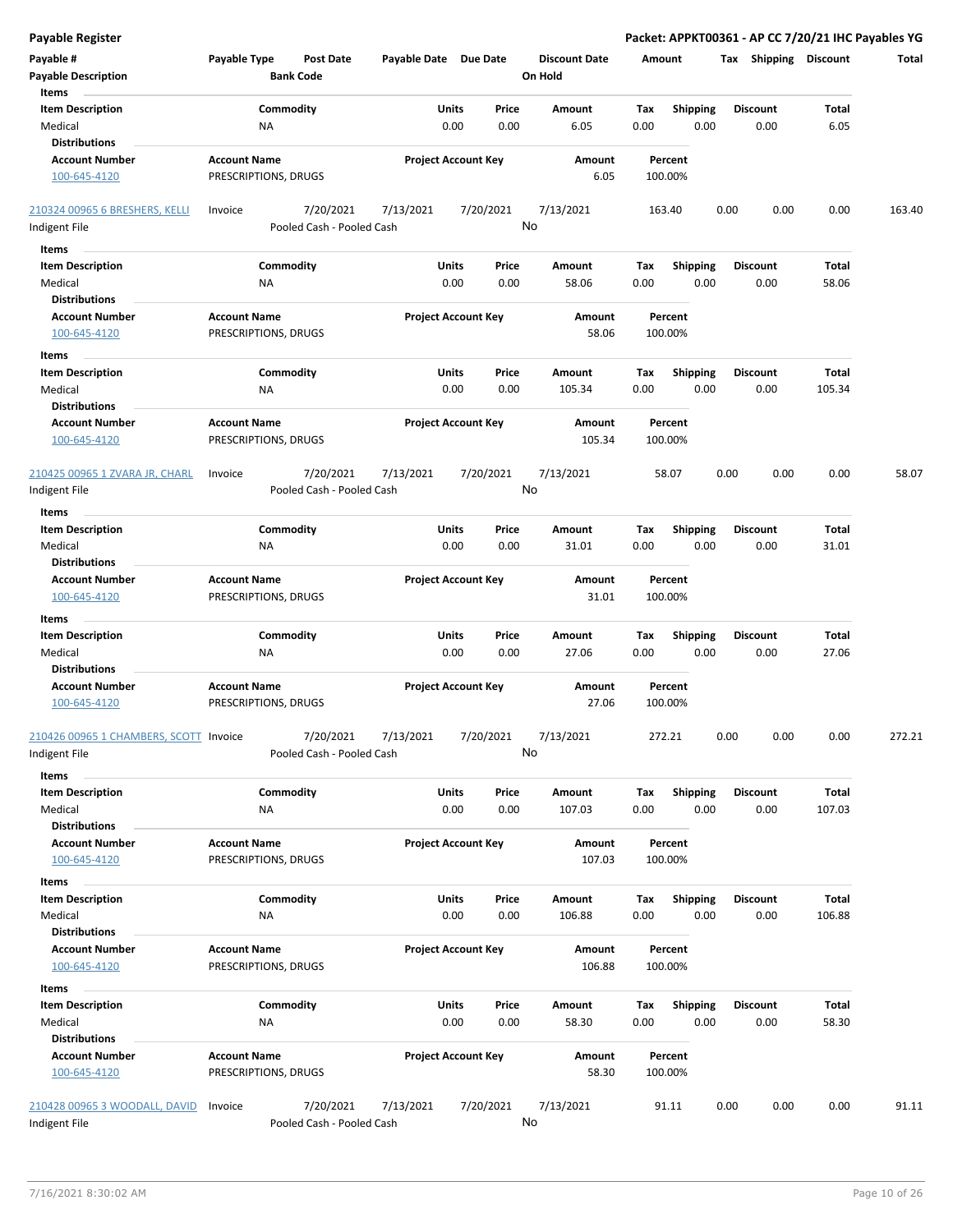| Payable #                      | Payable Type         | Post Date                 | Payable Date Due Date |                            | <b>Discount Date</b> |      | Amount          | Shipping<br>Tax | <b>Discount</b> | Total  |
|--------------------------------|----------------------|---------------------------|-----------------------|----------------------------|----------------------|------|-----------------|-----------------|-----------------|--------|
| <b>Payable Description</b>     |                      | <b>Bank Code</b>          |                       |                            | On Hold              |      |                 |                 |                 |        |
| Items                          |                      |                           |                       |                            |                      |      |                 |                 |                 |        |
| <b>Item Description</b>        |                      | Commodity                 |                       | Units<br>Price             | Amount               | Tax  | <b>Shipping</b> | <b>Discount</b> | Total           |        |
| Medical                        | ΝA                   |                           |                       | 0.00<br>0.00               | 18.36                | 0.00 | 0.00            | 0.00            | 18.36           |        |
| <b>Distributions</b>           |                      |                           |                       |                            |                      |      |                 |                 |                 |        |
| <b>Account Number</b>          | <b>Account Name</b>  |                           |                       | <b>Project Account Key</b> | Amount               |      | Percent         |                 |                 |        |
| 100-645-4120                   | PRESCRIPTIONS, DRUGS |                           |                       |                            | 18.36                |      | 100.00%         |                 |                 |        |
| Items                          |                      |                           |                       |                            |                      |      |                 |                 |                 |        |
| <b>Item Description</b>        |                      | Commodity                 |                       | Units<br>Price             | Amount               | Тах  | Shipping        | <b>Discount</b> | Total           |        |
| Medical                        | ΝA                   |                           |                       | 0.00<br>0.00               | 18.90                | 0.00 | 0.00            | 0.00            | 18.90           |        |
| <b>Distributions</b>           |                      |                           |                       |                            |                      |      |                 |                 |                 |        |
| <b>Account Number</b>          | <b>Account Name</b>  |                           |                       | <b>Project Account Key</b> | Amount               |      | Percent         |                 |                 |        |
| 100-645-4120                   | PRESCRIPTIONS, DRUGS |                           |                       |                            | 18.90                |      | 100.00%         |                 |                 |        |
| Items                          |                      |                           |                       |                            |                      |      |                 |                 |                 |        |
| <b>Item Description</b>        |                      | Commodity                 |                       | Units<br>Price             | Amount               | Tax  | <b>Shipping</b> | <b>Discount</b> | Total           |        |
| Medical                        | ΝA                   |                           |                       | 0.00<br>0.00               | 53.85                | 0.00 | 0.00            | 0.00            | 53.85           |        |
| <b>Distributions</b>           |                      |                           |                       |                            |                      |      |                 |                 |                 |        |
| <b>Account Number</b>          | <b>Account Name</b>  |                           |                       | <b>Project Account Key</b> | Amount               |      | Percent         |                 |                 |        |
| 100-645-4120                   | PRESCRIPTIONS, DRUGS |                           |                       |                            | 53.85                |      | 100.00%         |                 |                 |        |
|                                |                      |                           |                       |                            |                      |      |                 |                 |                 |        |
| 210530 00965 2 NEWMAN, WILLIE  | Invoice              | 7/20/2021                 | 7/13/2021             | 7/20/2021                  | 7/13/2021            |      | 36.41           | 0.00<br>0.00    | 0.00            | 36.41  |
| Indigent File                  |                      | Pooled Cash - Pooled Cash |                       |                            | No                   |      |                 |                 |                 |        |
| Items                          |                      |                           |                       |                            |                      |      |                 |                 |                 |        |
| <b>Item Description</b>        |                      | Commodity                 |                       | Units<br>Price             | Amount               | Тах  | <b>Shipping</b> | <b>Discount</b> | Total           |        |
| Medical                        | ΝA                   |                           |                       | 0.00<br>0.00               | 22.92                | 0.00 | 0.00            | 0.00            | 22.92           |        |
| <b>Distributions</b>           |                      |                           |                       |                            |                      |      |                 |                 |                 |        |
| <b>Account Number</b>          | <b>Account Name</b>  |                           |                       | <b>Project Account Key</b> | Amount               |      | Percent         |                 |                 |        |
| 100-645-4120                   | PRESCRIPTIONS, DRUGS |                           |                       |                            | 22.92                |      | 100.00%         |                 |                 |        |
| Items                          |                      |                           |                       |                            |                      |      |                 |                 |                 |        |
| <b>Item Description</b>        |                      | Commodity                 |                       | Units<br>Price             | Amount               | Tax  | <b>Shipping</b> | <b>Discount</b> | Total           |        |
| Medical                        | ΝA                   |                           |                       | 0.00<br>0.00               | 13.49                | 0.00 | 0.00            | 0.00            | 13.49           |        |
| <b>Distributions</b>           |                      |                           |                       |                            |                      |      |                 |                 |                 |        |
| <b>Account Number</b>          | <b>Account Name</b>  |                           |                       | <b>Project Account Key</b> | Amount               |      | Percent         |                 |                 |        |
| 100-645-4120                   | PRESCRIPTIONS, DRUGS |                           |                       |                            | 13.49                |      | 100.00%         |                 |                 |        |
|                                |                      |                           |                       |                            |                      |      |                 |                 |                 |        |
| 210633 00965 1 JOHNSON, JEFFRY | Invoice              | 7/20/2021                 | 7/13/2021             | 7/20/2021                  | 7/13/2021            |      | 36.15           | 0.00<br>0.00    | 0.00            | 36.15  |
| Indigent File                  |                      | Pooled Cash - Pooled Cash |                       |                            | No                   |      |                 |                 |                 |        |
| Items                          |                      |                           |                       |                            |                      |      |                 |                 |                 |        |
| <b>Item Description</b>        |                      | Commodity                 |                       | Units<br>Price             | Amount               | Tax  | <b>Shipping</b> | <b>Discount</b> | Total           |        |
| Medical                        | NA                   |                           |                       | 0.00<br>0.00               | 36.15                | 0.00 | 0.00            | 0.00            | 36.15           |        |
| <b>Distributions</b>           |                      |                           |                       |                            |                      |      |                 |                 |                 |        |
| <b>Account Number</b>          | <b>Account Name</b>  |                           |                       | <b>Project Account Key</b> | Amount               |      | Percent         |                 |                 |        |
| 100-645-4120                   | PRESCRIPTIONS, DRUGS |                           |                       |                            | 36.15                |      | 100.00%         |                 |                 |        |
|                                |                      |                           |                       |                            |                      |      |                 |                 |                 |        |
| 210634 00965 2 CHEAKAS, TERRI  | Invoice              | 7/20/2021                 | 7/13/2021             | 7/20/2021                  | 7/13/2021            |      | 479.05          | 0.00<br>0.00    | 0.00            | 479.05 |
| Indigent File                  |                      | Pooled Cash - Pooled Cash |                       |                            | No                   |      |                 |                 |                 |        |
| Items                          |                      |                           |                       |                            |                      |      |                 |                 |                 |        |
| <b>Item Description</b>        |                      | Commodity                 |                       | Units<br>Price             | Amount               | Тах  | <b>Shipping</b> | <b>Discount</b> | Total           |        |
| Medical                        | ΝA                   |                           |                       | 0.00<br>0.00               | 62.52                | 0.00 | 0.00            | 0.00            | 62.52           |        |
| <b>Distributions</b>           |                      |                           |                       |                            |                      |      |                 |                 |                 |        |
| <b>Account Number</b>          | <b>Account Name</b>  |                           |                       | <b>Project Account Key</b> | Amount               |      | Percent         |                 |                 |        |
| 100-645-4120                   | PRESCRIPTIONS, DRUGS |                           |                       |                            | 62.52                |      | 100.00%         |                 |                 |        |
| Items                          |                      |                           |                       |                            |                      |      |                 |                 |                 |        |
| <b>Item Description</b>        |                      | Commodity                 |                       | Units<br>Price             | Amount               | Tax  | <b>Shipping</b> | <b>Discount</b> | Total           |        |
| Medical                        | NA                   |                           |                       | 0.00<br>0.00               | 325.67               | 0.00 | 0.00            | 0.00            | 325.67          |        |
| <b>Distributions</b>           |                      |                           |                       |                            |                      |      |                 |                 |                 |        |
| <b>Account Number</b>          | <b>Account Name</b>  |                           |                       | <b>Project Account Key</b> | Amount               |      | Percent         |                 |                 |        |
| 100-645-4120                   | PRESCRIPTIONS, DRUGS |                           |                       |                            | 325.67               |      | 100.00%         |                 |                 |        |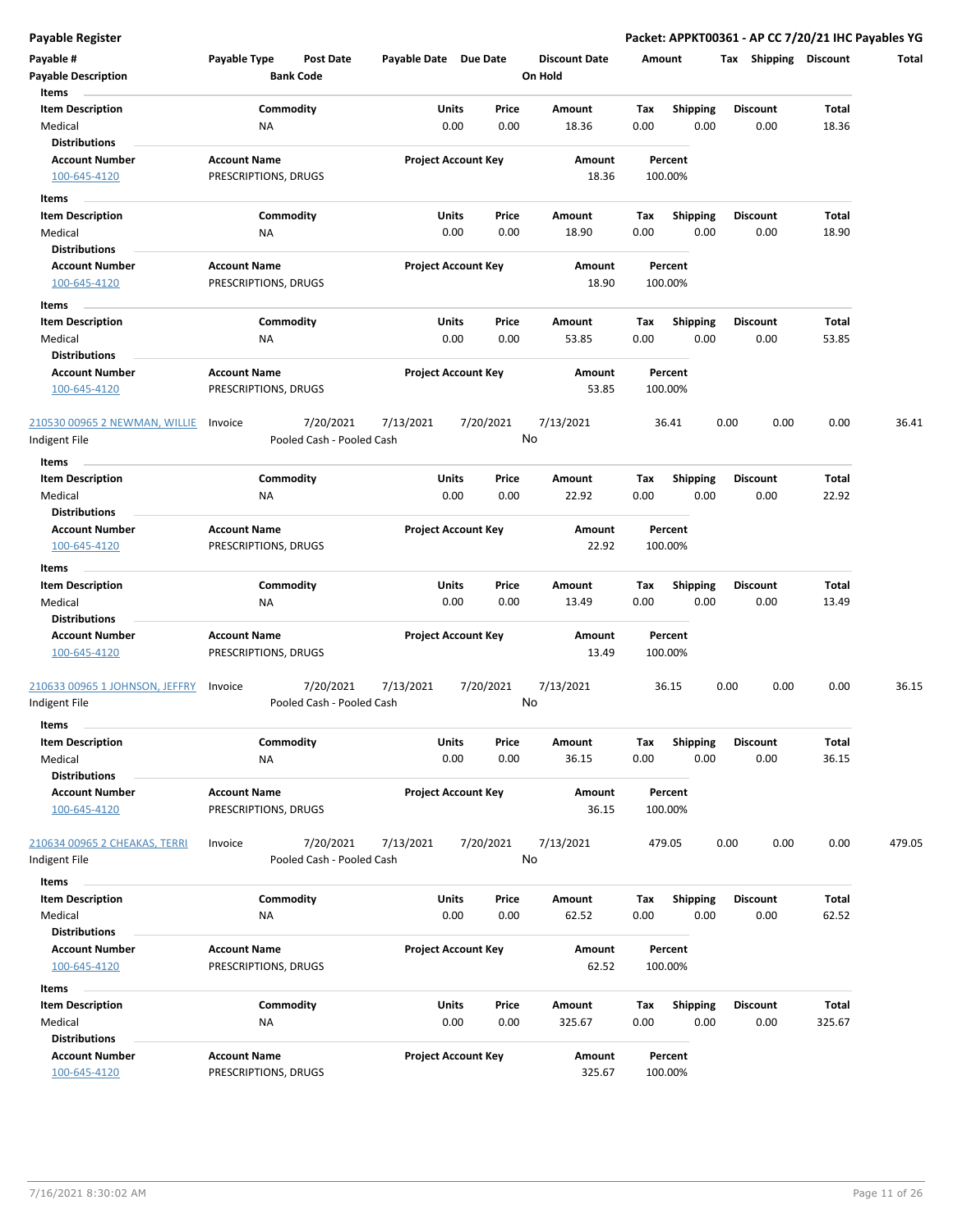| Payable #<br><b>Payable Description</b><br>Items              | Payable Type                                    | Post Date<br><b>Bank Code</b>          | Payable Date Due Date |                                | <b>Discount Date</b><br>On Hold | Amount             |                         | <b>Shipping</b><br>Tax  | <b>Discount</b> | Total  |
|---------------------------------------------------------------|-------------------------------------------------|----------------------------------------|-----------------------|--------------------------------|---------------------------------|--------------------|-------------------------|-------------------------|-----------------|--------|
| <b>Item Description</b><br>Medical                            | NA                                              | Commodity                              |                       | Units<br>Price<br>0.00<br>0.00 | Amount<br>52.26                 | Tax<br>0.00        | <b>Shipping</b><br>0.00 | <b>Discount</b><br>0.00 | Total<br>52.26  |        |
| <b>Distributions</b><br><b>Account Number</b><br>100-645-4090 | <b>Account Name</b><br><b>DIABETIC SUPPLIES</b> |                                        |                       | <b>Project Account Key</b>     | Amount<br>52.26                 | Percent<br>100.00% |                         |                         |                 |        |
| Items                                                         |                                                 |                                        |                       | Units<br>Price                 | Amount                          |                    | Shipping                | <b>Discount</b>         | Total           |        |
| <b>Item Description</b><br>Medical                            | ΝA                                              | Commodity                              |                       | 0.00<br>0.00                   | 8.82                            | Тах<br>0.00        | 0.00                    | 0.00                    | 8.82            |        |
| <b>Distributions</b><br><b>Account Number</b><br>100-645-4090 | <b>Account Name</b><br><b>DIABETIC SUPPLIES</b> |                                        |                       | <b>Project Account Key</b>     | Amount<br>8.82                  | Percent<br>100.00% |                         |                         |                 |        |
| Items                                                         |                                                 |                                        |                       |                                |                                 |                    |                         |                         |                 |        |
| <b>Item Description</b><br>Medical<br><b>Distributions</b>    | ΝA                                              | Commodity                              |                       | Units<br>Price<br>0.00<br>0.00 | Amount<br>29.78                 | Tax<br>0.00        | <b>Shipping</b><br>0.00 | <b>Discount</b><br>0.00 | Total<br>29.78  |        |
| <b>Account Number</b><br>100-645-4120                         | <b>Account Name</b><br>PRESCRIPTIONS, DRUGS     |                                        |                       | <b>Project Account Key</b>     | Amount<br>29.78                 | Percent<br>100.00% |                         |                         |                 |        |
| 210637 00965 1 CAMPBELL, BOBBY Invoice<br>ndigent File        |                                                 | 7/20/2021<br>Pooled Cash - Pooled Cash | 7/13/2021             | 7/20/2021                      | 7/13/2021<br>No                 | 109.12             |                         | 0.00<br>0.00            | 0.00            | 109.12 |
| Items<br><b>Item Description</b>                              |                                                 | Commodity                              |                       | Units<br>Price                 | Amount                          | Tax                | <b>Shipping</b>         | <b>Discount</b>         | Total           |        |
| Medical<br><b>Distributions</b>                               | ΝA                                              |                                        |                       | 0.00<br>0.00                   | 22.56                           | 0.00               | 0.00                    | 0.00                    | 22.56           |        |
| <b>Account Number</b><br>100-645-4120                         | <b>Account Name</b><br>PRESCRIPTIONS, DRUGS     |                                        |                       | <b>Project Account Key</b>     | Amount<br>22.56                 | Percent<br>100.00% |                         |                         |                 |        |
| Items<br><b>Item Description</b>                              |                                                 | Commodity                              |                       | Units<br>Price                 | Amount                          | Tax                | <b>Shipping</b>         | <b>Discount</b>         | Total           |        |
| Medical<br>Distributions                                      | <b>NA</b>                                       |                                        |                       | 0.00<br>0.00                   | 86.56                           | 0.00               | 0.00                    | 0.00                    | 86.56           |        |
| <b>Account Number</b><br>100-645-4120                         | <b>Account Name</b><br>PRESCRIPTIONS, DRUGS     |                                        |                       | <b>Project Account Key</b>     | Amount<br>86.56                 | Percent<br>100.00% |                         |                         |                 |        |
| 211216 00965 10 CLEMENT, EUGEN Invoice<br>Indigent File       |                                                 | 7/20/2021<br>Pooled Cash - Pooled Cash | 7/13/2021             | 7/20/2021                      | 7/13/2021<br>No                 | 107.03             |                         | 0.00<br>0.00            | 0.00            | 107.03 |
| Items<br><b>Item Description</b>                              |                                                 | Commodity                              |                       | Units<br>Price                 | Amount                          | Тах                | Shipping                | <b>Discount</b>         | Total           |        |
| Medical<br><b>Distributions</b>                               | NA                                              |                                        |                       | 0.00<br>0.00                   | 107.03                          | 0.00               | 0.00                    | 0.00                    | 107.03          |        |
| <b>Account Number</b><br>100-645-4120                         | <b>Account Name</b><br>PRESCRIPTIONS, DRUGS     |                                        |                       | <b>Project Account Key</b>     | Amount<br>107.03                | Percent<br>100.00% |                         |                         |                 |        |
| 930026 00965 87 ROBERTS, MELIS<br>Indigent File               | Invoice                                         | 7/20/2021<br>Pooled Cash - Pooled Cash | 7/13/2021             | 7/20/2021                      | 7/13/2021<br>No                 | 149.87             |                         | 0.00<br>0.00            | 0.00            | 149.87 |
| Items                                                         |                                                 |                                        |                       |                                |                                 |                    |                         |                         |                 |        |
| <b>Item Description</b><br>Medical                            | ΝA                                              | Commodity                              |                       | Units<br>Price<br>0.00<br>0.00 | Amount<br>12.07                 | Tax<br>0.00        | <b>Shipping</b><br>0.00 | <b>Discount</b><br>0.00 | Total<br>12.07  |        |
| <b>Distributions</b><br><b>Account Number</b><br>100-645-4090 | <b>Account Name</b><br><b>DIABETIC SUPPLIES</b> |                                        |                       | <b>Project Account Key</b>     | Amount<br>12.07                 | Percent<br>100.00% |                         |                         |                 |        |
| Items<br><b>Item Description</b>                              |                                                 | Commodity                              |                       | Units<br>Price                 | Amount                          | Tax                | <b>Shipping</b>         | <b>Discount</b>         | Total           |        |
| Medical<br><b>Distributions</b>                               | NA                                              |                                        |                       | 0.00<br>0.00                   | 137.80                          | 0.00               | 0.00                    | 0.00                    | 137.80          |        |
| <b>Account Number</b><br>100-645-4090                         | <b>Account Name</b><br><b>DIABETIC SUPPLIES</b> |                                        |                       | <b>Project Account Key</b>     | Amount<br>137.80                | Percent<br>100.00% |                         |                         |                 |        |

**Vendor:** 01194 - HEART CLINIC OF PARIS **Vendor Total: 1,155.36**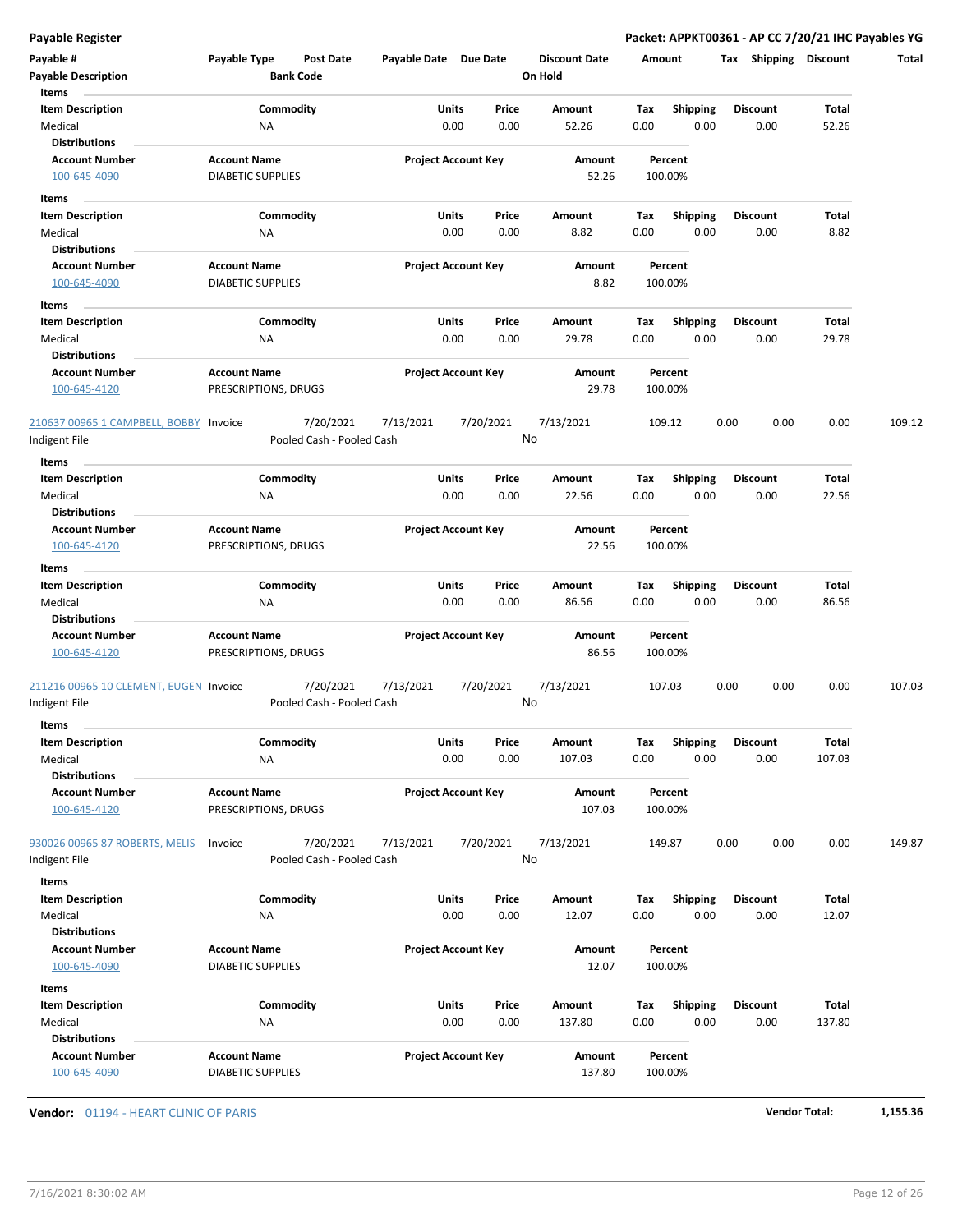| <b>Payable Register</b>                                           |                     |                                        |                       |                            |                                 |        |                    |      |                       |                      | Packet: APPKT00361 - AP CC 7/20/21 IHC Payables YG |
|-------------------------------------------------------------------|---------------------|----------------------------------------|-----------------------|----------------------------|---------------------------------|--------|--------------------|------|-----------------------|----------------------|----------------------------------------------------|
| Payable #<br><b>Payable Description</b>                           | Payable Type        | <b>Post Date</b><br><b>Bank Code</b>   | Payable Date Due Date |                            | <b>Discount Date</b><br>On Hold | Amount |                    |      | Tax Shipping Discount |                      | Total                                              |
| 210324 01194 2 BRESHERS, KELLI                                    | Invoice             | 7/20/2021                              | 7/13/2021             | 7/20/2021                  | 7/13/2021<br>No                 |        | 859.86             | 0.00 | 0.00                  | 0.00                 | 859.86                                             |
| Indigent File                                                     |                     | Pooled Cash - Pooled Cash              |                       |                            |                                 |        |                    |      |                       |                      |                                                    |
| Items                                                             |                     |                                        |                       |                            |                                 |        |                    |      |                       |                      |                                                    |
| <b>Item Description</b>                                           |                     | Commodity                              |                       | Units<br>Price             | Amount                          | Tax    | <b>Shipping</b>    |      | <b>Discount</b>       | Total                |                                                    |
| Medical<br><b>Distributions</b>                                   | ΝA                  |                                        |                       | 0.00<br>0.00               | 236.72                          | 0.00   | 0.00               |      | 0.00                  | 236.72               |                                                    |
| <b>Account Number</b>                                             | <b>Account Name</b> |                                        |                       | <b>Project Account Key</b> | Amount                          |        | Percent            |      |                       |                      |                                                    |
| 100-645-4110                                                      |                     | PHYSICIAN, NON-EMERGENCY               |                       |                            | 236.72                          |        | 100.00%            |      |                       |                      |                                                    |
|                                                                   |                     |                                        |                       |                            |                                 |        |                    |      |                       |                      |                                                    |
| Items                                                             |                     |                                        |                       |                            |                                 |        |                    |      |                       |                      |                                                    |
| <b>Item Description</b>                                           |                     | Commodity                              |                       | Units<br>Price             | Amount                          | Тах    | <b>Shipping</b>    |      | <b>Discount</b>       | Total                |                                                    |
| Medical<br><b>Distributions</b>                                   | ΝA                  |                                        |                       | 0.00<br>0.00               | 205.88                          | 0.00   | 0.00               |      | 0.00                  | 205.88               |                                                    |
| <b>Account Number</b>                                             | <b>Account Name</b> |                                        |                       | <b>Project Account Key</b> | Amount                          |        | Percent            |      |                       |                      |                                                    |
| 100-645-4110                                                      |                     | PHYSICIAN, NON-EMERGENCY               |                       |                            | 205.88                          |        | 100.00%            |      |                       |                      |                                                    |
|                                                                   |                     |                                        |                       |                            |                                 |        |                    |      |                       |                      |                                                    |
| Items                                                             |                     |                                        |                       |                            |                                 |        |                    |      |                       |                      |                                                    |
| <b>Item Description</b>                                           |                     | Commodity                              |                       | Units<br>Price             | Amount                          | Tax    | Shipping           |      | <b>Discount</b>       | Total                |                                                    |
| Medical                                                           | ΝA                  |                                        |                       | 0.00<br>0.00               | 363.53                          | 0.00   | 0.00               |      | 0.00                  | 363.53               |                                                    |
| <b>Distributions</b><br><b>Account Number</b>                     | <b>Account Name</b> |                                        |                       | <b>Project Account Key</b> | Amount                          |        | Percent            |      |                       |                      |                                                    |
| 100-645-4110                                                      |                     | PHYSICIAN, NON-EMERGENCY               |                       |                            | 363.53                          |        | 100.00%            |      |                       |                      |                                                    |
| Items                                                             |                     |                                        |                       |                            |                                 |        |                    |      |                       |                      |                                                    |
| <b>Item Description</b>                                           |                     | Commodity                              |                       | Units<br>Price             | Amount                          | Tax    | <b>Shipping</b>    |      | <b>Discount</b>       | Total                |                                                    |
| Medical<br><b>Distributions</b>                                   | ΝA                  |                                        |                       | 0.00<br>0.00               | 53.73                           | 0.00   | 0.00               |      | 0.00                  | 53.73                |                                                    |
| <b>Account Number</b>                                             | <b>Account Name</b> |                                        |                       | <b>Project Account Key</b> | Amount                          |        | Percent            |      |                       |                      |                                                    |
| 100-645-4110                                                      |                     | PHYSICIAN, NON-EMERGENCY               |                       |                            | 53.73                           |        | 100.00%            |      |                       |                      |                                                    |
|                                                                   |                     |                                        |                       |                            |                                 |        |                    |      |                       |                      |                                                    |
| 210324 01194 3 BRESHERS, KELLI<br>Indigent File                   | Invoice             | 7/20/2021<br>Pooled Cash - Pooled Cash | 7/13/2021             | 7/20/2021                  | 7/13/2021<br>No                 |        | 156.11             | 0.00 | 0.00                  | 0.00                 | 156.11                                             |
| Items                                                             |                     |                                        |                       |                            |                                 |        |                    |      |                       |                      |                                                    |
| <b>Item Description</b>                                           |                     | Commodity                              |                       | Units<br>Price             | Amount                          | Tax    | <b>Shipping</b>    |      | <b>Discount</b>       | Total                |                                                    |
| Medical                                                           | ΝA                  |                                        |                       | 0.00<br>0.00               | 156.11                          | 0.00   | 0.00               |      | 0.00                  | 156.11               |                                                    |
| <b>Distributions</b>                                              |                     |                                        |                       |                            |                                 |        |                    |      |                       |                      |                                                    |
| <b>Account Number</b>                                             | <b>Account Name</b> |                                        |                       | <b>Project Account Key</b> | Amount                          |        | Percent            |      |                       |                      |                                                    |
| 100-645-4110                                                      |                     | PHYSICIAN, NON-EMERGENCY               |                       |                            | 156.11                          |        | 100.00%            |      |                       |                      |                                                    |
| 210324 01194 4 BRESHERS, KELLI                                    | Invoice             | 7/20/2021                              | 7/13/2021             | 7/20/2021                  | 7/13/2021                       |        | 33.27              | 0.00 | 0.00                  | 0.00                 | 33.27                                              |
| Indigent File                                                     |                     | Pooled Cash - Pooled Cash              |                       |                            | No                              |        |                    |      |                       |                      |                                                    |
| Items                                                             |                     |                                        |                       |                            |                                 |        |                    |      |                       |                      |                                                    |
| <b>Item Description</b>                                           |                     | Commodity                              |                       | Units<br>Price             | Amount                          | Tax    | Shipping           |      | <b>Discount</b>       | Total                |                                                    |
| Medical                                                           | ΝA                  |                                        |                       | 0.00<br>0.00               | 33.27                           | 0.00   | 0.00               |      | 0.00                  | 33.27                |                                                    |
| <b>Distributions</b>                                              |                     |                                        |                       |                            |                                 |        |                    |      |                       |                      |                                                    |
| <b>Account Number</b><br>100-645-4110                             | <b>Account Name</b> | PHYSICIAN, NON-EMERGENCY               |                       | <b>Project Account Key</b> | Amount<br>33.27                 |        | Percent<br>100.00% |      |                       |                      |                                                    |
| 210324 01194 5 BRESHERS, KELLI                                    | Invoice             | 7/20/2021                              | 7/13/2021             | 7/20/2021                  | 7/13/2021                       |        | 106.12             | 0.00 | 0.00                  | 0.00                 | 106.12                                             |
| Indigent File                                                     |                     | Pooled Cash - Pooled Cash              |                       |                            | No                              |        |                    |      |                       |                      |                                                    |
| Items                                                             |                     |                                        |                       |                            |                                 |        |                    |      |                       |                      |                                                    |
| <b>Item Description</b>                                           |                     | Commodity                              |                       | Units<br>Price             | Amount                          | Tax    | <b>Shipping</b>    |      | <b>Discount</b>       | Total                |                                                    |
| Medical                                                           | NA                  |                                        |                       | 0.00<br>0.00               | 106.12                          | 0.00   | 0.00               |      | 0.00                  | 106.12               |                                                    |
| <b>Distributions</b>                                              |                     |                                        |                       |                            |                                 |        |                    |      |                       |                      |                                                    |
| <b>Account Number</b>                                             | <b>Account Name</b> |                                        |                       | <b>Project Account Key</b> | Amount                          |        | Percent            |      |                       |                      |                                                    |
| 100-645-4110                                                      |                     | PHYSICIAN, NON-EMERGENCY               |                       |                            | 106.12                          |        | 100.00%            |      |                       |                      |                                                    |
| <b>Vendor:</b> 01254 - Hunt Regional Medical Partners Specialists |                     |                                        |                       |                            |                                 |        |                    |      |                       | <b>Vendor Total:</b> | 46.73                                              |
| 170305 01254 2 MCCOMBS, JOLIND Invoice                            |                     |                                        |                       |                            |                                 |        | 46.73              |      | 0.00                  | 0.00                 | 46.73                                              |
| Indigent File                                                     |                     | 7/20/2021<br>Pooled Cash - Pooled Cash | 7/13/2021             | 7/20/2021                  | 7/13/2021<br>No                 |        |                    | 0.00 |                       |                      |                                                    |
|                                                                   |                     |                                        |                       |                            |                                 |        |                    |      |                       |                      |                                                    |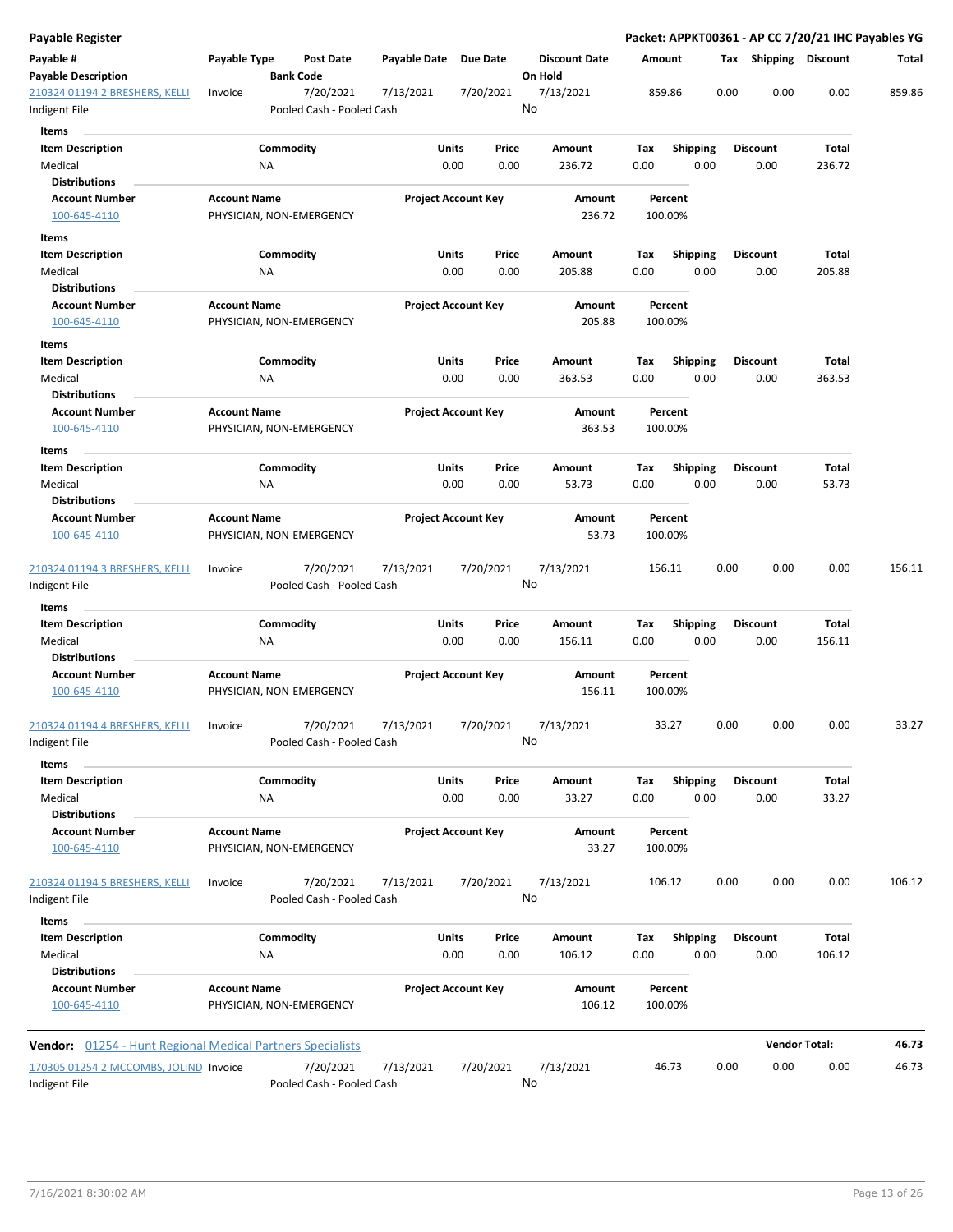| Payable Register                                   |                                                      |                            |               |                                 |             |                         | Packet: APPKT00361 - AP CC 7/20/21 IHC Payables YG |                      |        |
|----------------------------------------------------|------------------------------------------------------|----------------------------|---------------|---------------------------------|-------------|-------------------------|----------------------------------------------------|----------------------|--------|
| Payable #<br><b>Payable Description</b><br>Items   | Payable Type<br><b>Post Date</b><br><b>Bank Code</b> | Payable Date Due Date      |               | <b>Discount Date</b><br>On Hold | Amount      |                         | Tax Shipping Discount                              |                      | Total  |
| <b>Item Description</b><br>Medical                 | Commodity<br>NA                                      | Units<br>0.00              | Price<br>0.00 | Amount<br>46.73                 | Tax<br>0.00 | <b>Shipping</b><br>0.00 | Discount<br>0.00                                   | Total<br>46.73       |        |
| <b>Distributions</b>                               |                                                      |                            |               |                                 |             |                         |                                                    |                      |        |
| <b>Account Number</b>                              | <b>Account Name</b>                                  | <b>Project Account Key</b> |               | Amount                          |             | Percent                 |                                                    |                      |        |
| 100-645-4110                                       | PHYSICIAN, NON-EMERGENCY                             |                            |               | 46.73                           |             | 100.00%                 |                                                    |                      |        |
| <b>Vendor:</b> 00510 - LABORATORY CORP. OF AMERICA |                                                      |                            |               |                                 |             |                         |                                                    | <b>Vendor Total:</b> | 309.64 |
| 170305 00510 2 MCCOMBS, JOLIND Invoice             | 7/20/2021                                            | 7/13/2021                  | 7/20/2021     | 7/13/2021                       |             | 84.19                   | 0.00<br>0.00                                       | 0.00                 | 84.19  |
| Indigent File                                      | Pooled Cash - Pooled Cash                            |                            | No            |                                 |             |                         |                                                    |                      |        |
| Items<br><b>Item Description</b>                   | Commodity                                            | <b>Units</b>               | Price         | Amount                          | Tax         | Shipping                | Discount                                           | Total                |        |
| Medical                                            | ΝA                                                   | 0.00                       | 0.00          | 31.13                           | 0.00        | 0.00                    | 0.00                                               | 31.13                |        |
| <b>Distributions</b>                               |                                                      |                            |               |                                 |             |                         |                                                    |                      |        |
| <b>Account Number</b>                              | <b>Account Name</b>                                  | <b>Project Account Key</b> |               | Amount                          |             | Percent                 |                                                    |                      |        |
| 100-645-4150                                       | LABORATORY/X-RAY                                     |                            |               | 31.13                           |             | 100.00%                 |                                                    |                      |        |
| <b>Items</b>                                       |                                                      |                            |               |                                 |             |                         |                                                    |                      |        |
| <b>Item Description</b>                            | Commodity                                            | Units                      | Price         | Amount                          | Tax         | <b>Shipping</b>         | <b>Discount</b>                                    | Total                |        |
| Medical                                            | NA                                                   | 0.00                       | 0.00          | 11.25                           | 0.00        | 0.00                    | 0.00                                               | 11.25                |        |
| <b>Distributions</b>                               |                                                      |                            |               |                                 |             |                         |                                                    |                      |        |
| <b>Account Number</b>                              | <b>Account Name</b>                                  | <b>Project Account Key</b> |               | Amount                          |             | Percent                 |                                                    |                      |        |
| 100-645-4150                                       | LABORATORY/X-RAY                                     |                            |               | 11.25                           |             | 100.00%                 |                                                    |                      |        |
| Items                                              |                                                      |                            |               |                                 |             |                         |                                                    |                      |        |
| <b>Item Description</b>                            | Commodity                                            | Units                      | Price         | Amount                          | Tax         | <b>Shipping</b>         | Discount                                           | Total                |        |
| Medical                                            | NA                                                   | 0.00                       | 0.00          | 4.86                            | 0.00        | 0.00                    | 0.00                                               | 4.86                 |        |
| <b>Distributions</b>                               |                                                      |                            |               |                                 |             |                         |                                                    |                      |        |
| <b>Account Number</b>                              | <b>Account Name</b>                                  | <b>Project Account Key</b> |               | Amount                          |             | Percent                 |                                                    |                      |        |
| 100-645-4150                                       | LABORATORY/X-RAY                                     |                            |               | 4.86                            |             | 100.00%                 |                                                    |                      |        |
| Items                                              |                                                      |                            |               |                                 |             |                         |                                                    |                      |        |
| <b>Item Description</b>                            | Commodity                                            | Units                      | Price         | Amount                          | Tax         | <b>Shipping</b>         | Discount                                           | Total                |        |
| Medical                                            | NA                                                   | 0.00                       | 0.00          | 4.35                            | 0.00        | 0.00                    | 0.00                                               | 4.35                 |        |
| <b>Distributions</b>                               |                                                      |                            |               |                                 |             |                         |                                                    |                      |        |
| <b>Account Number</b>                              | <b>Account Name</b>                                  | <b>Project Account Key</b> |               | Amount                          |             | Percent                 |                                                    |                      |        |
| 100-645-4150                                       | LABORATORY/X-RAY                                     |                            |               | 4.35                            |             | 100.00%                 |                                                    |                      |        |
| Items                                              |                                                      |                            |               |                                 |             |                         |                                                    |                      |        |
| <b>Item Description</b>                            | Commodity                                            | Units                      | Price         | Amount                          | Тах         | <b>Shipping</b>         | <b>Discount</b>                                    | Total                |        |
| Medical                                            | <b>NA</b>                                            | 0.00                       | 0.00          | 8.16                            | 0.00        | 0.00                    | 0.00                                               | 8.16                 |        |
| <b>Distributions</b><br><b>Account Number</b>      | <b>Account Name</b>                                  | <b>Project Account Key</b> |               | Amount                          |             | Percent                 |                                                    |                      |        |
| 100-645-4150                                       | LABORATORY/X-RAY                                     |                            |               | 8.16                            |             | 100.00%                 |                                                    |                      |        |
|                                                    |                                                      |                            |               |                                 |             |                         |                                                    |                      |        |
| Items                                              |                                                      |                            |               |                                 |             |                         |                                                    |                      |        |
| <b>Item Description</b><br>Medical                 | Commodity<br>ΝA                                      | Units<br>0.00              | Price<br>0.00 | Amount<br>3.59                  | Тах<br>0.00 | <b>Shipping</b><br>0.00 | <b>Discount</b><br>0.00                            | Total<br>3.59        |        |
| <b>Distributions</b>                               |                                                      |                            |               |                                 |             |                         |                                                    |                      |        |
| <b>Account Number</b>                              | <b>Account Name</b>                                  | <b>Project Account Key</b> |               | Amount                          |             | Percent                 |                                                    |                      |        |
| 100-645-4150                                       | LABORATORY/X-RAY                                     |                            |               | 3.59                            |             | 100.00%                 |                                                    |                      |        |
| Items                                              |                                                      |                            |               |                                 |             |                         |                                                    |                      |        |
| <b>Item Description</b>                            | Commodity                                            | Units                      | Price         | Amount                          | Tax         | <b>Shipping</b>         | Discount                                           | Total                |        |
| Medical                                            | ΝA                                                   | 0.00                       | 0.00          | 6.78                            | 0.00        | 0.00                    | 0.00                                               | 6.78                 |        |
| <b>Distributions</b>                               |                                                      |                            |               |                                 |             |                         |                                                    |                      |        |
| <b>Account Number</b>                              | <b>Account Name</b>                                  | <b>Project Account Key</b> |               | Amount                          |             | Percent                 |                                                    |                      |        |
| 100-645-4150                                       | LABORATORY/X-RAY                                     |                            |               | 6.78                            |             | 100.00%                 |                                                    |                      |        |
| Items                                              |                                                      |                            |               |                                 |             |                         |                                                    |                      |        |
| <b>Item Description</b>                            | Commodity                                            | Units                      | Price         | Amount                          | Tax         | <b>Shipping</b>         | <b>Discount</b>                                    | Total                |        |
| Medical                                            | ΝA                                                   | 0.00                       | 0.00          | 7.27                            | 0.00        | 0.00                    | 0.00                                               | 7.27                 |        |
| <b>Distributions</b>                               |                                                      |                            |               |                                 |             |                         |                                                    |                      |        |
| <b>Account Number</b>                              | <b>Account Name</b>                                  | <b>Project Account Key</b> |               | Amount                          |             | Percent                 |                                                    |                      |        |
| 100-645-4150                                       | LABORATORY/X-RAY                                     |                            |               | 7.27                            |             | 100.00%                 |                                                    |                      |        |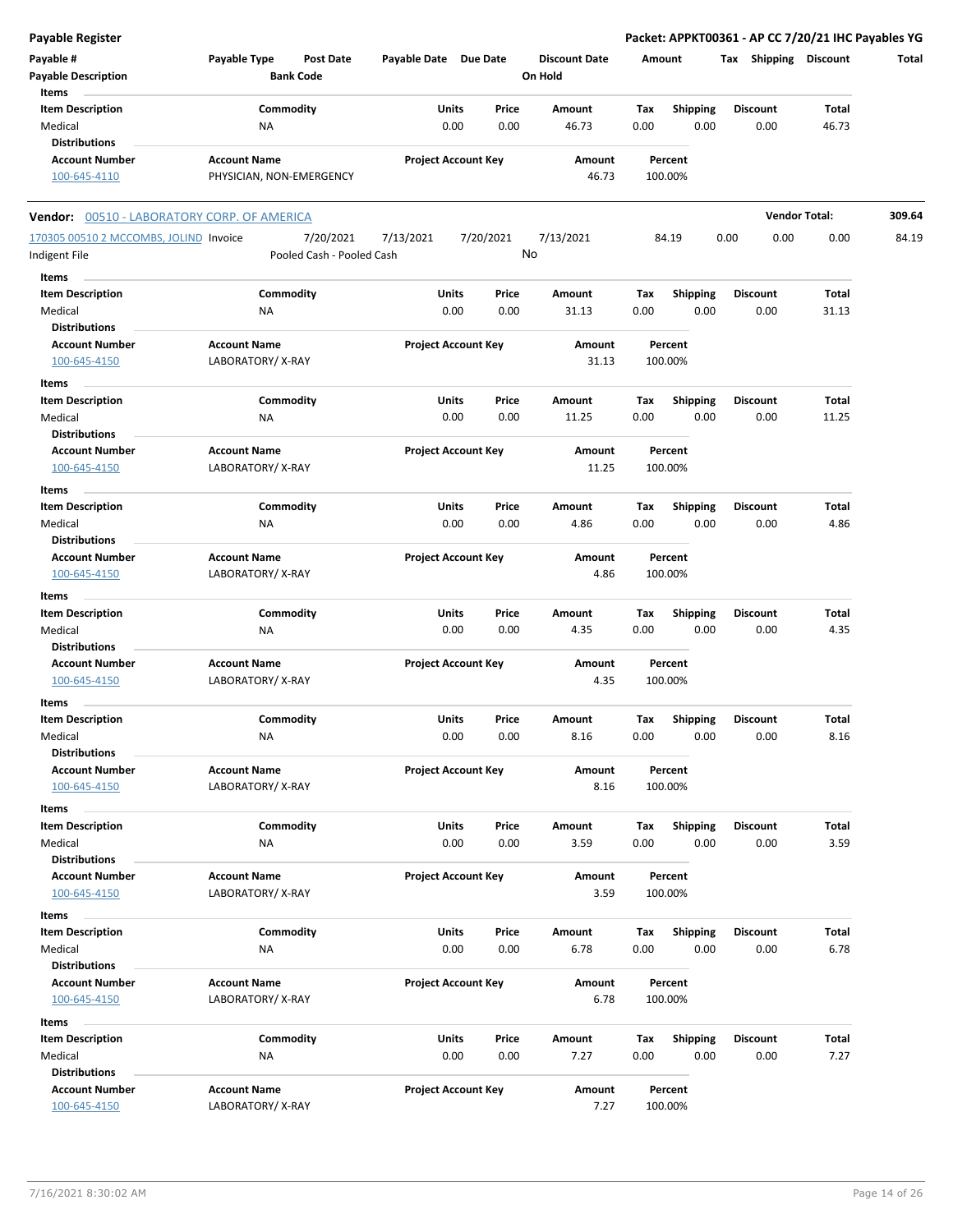| <b>Payable Register</b>                |                     |                           |                            |       |           |                      |        |                 |      |                       |       | Packet: APPKT00361 - AP CC 7/20/21 IHC Payables YG |
|----------------------------------------|---------------------|---------------------------|----------------------------|-------|-----------|----------------------|--------|-----------------|------|-----------------------|-------|----------------------------------------------------|
| Payable #                              | Payable Type        | <b>Post Date</b>          | Payable Date Due Date      |       |           | <b>Discount Date</b> | Amount |                 |      | Tax Shipping Discount |       | Total                                              |
| <b>Payable Description</b>             |                     | <b>Bank Code</b>          |                            |       |           | On Hold              |        |                 |      |                       |       |                                                    |
| Items                                  |                     |                           |                            |       |           |                      |        |                 |      |                       |       |                                                    |
| <b>Item Description</b>                | Commodity           |                           |                            | Units | Price     | Amount               | Tax    | <b>Shipping</b> |      | <b>Discount</b>       | Total |                                                    |
| Medical                                | <b>NA</b>           |                           |                            | 0.00  | 0.00      | 6.80                 | 0.00   | 0.00            |      | 0.00                  | 6.80  |                                                    |
| <b>Distributions</b>                   |                     |                           |                            |       |           |                      |        |                 |      |                       |       |                                                    |
| <b>Account Number</b>                  | <b>Account Name</b> |                           | <b>Project Account Key</b> |       |           | Amount               |        | Percent         |      |                       |       |                                                    |
| 100-645-4150                           | LABORATORY/X-RAY    |                           |                            |       |           | 6.80                 |        | 100.00%         |      |                       |       |                                                    |
| 201205 00510 3 LOYA, SHANNON D Invoice |                     | 7/20/2021                 | 7/13/2021                  |       | 7/20/2021 | 7/13/2021            |        | 2.27            | 0.00 | 0.00                  | 0.00  | 2.27                                               |
| Indigent File                          |                     | Pooled Cash - Pooled Cash |                            |       |           | No                   |        |                 |      |                       |       |                                                    |
| Items                                  |                     |                           |                            |       |           |                      |        |                 |      |                       |       |                                                    |
| <b>Item Description</b>                | Commodity           |                           |                            | Units | Price     | Amount               | Tax    | <b>Shipping</b> |      | <b>Discount</b>       | Total |                                                    |
| Medical                                | <b>NA</b>           |                           |                            | 0.00  | 0.00      | 2.27                 | 0.00   | 0.00            |      | 0.00                  | 2.27  |                                                    |
| <b>Distributions</b>                   |                     |                           |                            |       |           |                      |        |                 |      |                       |       |                                                    |
| <b>Account Number</b>                  | <b>Account Name</b> |                           | <b>Project Account Key</b> |       |           | Amount               |        | Percent         |      |                       |       |                                                    |
| 100-645-4150                           | LABORATORY/X-RAY    |                           |                            |       |           | 2.27                 |        | 100.00%         |      |                       |       |                                                    |
| 201205 00510 4 LOYA, SHANNON D Invoice |                     | 7/20/2021                 | 7/13/2021                  |       | 7/20/2021 | 7/13/2021            |        | 8.87            | 0.00 | 0.00                  | 0.00  | 8.87                                               |
| Indigent File                          |                     | Pooled Cash - Pooled Cash |                            |       |           | No                   |        |                 |      |                       |       |                                                    |
| Items                                  |                     |                           |                            |       |           |                      |        |                 |      |                       |       |                                                    |
| <b>Item Description</b>                | Commodity           |                           |                            | Units | Price     | Amount               | Tax    | <b>Shipping</b> |      | <b>Discount</b>       | Total |                                                    |
| Medical                                | <b>NA</b>           |                           |                            | 0.00  | 0.00      | 8.87                 | 0.00   | 0.00            |      | 0.00                  | 8.87  |                                                    |
| <b>Distributions</b>                   |                     |                           |                            |       |           |                      |        |                 |      |                       |       |                                                    |
| <b>Account Number</b>                  | <b>Account Name</b> |                           | <b>Project Account Key</b> |       |           | Amount               |        | Percent         |      |                       |       |                                                    |
| 100-645-4150                           | LABORATORY/X-RAY    |                           |                            |       |           | 8.87                 |        | 100.00%         |      |                       |       |                                                    |
| 201205 00510 5 LOYA, SHANNON D Invoice |                     | 7/20/2021                 | 7/13/2021                  |       | 7/20/2021 | 7/13/2021            |        | 19.41           | 0.00 | 0.00                  | 0.00  | 19.41                                              |
| Indigent File                          |                     | Pooled Cash - Pooled Cash |                            |       |           | No                   |        |                 |      |                       |       |                                                    |
| Items                                  |                     |                           |                            |       |           |                      |        |                 |      |                       |       |                                                    |
| <b>Item Description</b>                | Commodity           |                           |                            | Units | Price     | Amount               | Tax    | <b>Shipping</b> |      | <b>Discount</b>       | Total |                                                    |
| Medical                                | <b>NA</b>           |                           |                            | 0.00  | 0.00      | 11.25                | 0.00   | 0.00            |      | 0.00                  | 11.25 |                                                    |
| <b>Distributions</b>                   |                     |                           |                            |       |           |                      |        |                 |      |                       |       |                                                    |
| <b>Account Number</b>                  | <b>Account Name</b> |                           | <b>Project Account Key</b> |       |           | Amount               |        | Percent         |      |                       |       |                                                    |
| 100-645-4150                           | LABORATORY/X-RAY    |                           |                            |       |           | 11.25                |        | 100.00%         |      |                       |       |                                                    |
| Items                                  |                     |                           |                            |       |           |                      |        |                 |      |                       |       |                                                    |
| <b>Item Description</b>                | Commodity           |                           |                            | Units | Price     | Amount               | Tax    | <b>Shipping</b> |      | <b>Discount</b>       | Total |                                                    |
| Medical                                | <b>NA</b>           |                           |                            | 0.00  | 0.00      | 8.16                 | 0.00   | 0.00            |      | 0.00                  | 8.16  |                                                    |
| <b>Distributions</b>                   |                     |                           |                            |       |           |                      |        |                 |      |                       |       |                                                    |
| <b>Account Number</b>                  | <b>Account Name</b> |                           | <b>Project Account Key</b> |       |           | Amount               |        | Percent         |      |                       |       |                                                    |
| 100-645-4150                           | LABORATORY/X-RAY    |                           |                            |       |           | 8.16                 |        | 100.00%         |      |                       |       |                                                    |
| 210120 00510 2 MARTIN, REBECCA Invoice |                     | 7/20/2021                 | 7/13/2021                  |       | 7/20/2021 | 7/13/2021            |        | 7.62            | 0.00 | 0.00                  | 0.00  | 7.62                                               |
| Indigent File                          |                     | Pooled Cash - Pooled Cash |                            |       |           | No                   |        |                 |      |                       |       |                                                    |
| Items                                  |                     |                           |                            |       |           |                      |        |                 |      |                       |       |                                                    |
| <b>Item Description</b>                | Commodity           |                           |                            | Units | Price     | Amount               | Tax    | Shipping        |      | Discount              | Total |                                                    |
| Medical                                | <b>NA</b>           |                           |                            | 0.00  | 0.00      | 4.30                 | 0.00   | 0.00            |      | 0.00                  | 4.30  |                                                    |
| <b>Distributions</b>                   |                     |                           |                            |       |           |                      |        |                 |      |                       |       |                                                    |
| <b>Account Number</b>                  | <b>Account Name</b> |                           | <b>Project Account Key</b> |       |           | Amount               |        | Percent         |      |                       |       |                                                    |
| 100-645-4150                           | LABORATORY/X-RAY    |                           |                            |       |           | 4.30                 |        | 100.00%         |      |                       |       |                                                    |
| Items                                  |                     |                           |                            |       |           |                      |        |                 |      |                       |       |                                                    |
| <b>Item Description</b>                | Commodity           |                           |                            | Units | Price     | Amount               | Tax    | Shipping        |      | <b>Discount</b>       | Total |                                                    |
| Medical                                | NA                  |                           |                            | 0.00  | 0.00      | 3.32                 | 0.00   | 0.00            |      | 0.00                  | 3.32  |                                                    |
| <b>Distributions</b>                   |                     |                           |                            |       |           |                      |        |                 |      |                       |       |                                                    |
| <b>Account Number</b>                  | <b>Account Name</b> |                           | <b>Project Account Key</b> |       |           | Amount               |        | Percent         |      |                       |       |                                                    |
| 100-645-4150                           | LABORATORY/X-RAY    |                           |                            |       |           | 3.32                 |        | 100.00%         |      |                       |       |                                                    |
| 210634 00510 1 CHEAKAS, TERRI          | Invoice             | 7/20/2021                 | 7/13/2021                  |       | 7/20/2021 | 7/13/2021            |        | 58.12           | 0.00 | 0.00                  | 0.00  | 58.12                                              |
| Indigent File                          |                     | Pooled Cash - Pooled Cash |                            |       |           | No                   |        |                 |      |                       |       |                                                    |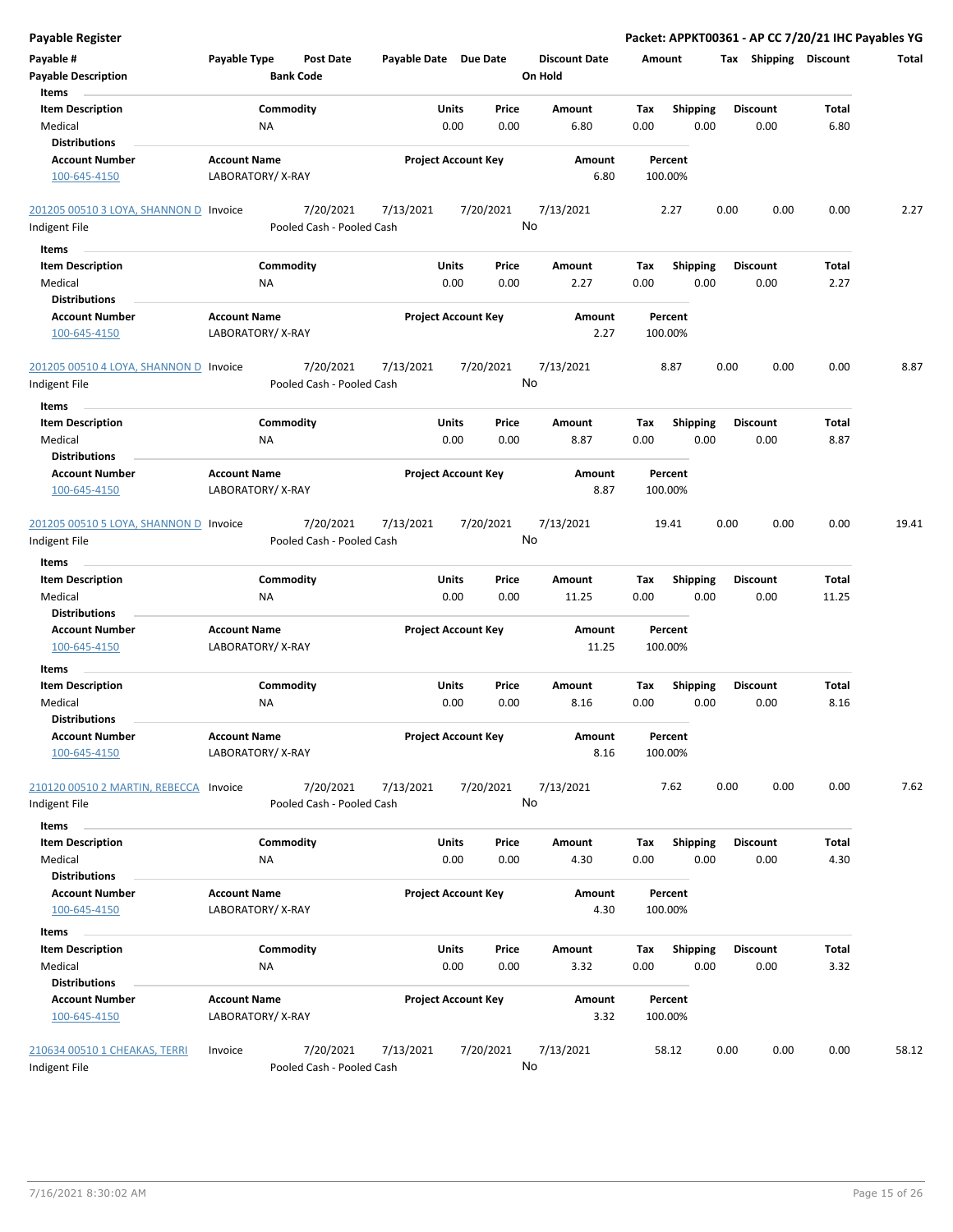| Payable #<br><b>Payable Description</b>       | Payable Type                            | Post Date<br><b>Bank Code</b> | Payable Date Due Date |                            | <b>Discount Date</b><br>On Hold |      | Amount             | Tax             | <b>Shipping</b> | <b>Discount</b> | Total |
|-----------------------------------------------|-----------------------------------------|-------------------------------|-----------------------|----------------------------|---------------------------------|------|--------------------|-----------------|-----------------|-----------------|-------|
| Items                                         |                                         |                               |                       |                            |                                 |      |                    |                 |                 |                 |       |
| <b>Item Description</b>                       |                                         | Commodity                     |                       | Units<br>Price             | Amount                          | Tax  | <b>Shipping</b>    | <b>Discount</b> |                 | Total           |       |
| Medical<br><b>Distributions</b>               | ΝA                                      |                               |                       | 0.00<br>0.00               | 7.58                            | 0.00 | 0.00               |                 | 0.00            | 7.58            |       |
| <b>Account Number</b><br>100-645-4150         | <b>Account Name</b><br>LABORATORY/X-RAY |                               |                       | <b>Project Account Key</b> | Amount<br>7.58                  |      | Percent<br>100.00% |                 |                 |                 |       |
| Items                                         |                                         |                               |                       |                            |                                 |      |                    |                 |                 |                 |       |
| <b>Item Description</b>                       |                                         | Commodity                     |                       | Units<br>Price             | Amount                          | Тах  | <b>Shipping</b>    |                 | <b>Discount</b> | Total           |       |
| Medical                                       | ΝA                                      |                               |                       | 0.00<br>0.00               | 31.13                           | 0.00 | 0.00               |                 | 0.00            | 31.13           |       |
| <b>Distributions</b>                          |                                         |                               |                       |                            |                                 |      |                    |                 |                 |                 |       |
| <b>Account Number</b>                         | <b>Account Name</b>                     |                               |                       | <b>Project Account Key</b> | Amount                          |      | Percent            |                 |                 |                 |       |
| 100-645-4150                                  | LABORATORY/X-RAY                        |                               |                       |                            | 31.13                           |      | 100.00%            |                 |                 |                 |       |
| Items                                         |                                         |                               |                       |                            |                                 |      |                    |                 |                 |                 |       |
| <b>Item Description</b>                       |                                         | Commodity                     |                       | Units<br>Price             | Amount                          | Tax  | <b>Shipping</b>    |                 | Discount        | Total           |       |
| Medical                                       | NA                                      |                               |                       | 0.00<br>0.00               | 11.25                           | 0.00 | 0.00               |                 | 0.00            | 11.25           |       |
| <b>Distributions</b>                          |                                         |                               |                       |                            |                                 |      |                    |                 |                 |                 |       |
| <b>Account Number</b><br>100-645-4150         | <b>Account Name</b><br>LABORATORY/X-RAY |                               |                       | <b>Project Account Key</b> | Amount<br>11.25                 |      | Percent<br>100.00% |                 |                 |                 |       |
| Items                                         |                                         |                               |                       |                            |                                 |      |                    |                 |                 |                 |       |
| <b>Item Description</b>                       |                                         | Commodity                     |                       | Units<br>Price             | <b>Amount</b>                   | Tax  | <b>Shipping</b>    | <b>Discount</b> |                 | Total           |       |
| Medical                                       | ΝA                                      |                               |                       | 0.00<br>0.00               | 8.16                            | 0.00 | 0.00               |                 | 0.00            | 8.16            |       |
| <b>Distributions</b><br><b>Account Number</b> | <b>Account Name</b>                     |                               |                       | <b>Project Account Key</b> | Amount                          |      | Percent            |                 |                 |                 |       |
| 100-645-4150                                  | LABORATORY/X-RAY                        |                               |                       |                            | 8.16                            |      | 100.00%            |                 |                 |                 |       |
| 210635 00510 1 WYATT, TERESA K                | Invoice                                 | 7/20/2021                     | 7/13/2021             | 7/20/2021                  | 7/13/2021                       |      | 50.54              | 0.00            | 0.00            | 0.00            | 50.54 |
| Indigent File                                 |                                         | Pooled Cash - Pooled Cash     |                       |                            | No                              |      |                    |                 |                 |                 |       |
| <b>Items</b>                                  |                                         |                               |                       |                            |                                 |      |                    |                 |                 |                 |       |
| <b>Item Description</b>                       |                                         | Commodity                     |                       | Units<br>Price             | Amount                          | Tax  | <b>Shipping</b>    | <b>Discount</b> |                 | Total           |       |
| Medical                                       | ΝA                                      |                               |                       | 0.00<br>0.00               | 31.13                           | 0.00 | 0.00               |                 | 0.00            | 31.13           |       |
| <b>Distributions</b>                          |                                         |                               |                       |                            |                                 |      |                    |                 |                 |                 |       |
| <b>Account Number</b><br>100-645-4150         | <b>Account Name</b><br>LABORATORY/X-RAY |                               |                       | <b>Project Account Key</b> | Amount<br>31.13                 |      | Percent<br>100.00% |                 |                 |                 |       |
| Items                                         |                                         |                               |                       |                            |                                 |      |                    |                 |                 |                 |       |
| <b>Item Description</b>                       |                                         | Commodity                     |                       | Units<br>Price             | Amount                          | Tax  | <b>Shipping</b>    |                 | Discount        | Total           |       |
| Medical<br>Distributions                      | ΝA                                      |                               |                       | 0.00<br>0.00               | 11.25                           | 0.00 | 0.00               |                 | 0.00            | 11.25           |       |
| <b>Account Number</b><br>100-645-4150         | <b>Account Name</b><br>LABORATORY/X-RAY |                               |                       | <b>Project Account Key</b> | Amount<br>11.25                 |      | Percent<br>100.00% |                 |                 |                 |       |
| Items                                         |                                         |                               |                       |                            |                                 |      |                    |                 |                 |                 |       |
| <b>Item Description</b>                       |                                         | Commodity                     |                       | Units<br>Price             | Amount                          | Tax  | <b>Shipping</b>    | <b>Discount</b> |                 | Total           |       |
| Medical                                       | NA                                      |                               |                       | 0.00<br>0.00               | 8.16                            | 0.00 | 0.00               |                 | 0.00            | 8.16            |       |
| <b>Distributions</b>                          |                                         |                               |                       |                            |                                 |      |                    |                 |                 |                 |       |
| <b>Account Number</b><br>100-645-4150         | <b>Account Name</b><br>LABORATORY/X-RAY |                               |                       | <b>Project Account Key</b> | Amount<br>8.16                  |      | Percent<br>100.00% |                 |                 |                 |       |
| 210636 00510 1 GERMAN, CYNTHIA Invoice        |                                         | 7/20/2021                     | 7/13/2021             | 7/20/2021                  | 7/13/2021                       |      | 2.27               | 0.00            | 0.00            | 0.00            | 2.27  |
| Indigent File                                 |                                         | Pooled Cash - Pooled Cash     |                       |                            | No                              |      |                    |                 |                 |                 |       |
| Items                                         |                                         |                               |                       |                            |                                 |      |                    |                 |                 |                 |       |
| <b>Item Description</b>                       |                                         | Commodity                     |                       | Units<br>Price             | Amount                          | Tax  | <b>Shipping</b>    | <b>Discount</b> |                 | Total           |       |
| Medical                                       | ΝA                                      |                               |                       | 0.00<br>0.00               | 2.27                            | 0.00 | 0.00               |                 | 0.00            | 2.27            |       |
| <b>Distributions</b>                          |                                         |                               |                       |                            |                                 |      |                    |                 |                 |                 |       |
| <b>Account Number</b><br>100-645-4150         | <b>Account Name</b><br>LABORATORY/X-RAY |                               |                       | <b>Project Account Key</b> | Amount<br>2.27                  |      | Percent<br>100.00% |                 |                 |                 |       |
| 210636 00510 2 GERMAN, CYNTHIA Invoice        |                                         | 7/20/2021                     | 7/13/2021             | 7/20/2021                  | 7/13/2021                       |      | 76.35              | 0.00            | 0.00            | 0.00            | 76.35 |
| Indigent File                                 |                                         | Pooled Cash - Pooled Cash     |                       |                            | No                              |      |                    |                 |                 |                 |       |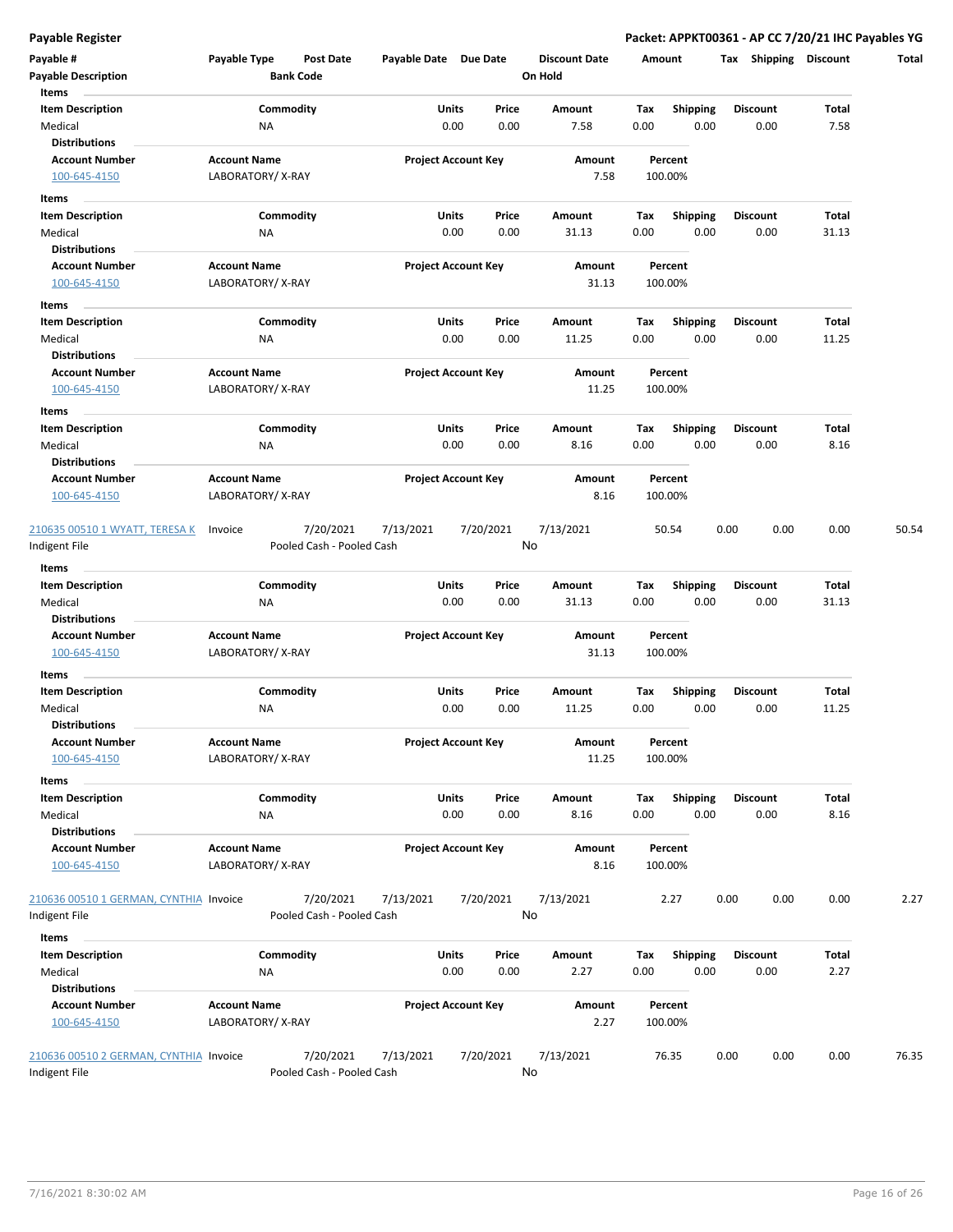| Payable #<br><b>Payable Description</b>                       | Payable Type                            | <b>Post Date</b><br><b>Bank Code</b>   | Payable Date Due Date |                            | <b>Discount Date</b><br>On Hold | Amount      |                         | Tax Shipping Discount   |                      | Total |
|---------------------------------------------------------------|-----------------------------------------|----------------------------------------|-----------------------|----------------------------|---------------------------------|-------------|-------------------------|-------------------------|----------------------|-------|
| Items<br><b>Item Description</b><br>Medical                   | ΝA                                      | Commodity                              | Units                 | Price<br>0.00<br>0.00      | Amount<br>6.53                  | Tax<br>0.00 | <b>Shipping</b><br>0.00 | <b>Discount</b><br>0.00 | Total<br>6.53        |       |
| <b>Distributions</b><br><b>Account Number</b><br>100-645-4150 | <b>Account Name</b><br>LABORATORY/X-RAY |                                        |                       | <b>Project Account Key</b> | Amount<br>6.53                  |             | Percent<br>100.00%      |                         |                      |       |
| Items                                                         |                                         |                                        |                       |                            |                                 |             |                         |                         |                      |       |
| <b>Item Description</b><br>Medical                            | NA                                      | Commodity                              | Units                 | Price<br>0.00<br>0.00      | Amount<br>8.87                  | Tax<br>0.00 | <b>Shipping</b><br>0.00 | <b>Discount</b><br>0.00 | Total<br>8.87        |       |
| <b>Distributions</b><br><b>Account Number</b><br>100-645-4150 | <b>Account Name</b><br>LABORATORY/X-RAY |                                        |                       | <b>Project Account Key</b> | Amount<br>8.87                  |             | Percent<br>100.00%      |                         |                      |       |
|                                                               |                                         |                                        |                       |                            |                                 |             |                         |                         |                      |       |
| Items<br><b>Item Description</b>                              |                                         | Commodity                              | Units                 | Price                      | Amount                          | Tax         | <b>Shipping</b>         | <b>Discount</b>         | Total                |       |
| Medical<br><b>Distributions</b>                               | NA                                      |                                        |                       | 0.00<br>0.00               | 11.25                           | 0.00        | 0.00                    | 0.00                    | 11.25                |       |
| <b>Account Number</b><br>100-645-4150                         | <b>Account Name</b><br>LABORATORY/X-RAY |                                        |                       | <b>Project Account Key</b> | Amount<br>11.25                 |             | Percent<br>100.00%      |                         |                      |       |
| Items<br><b>Item Description</b>                              |                                         | Commodity                              | <b>Units</b>          | Price                      | Amount                          | Tax         | <b>Shipping</b>         | <b>Discount</b>         | Total                |       |
| Medical<br><b>Distributions</b>                               | NA                                      |                                        |                       | 0.00<br>0.00               | 8.16                            | 0.00        | 0.00                    | 0.00                    | 8.16                 |       |
| <b>Account Number</b><br>100-645-4150                         | <b>Account Name</b><br>LABORATORY/X-RAY |                                        |                       | <b>Project Account Key</b> | Amount<br>8.16                  |             | Percent<br>100.00%      |                         |                      |       |
| Items                                                         |                                         |                                        |                       |                            |                                 |             |                         |                         |                      |       |
| <b>Item Description</b><br>Medical                            | ΝA                                      | Commodity                              | Units                 | Price<br>0.00<br>0.00      | Amount<br>4.76                  | Tax<br>0.00 | <b>Shipping</b><br>0.00 | <b>Discount</b><br>0.00 | Total<br>4.76        |       |
| <b>Distributions</b>                                          |                                         |                                        |                       |                            |                                 |             |                         |                         |                      |       |
| <b>Account Number</b><br>100-645-4150                         | <b>Account Name</b><br>LABORATORY/X-RAY |                                        |                       | <b>Project Account Key</b> | Amount<br>4.76                  |             | Percent<br>100.00%      |                         |                      |       |
| Items                                                         |                                         |                                        |                       |                            |                                 |             |                         |                         |                      |       |
| <b>Item Description</b><br>Medical                            | ΝA                                      | Commodity                              | Units                 | Price<br>0.00<br>0.00      | Amount<br>3.80                  | Tax<br>0.00 | <b>Shipping</b><br>0.00 | <b>Discount</b><br>0.00 | Total<br>3.80        |       |
| <b>Distributions</b><br><b>Account Number</b><br>100-645-4150 | <b>Account Name</b><br>LABORATORY/X-RAY |                                        |                       | <b>Project Account Key</b> | Amount<br>3.80                  |             | Percent<br>100.00%      |                         |                      |       |
| Items                                                         |                                         |                                        |                       |                            |                                 |             |                         |                         |                      |       |
| <b>Item Description</b><br>Medical                            | NA                                      | Commodity                              | Units                 | Price<br>0.00<br>0.00      | Amount<br>32.98                 | Tax<br>0.00 | <b>Shipping</b><br>0.00 | Discount<br>0.00        | Total<br>32.98       |       |
| <b>Distributions</b>                                          |                                         |                                        |                       |                            |                                 |             |                         |                         |                      |       |
| <b>Account Number</b><br>100-645-4150                         | <b>Account Name</b><br>LABORATORY/X-RAY |                                        |                       | <b>Project Account Key</b> | Amount<br>32.98                 |             | Percent<br>100.00%      |                         |                      |       |
| Vendor: 01234 - Mark Viktor Silver PLLC                       |                                         |                                        |                       |                            |                                 |             |                         |                         | <b>Vendor Total:</b> | 93.46 |
| 130819 01234 8 PLESS, HELEN ED<br>Indigent File               | Invoice                                 | 7/20/2021<br>Pooled Cash - Pooled Cash | 7/13/2021             | 7/20/2021                  | 7/13/2021<br>No                 |             | 46.73                   | 0.00<br>0.00            | 0.00                 | 46.73 |
| Items                                                         |                                         |                                        |                       |                            |                                 |             |                         |                         |                      |       |
| <b>Item Description</b><br>Medical                            | ΝA                                      | Commodity                              | <b>Units</b>          | Price<br>0.00<br>0.00      | Amount<br>46.73                 | Tax<br>0.00 | Shipping<br>0.00        | <b>Discount</b><br>0.00 | Total<br>46.73       |       |
| <b>Distributions</b><br><b>Account Number</b><br>100-645-4110 | <b>Account Name</b>                     | PHYSICIAN, NON-EMERGENCY               |                       | <b>Project Account Key</b> | Amount<br>46.73                 |             | Percent<br>100.00%      |                         |                      |       |
| 130819 01234 9 PLESS, HELEN ED<br>Indigent File               | Invoice                                 | 7/20/2021<br>Pooled Cash - Pooled Cash | 7/13/2021             | 7/20/2021                  | 7/13/2021<br>No                 |             | 46.73                   | 0.00<br>0.00            | 0.00                 | 46.73 |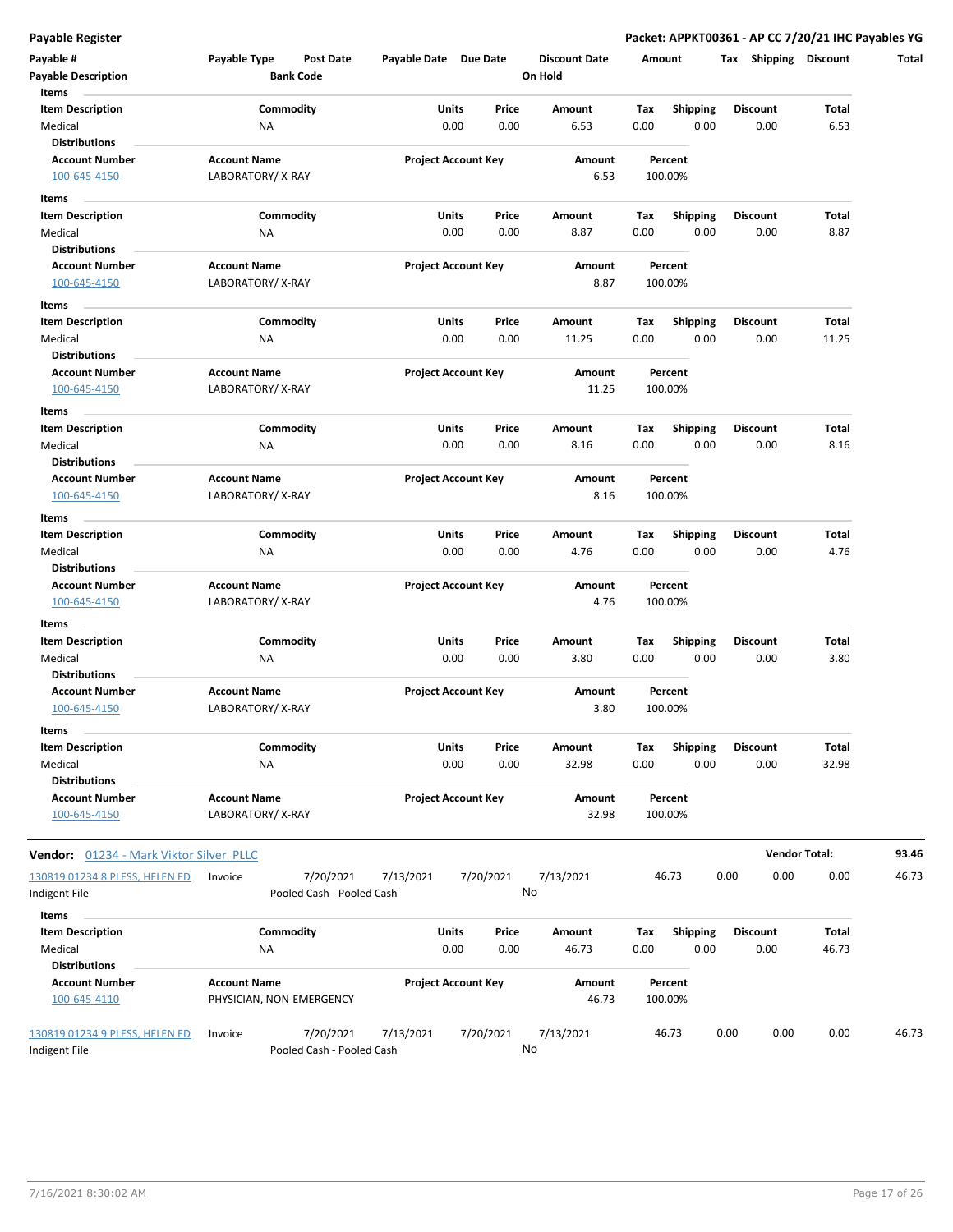| <b>Payable Register</b>                                   |                                                      |                            |                 |                                 |                                | Packet: APPKT00361 - AP CC 7/20/21 IHC Payables YG |                      |          |
|-----------------------------------------------------------|------------------------------------------------------|----------------------------|-----------------|---------------------------------|--------------------------------|----------------------------------------------------|----------------------|----------|
| Payable #<br><b>Payable Description</b>                   | Payable Type<br><b>Post Date</b><br><b>Bank Code</b> | Payable Date Due Date      |                 | <b>Discount Date</b><br>On Hold | Amount                         | Tax Shipping Discount                              |                      | Total    |
| Items                                                     |                                                      |                            |                 |                                 |                                |                                                    |                      |          |
| <b>Item Description</b>                                   | Commodity                                            | Units                      | Price           | Amount                          | <b>Shipping</b><br>Tax         | <b>Discount</b>                                    | Total                |          |
| Medical                                                   | NA                                                   | 0.00                       | 0.00            | 46.73                           | 0.00                           | 0.00<br>0.00                                       | 46.73                |          |
| <b>Distributions</b>                                      |                                                      |                            |                 |                                 |                                |                                                    |                      |          |
| <b>Account Number</b>                                     | <b>Account Name</b>                                  | <b>Project Account Key</b> |                 | Amount                          | Percent                        |                                                    |                      |          |
| 100-645-4110                                              | PHYSICIAN, NON-EMERGENCY                             |                            |                 | 46.73                           | 100.00%                        |                                                    |                      |          |
| Vendor: 01132 - MEDICAL CENTER OF PLANO                   |                                                      |                            |                 |                                 |                                |                                                    | <b>Vendor Total:</b> | 1,000.00 |
| 210324 01132 1 BRESHERS, KELLI<br>Indigent File           | 7/20/2021<br>Invoice<br>Pooled Cash - Pooled Cash    | 7/13/2021                  | 7/20/2021<br>No | 7/13/2021                       | 1,000.00                       | 0.00<br>0.00                                       | 0.00                 | 1,000.00 |
| Items                                                     |                                                      |                            |                 |                                 |                                |                                                    |                      |          |
| <b>Item Description</b>                                   | Commodity                                            | Units                      | Price           | Amount                          | Tax<br><b>Shipping</b>         | <b>Discount</b>                                    | <b>Total</b>         |          |
| Medical                                                   | ΝA                                                   | 0.00                       | 0.00            | 1,000.00                        | 0.00                           | 0.00<br>0.00                                       | 1,000.00             |          |
| <b>Distributions</b>                                      |                                                      |                            |                 |                                 |                                |                                                    |                      |          |
| <b>Account Number</b><br>100-645-4130                     | <b>Account Name</b><br>HOSPITAL, INPATIENT           | <b>Project Account Key</b> |                 | Amount<br>1,000.00              | Percent<br>100.00%             |                                                    |                      |          |
| Vendor: 01260 - Neuroscience and Headache Center of N. TX |                                                      |                            |                 |                                 |                                |                                                    | <b>Vendor Total:</b> | 162.31   |
| 210426 01260 1 CHAMBERS, SCOTT Invoice<br>Indigent File   | 7/20/2021<br>Pooled Cash - Pooled Cash               | 7/13/2021                  | 7/20/2021<br>No | 7/13/2021                       | 162.31                         | 0.00<br>0.00                                       | 0.00                 | 162.31   |
| Items                                                     |                                                      |                            |                 |                                 |                                |                                                    |                      |          |
| <b>Item Description</b>                                   | Commodity                                            | Units                      | Price           | Amount                          | Shipping<br>Tax                | <b>Discount</b>                                    | Total                |          |
| Medical                                                   | NA                                                   | 0.00                       | 0.00            | 117.74                          | 0.00                           | 0.00<br>0.00                                       | 117.74               |          |
| <b>Distributions</b>                                      |                                                      |                            |                 |                                 |                                |                                                    |                      |          |
| <b>Account Number</b>                                     | <b>Account Name</b>                                  | <b>Project Account Key</b> |                 | Amount                          | Percent                        |                                                    |                      |          |
| 100-645-4110                                              | PHYSICIAN, NON-EMERGENCY                             |                            |                 | 117.74                          | 100.00%                        |                                                    |                      |          |
| Items                                                     |                                                      |                            |                 |                                 |                                |                                                    |                      |          |
| <b>Item Description</b>                                   | Commodity                                            | Units                      | Price           | Amount                          | Tax<br><b>Shipping</b>         | <b>Discount</b>                                    | Total                |          |
| Medical                                                   | ΝA                                                   | 0.00                       | 0.00            | 44.57                           | 0.00                           | 0.00<br>0.00                                       | 44.57                |          |
| <b>Distributions</b>                                      |                                                      |                            |                 |                                 |                                |                                                    |                      |          |
| <b>Account Number</b><br>100-645-4110                     | <b>Account Name</b><br>PHYSICIAN, NON-EMERGENCY      | <b>Project Account Key</b> |                 | Amount<br>44.57                 | Percent<br>100.00%             |                                                    |                      |          |
| Vendor: 01249 - QUESTCARE HOSPITALISTS P L L C            |                                                      |                            |                 |                                 |                                |                                                    | <b>Vendor Total:</b> | 70.71    |
| 210426 01249 3 CHAMBERS, SCOTT Invoice                    | 7/20/2021                                            | 7/13/2021                  | 7/20/2021       | 7/13/2021                       | 70.71                          | 0.00<br>0.00                                       | 0.00                 | 70.71    |
| Indigent File                                             | Pooled Cash - Pooled Cash                            |                            | No              |                                 |                                |                                                    |                      |          |
| <b>Items</b>                                              |                                                      |                            |                 |                                 |                                |                                                    |                      |          |
| <b>Item Description</b>                                   | Commodity                                            | Units                      | Price           | Amount                          | <b>Shipping</b><br>Tax         | <b>Discount</b>                                    | Total                |          |
| Medical                                                   | NA                                                   | 0.00                       | 0.00            | 70.71                           | 0.00                           | 0.00<br>0.00                                       | 70.71                |          |
| <b>Distributions</b>                                      |                                                      |                            |                 |                                 |                                |                                                    |                      |          |
| <b>Account Number</b><br>100-645-4110                     | <b>Account Name</b><br>PHYSICIAN, NON-EMERGENCY      | <b>Project Account Key</b> |                 | Amount<br>70.71                 | Percent<br>100.00%             |                                                    |                      |          |
| <b>Vendor:</b> 00290 - SHAH, DR. JAGDISH A.               |                                                      |                            |                 |                                 |                                |                                                    | <b>Vendor Total:</b> | 161.41   |
| 210426 00290 1 CHAMBERS, SCOTT Invoice                    | 7/20/2021                                            | 7/13/2021                  | 7/20/2021       | 7/13/2021                       | 161.41                         | 0.00<br>0.00                                       | 0.00                 | 161.41   |
| Indigent File                                             | Pooled Cash - Pooled Cash                            |                            | No              |                                 |                                |                                                    |                      |          |
| Items                                                     |                                                      |                            |                 |                                 |                                |                                                    |                      |          |
| <b>Item Description</b>                                   | Commodity                                            | <b>Units</b>               | Price           | Amount                          | Shipping<br>Tax                | <b>Discount</b>                                    | Total                |          |
| Medical<br><b>Distributions</b>                           | NA                                                   | 0.00                       | 0.00            | 52.57                           | 0.00                           | 0.00<br>0.00                                       | 52.57                |          |
| <b>Account Number</b>                                     | <b>Account Name</b>                                  | <b>Project Account Key</b> |                 | Amount                          | Percent                        |                                                    |                      |          |
| 100-645-4110                                              | PHYSICIAN, NON-EMERGENCY                             |                            |                 | 52.57                           | 100.00%                        |                                                    |                      |          |
|                                                           |                                                      |                            |                 |                                 |                                |                                                    |                      |          |
| Items                                                     |                                                      |                            |                 |                                 |                                |                                                    |                      |          |
| <b>Item Description</b><br>Medical                        | Commodity<br>NA                                      | <b>Units</b><br>0.00       | Price<br>0.00   | Amount<br>36.28                 | <b>Shipping</b><br>Tax<br>0.00 | <b>Discount</b><br>0.00<br>0.00                    | Total<br>36.28       |          |
| <b>Distributions</b>                                      |                                                      |                            |                 |                                 |                                |                                                    |                      |          |
| <b>Account Number</b>                                     | <b>Account Name</b>                                  | <b>Project Account Key</b> |                 | Amount                          | Percent                        |                                                    |                      |          |
| 100-645-4110                                              | PHYSICIAN, NON-EMERGENCY                             |                            |                 | 36.28                           | 100.00%                        |                                                    |                      |          |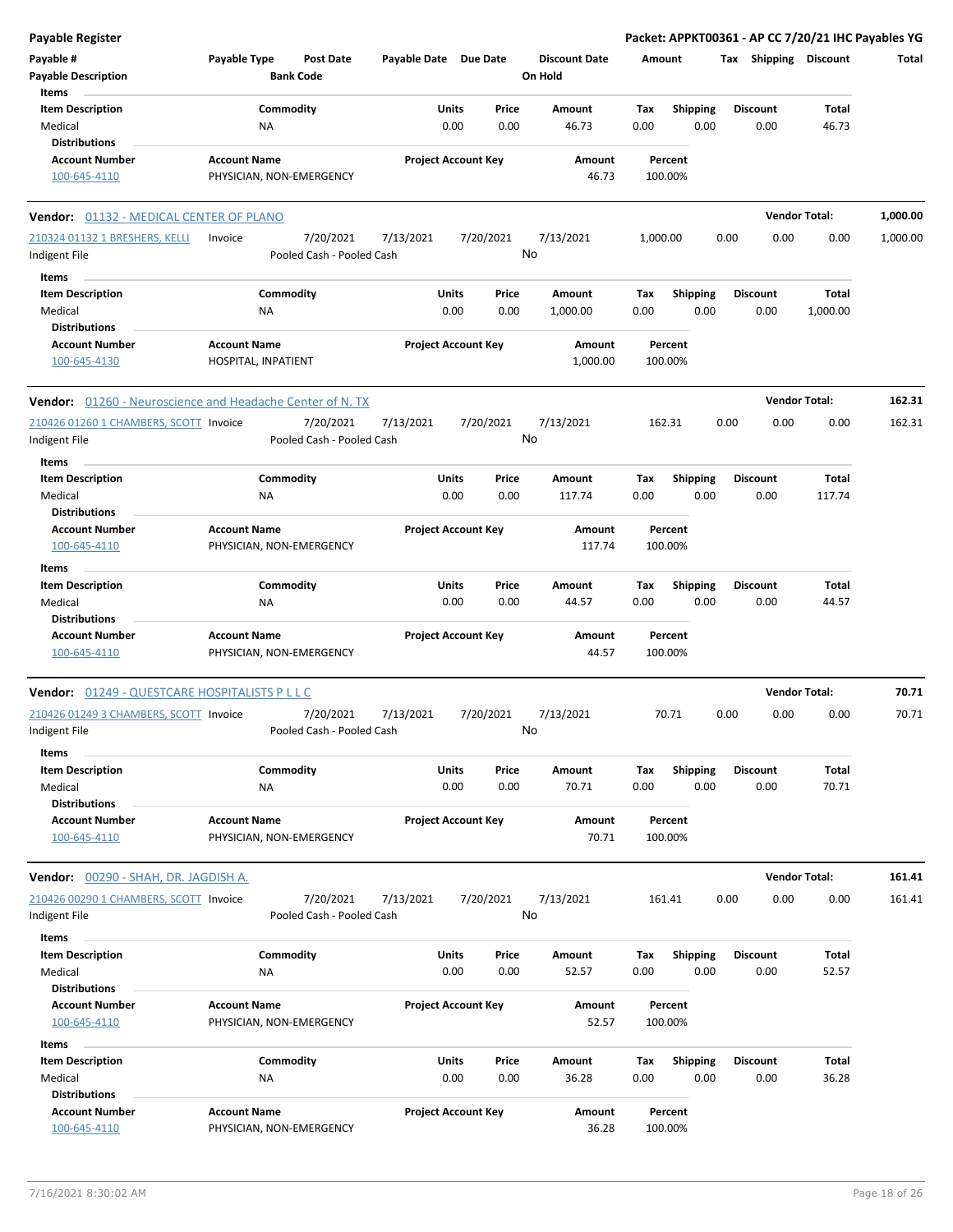| <b>Payable Register</b>                                    |                                                 |                                        |                       |                            |               |                                 |             |                         |      |                         | Packet: APPKT00361 - AP CC 7/20/21 IHC Payables YG |        |
|------------------------------------------------------------|-------------------------------------------------|----------------------------------------|-----------------------|----------------------------|---------------|---------------------------------|-------------|-------------------------|------|-------------------------|----------------------------------------------------|--------|
| Payable #<br><b>Payable Description</b>                    | Payable Type                                    | <b>Post Date</b><br><b>Bank Code</b>   | Payable Date Due Date |                            |               | <b>Discount Date</b><br>On Hold | Amount      |                         |      | Tax Shipping Discount   |                                                    | Total  |
| Items                                                      |                                                 |                                        |                       |                            |               |                                 |             |                         |      |                         |                                                    |        |
| <b>Item Description</b><br>Medical<br><b>Distributions</b> | NA                                              | Commodity                              |                       | Units<br>0.00              | Price<br>0.00 | Amount<br>36.28                 | Tax<br>0.00 | Shipping<br>0.00        |      | <b>Discount</b><br>0.00 | Total<br>36.28                                     |        |
| <b>Account Number</b><br>100-645-4110                      | <b>Account Name</b><br>PHYSICIAN, NON-EMERGENCY |                                        |                       | <b>Project Account Key</b> |               | Amount<br>36.28                 |             | Percent<br>100.00%      |      |                         |                                                    |        |
| Items                                                      |                                                 |                                        |                       |                            |               |                                 |             |                         |      |                         |                                                    |        |
| <b>Item Description</b><br>Medical                         | NA                                              | Commodity                              |                       | Units<br>0.00              | Price<br>0.00 | Amount<br>36.28                 | Tax<br>0.00 | <b>Shipping</b><br>0.00 |      | Discount<br>0.00        | Total<br>36.28                                     |        |
| <b>Distributions</b>                                       |                                                 |                                        |                       |                            |               |                                 |             |                         |      |                         |                                                    |        |
| <b>Account Number</b><br>100-645-4110                      | <b>Account Name</b><br>PHYSICIAN, NON-EMERGENCY |                                        |                       | <b>Project Account Key</b> |               | Amount<br>36.28                 |             | Percent<br>100.00%      |      |                         |                                                    |        |
| <b>Vendor: 00322 - SHERMAN RADIOLOGY ASSOCIATES</b>        |                                                 |                                        |                       |                            |               |                                 |             |                         |      | <b>Vendor Total:</b>    |                                                    | 143.61 |
| 210428 00322 1 WOODALL, DAVID Invoice<br>Indigent File     |                                                 | 7/20/2021<br>Pooled Cash - Pooled Cash | 7/13/2021             | 7/20/2021                  | No            | 7/13/2021                       |             | 6.95                    | 0.00 | 0.00                    | 0.00                                               | 6.95   |
| Items                                                      |                                                 |                                        |                       |                            |               |                                 |             |                         |      |                         |                                                    |        |
| <b>Item Description</b><br>Medical<br><b>Distributions</b> | <b>NA</b>                                       | Commodity                              |                       | Units<br>0.00              | Price<br>0.00 | Amount<br>6.95                  | Tax<br>0.00 | Shipping<br>0.00        |      | <b>Discount</b><br>0.00 | Total<br>6.95                                      |        |
| <b>Account Number</b><br>100-645-4110                      | <b>Account Name</b><br>PHYSICIAN, NON-EMERGENCY |                                        |                       | <b>Project Account Key</b> |               | Amount<br>6.95                  |             | Percent<br>100.00%      |      |                         |                                                    |        |
| 210428 00322 2 WOODALL, DAVID<br>Indigent File             | Invoice                                         | 7/20/2021<br>Pooled Cash - Pooled Cash | 7/13/2021             | 7/20/2021                  | No            | 7/13/2021                       |             | 73.24                   | 0.00 | 0.00                    | 0.00                                               | 73.24  |
| Items                                                      |                                                 |                                        |                       |                            |               |                                 |             |                         |      |                         |                                                    |        |
| <b>Item Description</b>                                    |                                                 | Commodity                              |                       | Units                      | Price         | Amount                          | Tax         | <b>Shipping</b>         |      | <b>Discount</b>         | Total                                              |        |
| Medical<br><b>Distributions</b>                            | ΝA                                              |                                        |                       | 0.00                       | 0.00          | 66.29                           | 0.00        | 0.00                    |      | 0.00                    | 66.29                                              |        |
| <b>Account Number</b><br>100-645-4110                      | <b>Account Name</b><br>PHYSICIAN, NON-EMERGENCY |                                        |                       | <b>Project Account Key</b> |               | Amount<br>66.29                 |             | Percent<br>100.00%      |      |                         |                                                    |        |
| Items                                                      |                                                 |                                        |                       |                            |               |                                 |             |                         |      |                         |                                                    |        |
| <b>Item Description</b><br>Medical<br><b>Distributions</b> | NA                                              | Commodity                              |                       | Units<br>0.00              | Price<br>0.00 | Amount<br>6.95                  | Tax<br>0.00 | <b>Shipping</b><br>0.00 |      | <b>Discount</b><br>0.00 | Total<br>6.95                                      |        |
| <b>Account Number</b>                                      | <b>Account Name</b>                             |                                        |                       | <b>Project Account Key</b> |               | Amount                          |             | Percent                 |      |                         |                                                    |        |
| <u>100-645-4110</u>                                        | PHYSICIAN, NON-EMERGENCY                        |                                        |                       |                            |               | 6.95                            |             | 100.00%                 |      |                         |                                                    |        |
| 210428 00322 3 WOODALL, DAVID<br>Indigent File             | Invoice                                         | 7/20/2021<br>Pooled Cash - Pooled Cash | 7/13/2021             | 7/20/2021                  | No            | 7/13/2021                       |             | 22.45                   | 0.00 | 0.00                    | 0.00                                               | 22.45  |
| Items                                                      |                                                 |                                        |                       |                            |               |                                 |             |                         |      |                         |                                                    |        |
| <b>Item Description</b><br>Medical                         | ΝA                                              | Commodity                              |                       | Units<br>0.00              | Price<br>0.00 | Amount<br>22.45                 | Tax<br>0.00 | <b>Shipping</b><br>0.00 |      | <b>Discount</b><br>0.00 | Total<br>22.45                                     |        |
| <b>Distributions</b>                                       |                                                 |                                        |                       |                            |               |                                 |             |                         |      |                         |                                                    |        |
| <b>Account Number</b><br>100-645-4110                      | <b>Account Name</b><br>PHYSICIAN, NON-EMERGENCY |                                        |                       | <b>Project Account Key</b> |               | Amount<br>22.45                 |             | Percent<br>100.00%      |      |                         |                                                    |        |
| 210428 00322 4 WOODALL, DAVID<br>Indigent File             | Invoice                                         | 7/20/2021<br>Pooled Cash - Pooled Cash | 7/13/2021             | 7/20/2021                  | No            | 7/13/2021                       |             | 33.95                   | 0.00 | 0.00                    | 0.00                                               | 33.95  |
| Items                                                      |                                                 |                                        |                       |                            |               |                                 |             |                         |      |                         |                                                    |        |
| <b>Item Description</b><br>Medical                         | <b>NA</b>                                       | Commodity                              |                       | Units<br>0.00              | Price<br>0.00 | Amount<br>33.95                 | Tax<br>0.00 | Shipping<br>0.00        |      | <b>Discount</b><br>0.00 | Total<br>33.95                                     |        |
| <b>Distributions</b>                                       |                                                 |                                        |                       |                            |               |                                 |             |                         |      |                         |                                                    |        |
| <b>Account Number</b><br>100-645-4110                      | <b>Account Name</b><br>PHYSICIAN, NON-EMERGENCY |                                        |                       | <b>Project Account Key</b> |               | Amount<br>33.95                 |             | Percent<br>100.00%      |      |                         |                                                    |        |
| SO40528 00322 1 RITCHIE, DALTO<br>Indigent File            | Invoice                                         | 7/20/2021<br>Pooled Cash - Pooled Cash | 7/13/2021             | 7/20/2021                  | No            | 7/13/2021                       |             | 7.02                    | 0.00 | 0.00                    | 0.00                                               | 7.02   |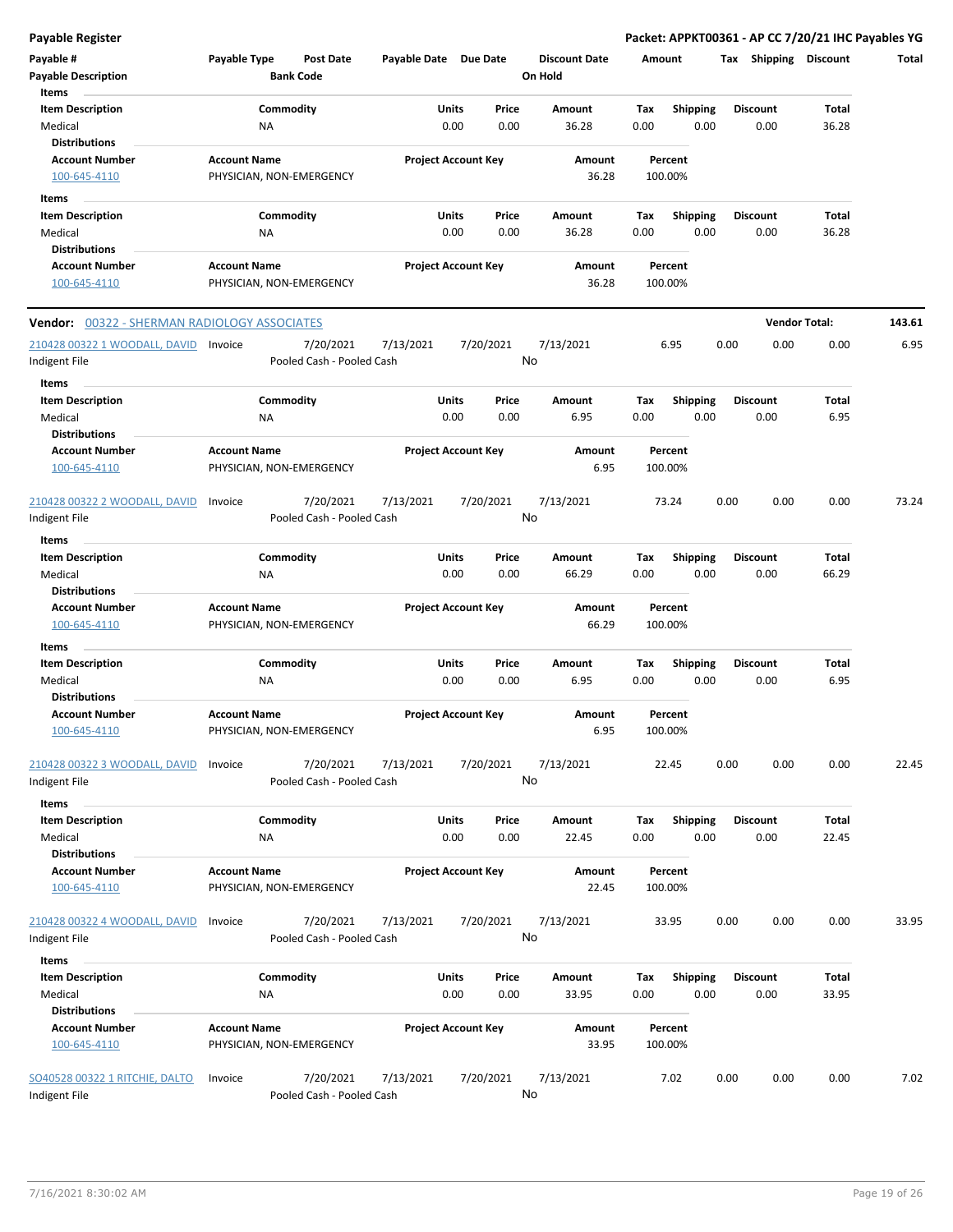| <b>Payable Register</b>                                       |                                                 |                        |                                        |                       |                            |           |               |                                 |             |                    |                         |      |                         | Packet: APPKT00361 - AP CC 7/20/21 IHC Payables YG |        |
|---------------------------------------------------------------|-------------------------------------------------|------------------------|----------------------------------------|-----------------------|----------------------------|-----------|---------------|---------------------------------|-------------|--------------------|-------------------------|------|-------------------------|----------------------------------------------------|--------|
| Payable #<br><b>Payable Description</b>                       | Payable Type                                    | <b>Bank Code</b>       | <b>Post Date</b>                       | Payable Date Due Date |                            |           |               | <b>Discount Date</b><br>On Hold |             | Amount             |                         |      | Tax Shipping Discount   |                                                    | Total  |
| Items                                                         |                                                 |                        |                                        |                       |                            |           |               |                                 |             |                    |                         |      |                         |                                                    |        |
| <b>Item Description</b><br>Medical                            |                                                 | Commodity<br><b>NA</b> |                                        |                       | Units<br>0.00              |           | Price<br>0.00 | <b>Amount</b><br>7.02           | Tax<br>0.00 |                    | <b>Shipping</b><br>0.00 |      | <b>Discount</b><br>0.00 | <b>Total</b><br>7.02                               |        |
| <b>Distributions</b>                                          |                                                 |                        |                                        |                       |                            |           |               |                                 |             |                    |                         |      |                         |                                                    |        |
| Account Number                                                | <b>Account Name</b>                             |                        |                                        |                       | <b>Project Account Key</b> |           |               | Amount                          |             | Percent            |                         |      |                         |                                                    |        |
| 100-565-4050                                                  | PRISONER MEDICAL                                |                        |                                        |                       |                            |           |               | 7.02                            |             | 100.00%            |                         |      |                         |                                                    |        |
| Vendor: 01233 - Surgical Innovations of Texoma                |                                                 |                        |                                        |                       |                            |           |               |                                 |             |                    |                         |      | <b>Vendor Total:</b>    |                                                    | 79.62  |
| 210633 01233 1 JOHNSON, JEFFRY<br>Indigent File               | Invoice                                         |                        | 7/20/2021<br>Pooled Cash - Pooled Cash | 7/13/2021             |                            | 7/20/2021 | No            | 7/13/2021                       |             | 79.62              |                         | 0.00 | 0.00                    | 0.00                                               | 79.62  |
| Items                                                         |                                                 |                        |                                        |                       |                            |           |               |                                 |             |                    |                         |      |                         |                                                    |        |
| <b>Item Description</b><br>Medical                            |                                                 | Commodity<br>ΝA        |                                        |                       | Units<br>0.00              |           | Price<br>0.00 | Amount<br>79.62                 | Tax<br>0.00 |                    | <b>Shipping</b><br>0.00 |      | <b>Discount</b><br>0.00 | Total<br>79.62                                     |        |
| <b>Distributions</b>                                          |                                                 |                        |                                        |                       |                            |           |               |                                 |             |                    |                         |      |                         |                                                    |        |
| <b>Account Number</b><br>100-645-4110                         | <b>Account Name</b><br>PHYSICIAN, NON-EMERGENCY |                        |                                        |                       | <b>Project Account Key</b> |           |               | Amount<br>79.62                 |             | Percent<br>100.00% |                         |      |                         |                                                    |        |
| Vendor: 00998 - SYED, DR. IFTEQAR M.                          |                                                 |                        |                                        |                       |                            |           |               |                                 |             |                    |                         |      | <b>Vendor Total:</b>    |                                                    | 33.27  |
| 170305 00998 2 MCCOMBS, JOLIND Invoice                        |                                                 |                        | 7/20/2021                              | 7/13/2021             |                            | 7/20/2021 |               | 7/13/2021                       |             | 33.27              |                         | 0.00 | 0.00                    | 0.00                                               | 33.27  |
| Indigent File                                                 |                                                 |                        | Pooled Cash - Pooled Cash              |                       |                            |           | No            |                                 |             |                    |                         |      |                         |                                                    |        |
| Items<br><b>Item Description</b>                              |                                                 | Commodity              |                                        |                       | Units                      |           | Price         | Amount                          | Tax         |                    | <b>Shipping</b>         |      | <b>Discount</b>         | Total                                              |        |
| Medical<br><b>Distributions</b>                               |                                                 | ΝA                     |                                        |                       | 0.00                       |           | 0.00          | 33.27                           | 0.00        |                    | 0.00                    |      | 0.00                    | 33.27                                              |        |
| <b>Account Number</b>                                         | <b>Account Name</b>                             |                        |                                        |                       | <b>Project Account Key</b> |           |               | Amount                          |             | Percent            |                         |      |                         |                                                    |        |
| 100-645-4110                                                  | PHYSICIAN, NON-EMERGENCY                        |                        |                                        |                       |                            |           |               | 33.27                           |             | 100.00%            |                         |      |                         |                                                    |        |
| <b>Vendor: 00122 - TEXOMA NEUROLOGY ASSOCIATES</b>            |                                                 |                        |                                        |                       |                            |           |               |                                 |             |                    |                         |      | <b>Vendor Total:</b>    |                                                    | 601.21 |
| 190901 00122 1 HINSON, SHEILA<br>Indigent File                | Invoice                                         |                        | 7/20/2021<br>Pooled Cash - Pooled Cash | 7/13/2021             |                            | 7/20/2021 | No            | 7/13/2021                       |             | 80.23              |                         | 0.00 | 0.00                    | 0.00                                               | 80.23  |
| Items                                                         |                                                 |                        |                                        |                       |                            |           |               |                                 |             |                    |                         |      |                         |                                                    |        |
| <b>Item Description</b><br>Medical                            |                                                 | Commodity<br><b>NA</b> |                                        |                       | Units<br>0.00              |           | Price<br>0.00 | Amount<br>80.23                 | Tax<br>0.00 |                    | <b>Shipping</b><br>0.00 |      | <b>Discount</b><br>0.00 | Total<br>80.23                                     |        |
| <b>Distributions</b><br><b>Account Number</b><br>100-645-4110 | <b>Account Name</b><br>PHYSICIAN, NON-EMERGENCY |                        |                                        |                       | <b>Project Account Key</b> |           |               | Amount<br>80.23                 |             | Percent<br>100.00% |                         |      |                         |                                                    |        |
| 210120 00122 6 MARTIN, REBECCA Invoice<br>Indigent File       |                                                 |                        | 7/20/2021<br>Pooled Cash - Pooled Cash | 7/13/2021             |                            | 7/20/2021 | No            | 7/13/2021                       |             | 319.97             |                         | 0.00 | 0.00                    | 0.00                                               | 319.97 |
| Items                                                         |                                                 |                        |                                        |                       |                            |           |               |                                 |             |                    |                         |      |                         |                                                    |        |
| <b>Item Description</b><br>Medical                            |                                                 | Commodity<br>ΝA        |                                        |                       | <b>Units</b><br>0.00       |           | Price<br>0.00 | Amount<br>118.42                | Tax<br>0.00 |                    | <b>Shipping</b><br>0.00 |      | <b>Discount</b><br>0.00 | <b>Total</b><br>118.42                             |        |
| <b>Distributions</b>                                          |                                                 |                        |                                        |                       |                            |           |               |                                 |             |                    |                         |      |                         |                                                    |        |
| Account Number<br>100-645-4110                                | <b>Account Name</b><br>PHYSICIAN, NON-EMERGENCY |                        |                                        |                       | <b>Project Account Key</b> |           |               | Amount<br>118.42                |             | Percent<br>100.00% |                         |      |                         |                                                    |        |
| Items                                                         |                                                 |                        |                                        |                       |                            |           |               |                                 |             |                    |                         |      |                         |                                                    |        |
| <b>Item Description</b>                                       |                                                 | Commodity              |                                        |                       | Units                      |           | Price         | Amount                          | Tax         |                    | <b>Shipping</b>         |      | <b>Discount</b>         | <b>Total</b>                                       |        |
| Medical<br><b>Distributions</b>                               |                                                 | NA                     |                                        |                       | 0.00                       |           | 0.00          | 201.55                          | 0.00        |                    | 0.00                    |      | 0.00                    | 201.55                                             |        |
| <b>Account Number</b>                                         | <b>Account Name</b>                             |                        |                                        |                       | <b>Project Account Key</b> |           |               | Amount                          |             | Percent            |                         |      |                         |                                                    |        |
| 100-645-4110                                                  | PHYSICIAN, NON-EMERGENCY                        |                        |                                        |                       |                            |           |               | 201.55                          |             | 100.00%            |                         |      |                         |                                                    |        |
| 210120 00122 7 MARTIN, REBECCA Invoice<br>Indigent File       |                                                 |                        | 7/20/2021<br>Pooled Cash - Pooled Cash | 7/13/2021             |                            | 7/20/2021 | No            | 7/13/2021                       |             | 201.01             |                         | 0.00 | 0.00                    | 0.00                                               | 201.01 |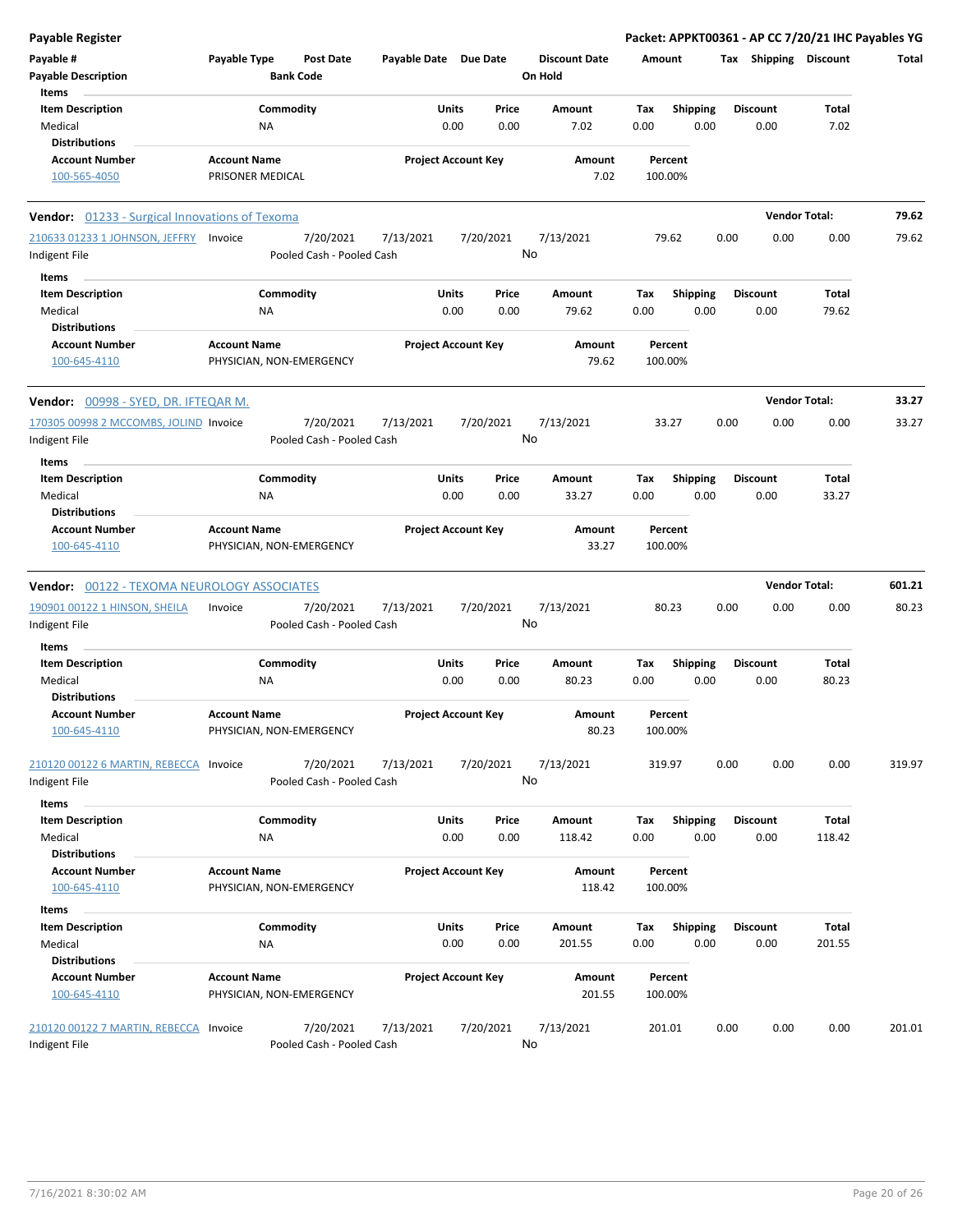| Payable Register                                        |                     |                                        |                            |               |               |                                 |               |                         |      |                         |                      | Packet: APPKT00361 - AP CC 7/20/21 IHC Payables YG |
|---------------------------------------------------------|---------------------|----------------------------------------|----------------------------|---------------|---------------|---------------------------------|---------------|-------------------------|------|-------------------------|----------------------|----------------------------------------------------|
| Payable #<br><b>Payable Description</b>                 | Payable Type        | <b>Post Date</b><br><b>Bank Code</b>   | Payable Date Due Date      |               |               | <b>Discount Date</b><br>On Hold | <b>Amount</b> |                         |      | Tax Shipping Discount   |                      | Total                                              |
| Items<br><b>Item Description</b>                        |                     | Commodity                              |                            | <b>Units</b>  | Price         | Amount                          | Tax           | <b>Shipping</b>         |      | <b>Discount</b>         | Total                |                                                    |
| Medical<br><b>Distributions</b>                         |                     | <b>NA</b>                              |                            | 0.00          | 0.00          | 201.01                          | 0.00          | 0.00                    |      | 0.00                    | 201.01               |                                                    |
| <b>Account Number</b>                                   | <b>Account Name</b> |                                        | <b>Project Account Key</b> |               |               | Amount                          |               | Percent                 |      |                         |                      |                                                    |
| 100-645-4110                                            |                     | PHYSICIAN, NON-EMERGENCY               |                            |               |               | 201.01                          |               | 100.00%                 |      |                         |                      |                                                    |
| <b>Vendor: 01168 - TEXOMACARE SPECIALTY PHYSICIANS</b>  |                     |                                        |                            |               |               |                                 |               |                         |      |                         | <b>Vendor Total:</b> | 6.42                                               |
| 210633 01168 1 JOHNSON, JEFFRY Invoice                  |                     | 7/20/2021                              | 7/13/2021                  |               | 7/20/2021     | 7/13/2021                       |               | 6.42                    | 0.00 | 0.00                    | 0.00                 | 6.42                                               |
| Indigent File                                           |                     | Pooled Cash - Pooled Cash              |                            |               |               | No                              |               |                         |      |                         |                      |                                                    |
| Items                                                   |                     |                                        |                            |               |               |                                 |               |                         |      |                         |                      |                                                    |
| <b>Item Description</b><br>Medical                      |                     | Commodity<br>ΝA                        |                            | Units<br>0.00 | Price<br>0.00 | Amount<br>6.42                  | Tax<br>0.00   | <b>Shipping</b><br>0.00 |      | <b>Discount</b><br>0.00 | Total<br>6.42        |                                                    |
| <b>Distributions</b>                                    |                     |                                        |                            |               |               |                                 |               |                         |      |                         |                      |                                                    |
| <b>Account Number</b><br>100-645-4110                   | <b>Account Name</b> | PHYSICIAN, NON-EMERGENCY               | <b>Project Account Key</b> |               |               | Amount<br>6.42                  |               | Percent<br>100.00%      |      |                         |                      |                                                    |
| Vendor: 01177 - TMC BONHAM HOSPITAL                     |                     |                                        |                            |               |               |                                 |               |                         |      |                         | <b>Vendor Total:</b> | 9,688.35                                           |
| 130819 01177 11 PLESS, HELEN E                          | Invoice             | 7/20/2021                              | 7/13/2021                  |               | 7/20/2021     | 7/13/2021                       | 586.05        |                         | 0.00 | 0.00                    | 0.00                 | 586.05                                             |
| Indigent File                                           |                     | Pooled Cash - Pooled Cash              |                            |               |               | No                              |               |                         |      |                         |                      |                                                    |
| Items                                                   |                     |                                        |                            |               |               |                                 |               |                         |      |                         |                      |                                                    |
| <b>Item Description</b>                                 |                     | Commodity                              |                            | Units         | Price         | Amount                          | Tax           | <b>Shipping</b>         |      | <b>Discount</b>         | Total                |                                                    |
| Medical                                                 |                     | ΝA                                     |                            | 0.00          | 0.00          | 586.05                          | 0.00          | 0.00                    |      | 0.00                    | 586.05               |                                                    |
| <b>Distributions</b><br><b>Account Number</b>           | <b>Account Name</b> |                                        | <b>Project Account Key</b> |               |               | Amount                          |               | Percent                 |      |                         |                      |                                                    |
| 100-645-4140                                            |                     | HOSPITAL, OUTPATIENT                   |                            |               |               | 586.05                          |               | 100.00%                 |      |                         |                      |                                                    |
| 170305 01177 5 MCCOMBS, JOLIND Invoice<br>Indigent File |                     | 7/20/2021<br>Pooled Cash - Pooled Cash | 7/13/2021                  |               | 7/20/2021     | 7/13/2021<br>No                 | 177.60        |                         | 0.00 | 0.00                    | 0.00                 | 177.60                                             |
| Items                                                   |                     |                                        |                            |               |               |                                 |               |                         |      |                         |                      |                                                    |
| <b>Item Description</b>                                 |                     | Commodity                              |                            | Units         | Price         | Amount                          | Tax           | Shipping                |      | <b>Discount</b>         | Total                |                                                    |
| Medical<br><b>Distributions</b>                         |                     | <b>NA</b>                              |                            | 0.00          | 0.00          | 177.60                          | 0.00          | 0.00                    |      | 0.00                    | 177.60               |                                                    |
| <b>Account Number</b>                                   | <b>Account Name</b> |                                        | <b>Project Account Key</b> |               |               | <b>Amount</b>                   |               | Percent                 |      |                         |                      |                                                    |
| 100-645-4140                                            |                     | HOSPITAL, OUTPATIENT                   |                            |               |               | 177.60                          |               | 100.00%                 |      |                         |                      |                                                    |
| 210633 01177 1 JOHNSON, JEFFRY<br>Indigent File         | Invoice             | 7/20/2021<br>Pooled Cash - Pooled Cash | 7/13/2021                  |               | 7/20/2021     | 7/13/2021<br>No                 | 526.50        |                         | 0.00 | 0.00                    | 0.00                 | 526.50                                             |
| Items                                                   |                     |                                        |                            |               |               |                                 |               |                         |      |                         |                      |                                                    |
| <b>Item Description</b><br>Medical                      |                     | Commodity<br>ΝA                        |                            | Units<br>0.00 | Price<br>0.00 | Amount<br>526.50                | Tax<br>0.00   | <b>Shipping</b><br>0.00 |      | Discount<br>0.00        | Total<br>526.50      |                                                    |
| <b>Distributions</b>                                    |                     |                                        |                            |               |               |                                 |               |                         |      |                         |                      |                                                    |
| <b>Account Number</b><br>100-645-4140                   | <b>Account Name</b> | HOSPITAL, OUTPATIENT                   | <b>Project Account Key</b> |               |               | Amount<br>526.50                |               | Percent<br>100.00%      |      |                         |                      |                                                    |
| 210633 01177 2 JOHNSON, JEFFRY                          | Invoice             | 7/20/2021                              | 7/13/2021                  |               | 7/20/2021     | 7/13/2021                       |               | 721.50                  | 0.00 | 0.00                    | 0.00                 | 721.50                                             |
| Indigent File                                           |                     | Pooled Cash - Pooled Cash              |                            |               |               | No                              |               |                         |      |                         |                      |                                                    |
| Items                                                   |                     |                                        |                            |               |               |                                 |               |                         |      |                         |                      |                                                    |
| <b>Item Description</b><br>Medical                      |                     | Commodity<br>NA                        |                            | Units<br>0.00 | Price<br>0.00 | Amount<br>721.50                | Tax<br>0.00   | <b>Shipping</b><br>0.00 |      | <b>Discount</b><br>0.00 | Total<br>721.50      |                                                    |
| <b>Distributions</b>                                    |                     |                                        |                            |               |               |                                 |               |                         |      |                         |                      |                                                    |
| <b>Account Number</b><br>100-645-4140                   | <b>Account Name</b> | HOSPITAL, OUTPATIENT                   | <b>Project Account Key</b> |               |               | Amount<br>721.50                |               | Percent<br>100.00%      |      |                         |                      |                                                    |
| 210636 01177 1 GERMAN, CYNTHIA Invoice<br>Indigent File |                     | 7/20/2021<br>Pooled Cash - Pooled Cash | 7/13/2021                  |               | 7/20/2021     | 7/13/2021<br>No                 | 778.35        |                         | 0.00 | 0.00                    | 0.00                 | 778.35                                             |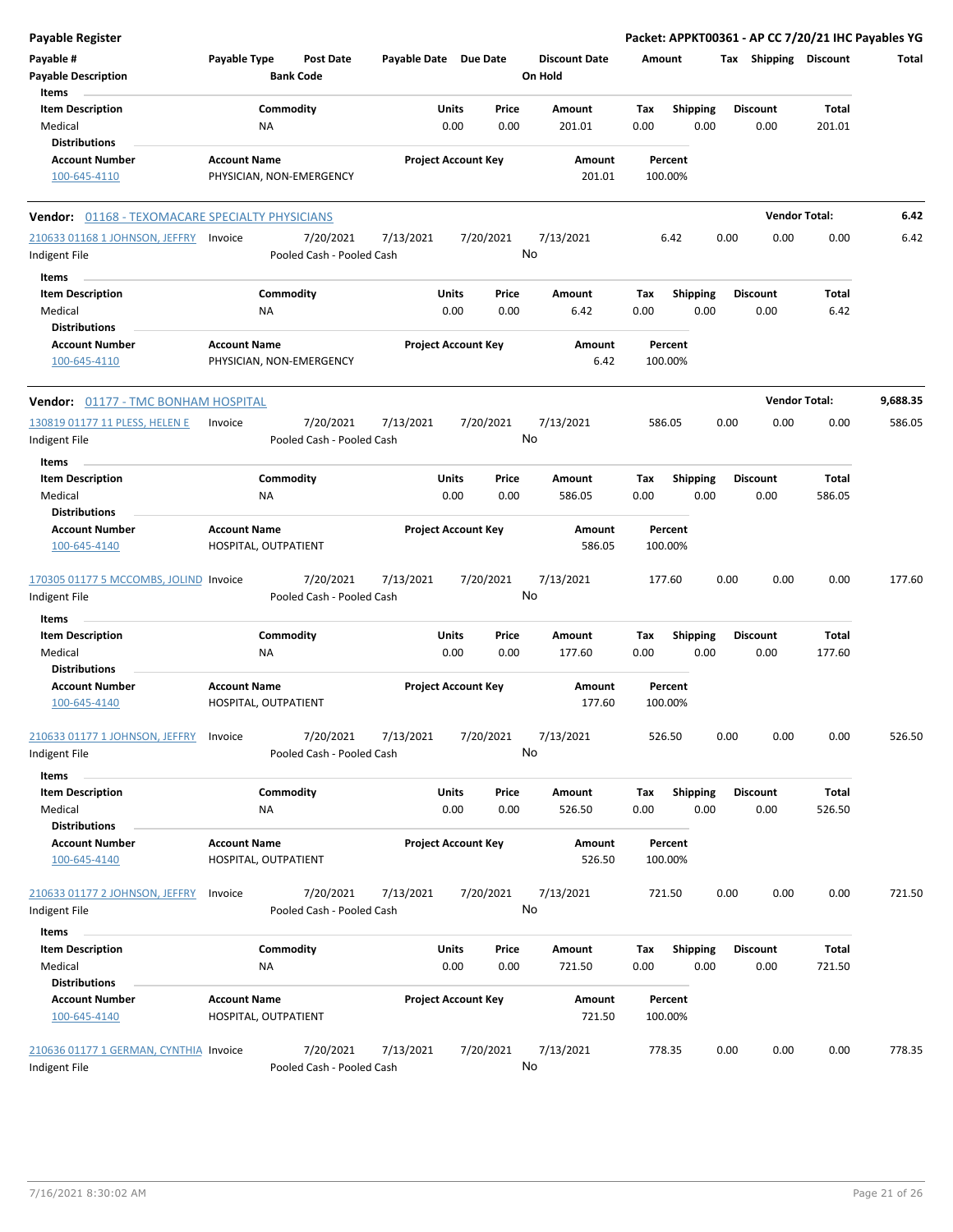| <b>Payable Register</b>                                 |                                         |                      |                                        |                       |       |                            |         |                      |         |                 |      |      |                       |        | Packet: APPKT00361 - AP CC 7/20/21 IHC Payables YG |
|---------------------------------------------------------|-----------------------------------------|----------------------|----------------------------------------|-----------------------|-------|----------------------------|---------|----------------------|---------|-----------------|------|------|-----------------------|--------|----------------------------------------------------|
| Payable #                                               | Payable Type                            |                      | <b>Post Date</b>                       | Payable Date Due Date |       |                            |         | <b>Discount Date</b> | Amount  |                 |      |      | Tax Shipping Discount |        | Total                                              |
| <b>Payable Description</b>                              |                                         | <b>Bank Code</b>     |                                        |                       |       |                            | On Hold |                      |         |                 |      |      |                       |        |                                                    |
| Items                                                   |                                         |                      |                                        |                       |       |                            |         |                      |         |                 |      |      |                       |        |                                                    |
| <b>Item Description</b>                                 |                                         | Commodity            |                                        |                       | Units | Price                      |         | Amount               | Tax     | <b>Shipping</b> |      |      | <b>Discount</b>       | Total  |                                                    |
| Medical                                                 |                                         | <b>NA</b>            |                                        |                       | 0.00  | 0.00                       |         | 778.35               | 0.00    |                 | 0.00 |      | 0.00                  | 778.35 |                                                    |
| <b>Distributions</b>                                    |                                         |                      |                                        |                       |       |                            |         |                      |         |                 |      |      |                       |        |                                                    |
| <b>Account Number</b>                                   | <b>Account Name</b>                     |                      |                                        |                       |       | <b>Project Account Key</b> |         | Amount               |         | Percent         |      |      |                       |        |                                                    |
| 100-645-4140                                            |                                         | HOSPITAL, OUTPATIENT |                                        |                       |       |                            |         | 778.35               | 100.00% |                 |      |      |                       |        |                                                    |
| 210637 01177 1 CAMPBELL, BOBBY Invoice                  |                                         |                      | 7/20/2021                              | 7/13/2021             |       | 7/20/2021                  |         | 7/13/2021            | 891.75  |                 |      | 0.00 | 0.00                  | 0.00   | 891.75                                             |
| Indigent File                                           |                                         |                      | Pooled Cash - Pooled Cash              |                       |       |                            | No      |                      |         |                 |      |      |                       |        |                                                    |
|                                                         |                                         |                      |                                        |                       |       |                            |         |                      |         |                 |      |      |                       |        |                                                    |
| Items                                                   |                                         |                      |                                        |                       |       |                            |         |                      |         |                 |      |      |                       |        |                                                    |
| <b>Item Description</b>                                 |                                         | Commodity            |                                        |                       | Units | Price                      |         | Amount               | Tax     | <b>Shipping</b> | 0.00 |      | <b>Discount</b>       | Total  |                                                    |
| Medical<br><b>Distributions</b>                         |                                         | NA                   |                                        |                       | 0.00  | 0.00                       |         | 891.75               | 0.00    |                 |      |      | 0.00                  | 891.75 |                                                    |
|                                                         | <b>Account Name</b>                     |                      |                                        |                       |       |                            |         |                      |         |                 |      |      |                       |        |                                                    |
| <b>Account Number</b><br>100-645-4140                   |                                         | HOSPITAL, OUTPATIENT |                                        |                       |       | <b>Project Account Key</b> |         | Amount<br>891.75     | 100.00% | Percent         |      |      |                       |        |                                                    |
| SO11072 01177 2 WILD, CRAIG ME                          | Invoice                                 |                      | 7/20/2021                              | 7/13/2021             |       | 7/20/2021                  |         | 7/13/2021            | 136.65  |                 |      | 0.00 | 0.00                  | 0.00   | 136.65                                             |
| Indigent File                                           |                                         |                      | Pooled Cash - Pooled Cash              |                       |       |                            | No      |                      |         |                 |      |      |                       |        |                                                    |
| Items                                                   |                                         |                      |                                        |                       |       |                            |         |                      |         |                 |      |      |                       |        |                                                    |
| <b>Item Description</b>                                 |                                         | Commodity            |                                        |                       | Units | Price                      |         | Amount               | Tax     | <b>Shipping</b> |      |      | <b>Discount</b>       | Total  |                                                    |
| Medical<br><b>Distributions</b>                         |                                         | <b>NA</b>            |                                        |                       | 0.00  | 0.00                       |         | 136.65               | 0.00    |                 | 0.00 |      | 0.00                  | 136.65 |                                                    |
| <b>Account Number</b>                                   | <b>Account Name</b>                     |                      |                                        |                       |       | <b>Project Account Key</b> |         | Amount               |         | Percent         |      |      |                       |        |                                                    |
| 100-565-4050                                            | PRISONER MEDICAL                        |                      |                                        |                       |       |                            |         | 136.65               | 100.00% |                 |      |      |                       |        |                                                    |
| SO13013 01177 1 THOMAS, BRENN. Invoice                  |                                         |                      | 7/20/2021                              | 7/13/2021             |       | 7/20/2021                  |         | 7/13/2021            | 789.30  |                 |      | 0.00 | 0.00                  | 0.00   | 789.30                                             |
| Indigent File                                           |                                         |                      | Pooled Cash - Pooled Cash              |                       |       |                            | No      |                      |         |                 |      |      |                       |        |                                                    |
|                                                         |                                         |                      |                                        |                       |       |                            |         |                      |         |                 |      |      |                       |        |                                                    |
| Items                                                   |                                         |                      |                                        |                       |       |                            |         |                      |         |                 |      |      |                       |        |                                                    |
| <b>Item Description</b>                                 |                                         | Commodity            |                                        |                       | Units | Price                      |         | Amount               | Tax     | <b>Shipping</b> |      |      | <b>Discount</b>       | Total  |                                                    |
| Medical                                                 |                                         | NA                   |                                        |                       | 0.00  | 0.00                       |         | 789.30               | 0.00    |                 | 0.00 |      | 0.00                  | 789.30 |                                                    |
| <b>Distributions</b>                                    |                                         |                      |                                        |                       |       |                            |         |                      |         |                 |      |      |                       |        |                                                    |
| <b>Account Number</b>                                   | <b>Account Name</b>                     |                      |                                        |                       |       | <b>Project Account Key</b> |         | Amount               |         | Percent         |      |      |                       |        |                                                    |
| 100-565-4050                                            | PRISONER MEDICAL                        |                      |                                        |                       |       |                            |         | 789.30               | 100.00% |                 |      |      |                       |        |                                                    |
| <b>SO13428 01177 3 WILLIAMS, MITC</b>                   | Invoice                                 |                      | 7/20/2021                              | 7/13/2021             |       | 7/20/2021                  |         | 7/13/2021            | 304.95  |                 |      | 0.00 | 0.00                  | 0.00   | 304.95                                             |
| Indigent File                                           |                                         |                      | Pooled Cash - Pooled Cash              |                       |       |                            | No      |                      |         |                 |      |      |                       |        |                                                    |
|                                                         |                                         |                      |                                        |                       |       |                            |         |                      |         |                 |      |      |                       |        |                                                    |
| Items                                                   |                                         |                      |                                        |                       |       |                            |         |                      |         |                 |      |      |                       |        |                                                    |
| <b>Item Description</b>                                 |                                         | Commodity            |                                        |                       | Units | Price                      |         | Amount               | Tax     | <b>Shipping</b> |      |      | <b>Discount</b>       | Total  |                                                    |
| Medical                                                 |                                         | NA                   |                                        |                       | 0.00  | 0.00                       |         | 304.95               | 0.00    |                 | 0.00 |      | 0.00                  | 304.95 |                                                    |
| <b>Distributions</b>                                    |                                         |                      |                                        |                       |       |                            |         |                      |         |                 |      |      |                       |        |                                                    |
| <b>Account Number</b><br>100-565-4050                   | <b>Account Name</b><br>PRISONER MEDICAL |                      |                                        |                       |       | <b>Project Account Key</b> |         | Amount<br>304.95     | 100.00% | Percent         |      |      |                       |        |                                                    |
| SO14944 01177 2 JOHNSON, BEVER Invoice<br>Indigent File |                                         |                      | 7/20/2021<br>Pooled Cash - Pooled Cash | 7/13/2021             |       | 7/20/2021                  | No      | 7/13/2021            | 246.45  |                 |      | 0.00 | 0.00                  | 0.00   | 246.45                                             |
| Items                                                   |                                         |                      |                                        |                       |       |                            |         |                      |         |                 |      |      |                       |        |                                                    |
| <b>Item Description</b>                                 |                                         | Commodity            |                                        |                       | Units | Price                      |         | Amount               | Tax     | <b>Shipping</b> |      |      | <b>Discount</b>       | Total  |                                                    |
| Medical                                                 |                                         | NA                   |                                        |                       | 0.00  | 0.00                       |         | 246.45               | 0.00    |                 | 0.00 |      | 0.00                  | 246.45 |                                                    |
| <b>Distributions</b>                                    |                                         |                      |                                        |                       |       |                            |         |                      |         |                 |      |      |                       |        |                                                    |
| <b>Account Number</b>                                   | <b>Account Name</b>                     |                      |                                        |                       |       | <b>Project Account Key</b> |         | Amount               |         | Percent         |      |      |                       |        |                                                    |
| 100-565-4050                                            | PRISONER MEDICAL                        |                      |                                        |                       |       |                            |         | 246.45               | 100.00% |                 |      |      |                       |        |                                                    |
| SO14944 01177 3 JOHNSON, BEVER Invoice<br>Indigent File |                                         |                      | 7/20/2021<br>Pooled Cash - Pooled Cash | 7/13/2021             |       | 7/20/2021                  | No      | 7/13/2021            |         | 68.25           |      | 0.00 | 0.00                  | 0.00   | 68.25                                              |
| Items                                                   |                                         |                      |                                        |                       |       |                            |         |                      |         |                 |      |      |                       |        |                                                    |
| <b>Item Description</b>                                 |                                         | Commodity            |                                        |                       | Units | Price                      |         | Amount               | Tax     | <b>Shipping</b> |      |      | <b>Discount</b>       | Total  |                                                    |
| Medical                                                 |                                         | <b>NA</b>            |                                        |                       | 0.00  | 0.00                       |         | 68.25                | 0.00    |                 | 0.00 |      | 0.00                  | 68.25  |                                                    |
| <b>Distributions</b>                                    |                                         |                      |                                        |                       |       |                            |         |                      |         |                 |      |      |                       |        |                                                    |
| <b>Account Number</b>                                   | <b>Account Name</b>                     |                      |                                        |                       |       | <b>Project Account Key</b> |         | Amount               |         | Percent         |      |      |                       |        |                                                    |
| 100-565-4050                                            | PRISONER MEDICAL                        |                      |                                        |                       |       |                            |         | 68.25                | 100.00% |                 |      |      |                       |        |                                                    |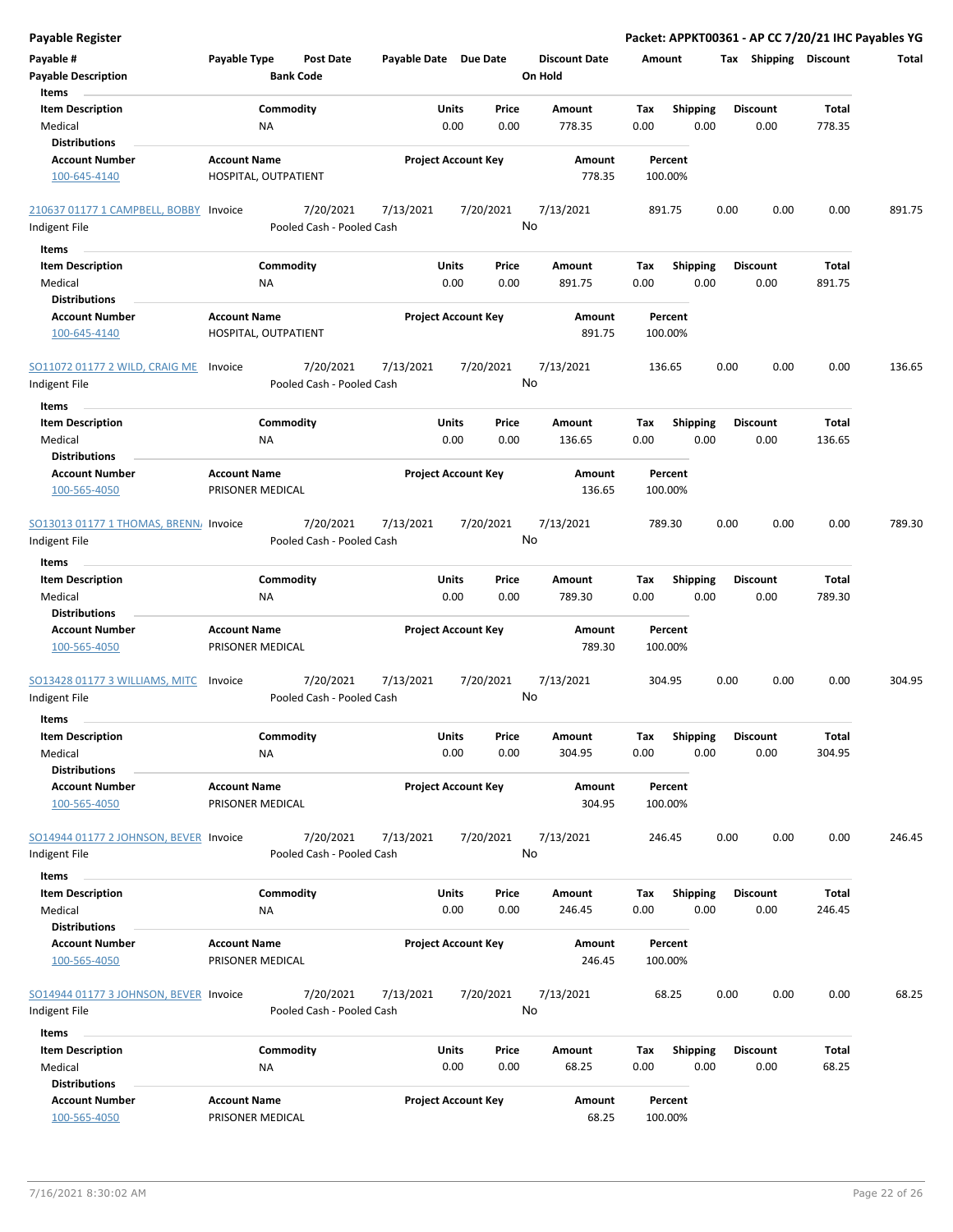| Payable Register                                           |                                         |                 |                                        |                            |                      |                 |                                 |             |                    |      | Packet: APPKT00361 - AP CC 7/20/21 IHC Payables YG |                      |          |
|------------------------------------------------------------|-----------------------------------------|-----------------|----------------------------------------|----------------------------|----------------------|-----------------|---------------------------------|-------------|--------------------|------|----------------------------------------------------|----------------------|----------|
| Payable #<br><b>Payable Description</b>                    | Payable Type                            |                 | Post Date<br><b>Bank Code</b>          | Payable Date               |                      | <b>Due Date</b> | <b>Discount Date</b><br>On Hold | Amount      |                    |      | <b>Tax Shipping Discount</b>                       |                      | Total    |
| SO22635 01177 1 MCADAMS, ROGE Invoice<br>Indigent File     |                                         |                 | 7/20/2021<br>Pooled Cash - Pooled Cash | 7/13/2021                  |                      | 7/20/2021       | 7/13/2021<br>No                 |             | 498.90             |      | 0.00<br>0.00                                       | 0.00                 | 498.90   |
| Items                                                      |                                         |                 |                                        |                            |                      |                 |                                 |             |                    |      |                                                    |                      |          |
| <b>Item Description</b>                                    |                                         | Commodity       |                                        |                            | Units                | Price           | Amount                          | Tax         | <b>Shipping</b>    |      | <b>Discount</b>                                    | Total                |          |
| Medical<br><b>Distributions</b>                            |                                         | <b>NA</b>       |                                        |                            | 0.00                 | 0.00            | 498.90                          | 0.00        |                    | 0.00 | 0.00                                               | 498.90               |          |
| <b>Account Number</b><br>100-565-4050                      | <b>Account Name</b><br>PRISONER MEDICAL |                 |                                        | <b>Project Account Key</b> |                      |                 | Amount<br>498.90                |             | Percent<br>100.00% |      |                                                    |                      |          |
| SO39146 01177 1 TWITO, BRANDON Invoice                     |                                         |                 | 7/20/2021<br>Pooled Cash - Pooled Cash | 7/13/2021                  |                      | 7/20/2021       | 7/13/2021<br>No                 |             | 143.70             |      | 0.00<br>0.00                                       | 0.00                 | 143.70   |
| Indigent File                                              |                                         |                 |                                        |                            |                      |                 |                                 |             |                    |      |                                                    |                      |          |
| Items                                                      |                                         |                 |                                        |                            |                      |                 |                                 |             |                    |      |                                                    |                      |          |
| <b>Item Description</b><br>Medical<br><b>Distributions</b> |                                         | Commodity<br>ΝA |                                        |                            | Units<br>0.00        | Price<br>0.00   | Amount<br>143.70                | Tax<br>0.00 | <b>Shipping</b>    | 0.00 | <b>Discount</b><br>0.00                            | Total<br>143.70      |          |
| <b>Account Number</b><br>100-565-4050                      | <b>Account Name</b><br>PRISONER MEDICAL |                 |                                        | <b>Project Account Key</b> |                      |                 | Amount<br>143.70                |             | Percent<br>100.00% |      |                                                    |                      |          |
| <b>SO40172 01177 3 BUTLER, CODY R</b>                      | Invoice                                 |                 | 7/20/2021                              | 7/13/2021                  |                      | 7/20/2021       | 7/13/2021                       |             | 532.80             |      | 0.00<br>0.00                                       | 0.00                 | 532.80   |
| Indigent File                                              |                                         |                 | Pooled Cash - Pooled Cash              |                            |                      |                 | No                              |             |                    |      |                                                    |                      |          |
| Items                                                      |                                         |                 |                                        |                            |                      |                 |                                 |             |                    |      |                                                    |                      |          |
| <b>Item Description</b><br>Medical<br><b>Distributions</b> |                                         | Commodity<br>ΝA |                                        |                            | <b>Units</b><br>0.00 | Price<br>0.00   | Amount<br>532.80                | Tax<br>0.00 | <b>Shipping</b>    | 0.00 | <b>Discount</b><br>0.00                            | Total<br>532.80      |          |
| <b>Account Number</b><br>100-565-4050                      | <b>Account Name</b><br>PRISONER MEDICAL |                 |                                        | <b>Project Account Key</b> |                      |                 | Amount<br>532.80                |             | Percent<br>100.00% |      |                                                    |                      |          |
| SO40435 01177 1 MOYA, JACOB RI<br>Indigent File            | Invoice                                 |                 | 7/20/2021<br>Pooled Cash - Pooled Cash | 7/13/2021                  |                      | 7/20/2021       | 7/13/2021<br>No                 | 3,210.90    |                    |      | 0.00<br>0.00                                       | 0.00                 | 3,210.90 |
| Items                                                      |                                         |                 |                                        |                            |                      |                 |                                 |             |                    |      |                                                    |                      |          |
| <b>Item Description</b>                                    |                                         | Commodity       |                                        |                            | <b>Units</b>         | Price           | Amount                          | Tax         | Shipping           |      | <b>Discount</b>                                    | Total                |          |
| Medical<br><b>Distributions</b>                            |                                         | ΝA              |                                        |                            | 0.00                 | 0.00            | 3,210.90                        | 0.00        |                    | 0.00 | 0.00                                               | 3,210.90             |          |
| <b>Account Number</b><br>100-565-4050                      | <b>Account Name</b><br>PRISONER MEDICAL |                 |                                        | <b>Project Account Key</b> |                      |                 | Amount<br>3,210.90              |             | Percent<br>100.00% |      |                                                    |                      |          |
| SO41031 01177 2 HENRY, JONATHA Invoice<br>Indigent File    |                                         |                 | 7/20/2021<br>Pooled Cash - Pooled Cash | 7/13/2021                  |                      | 7/20/2021       | 7/13/2021<br>No                 |             | 74.70              |      | 0.00<br>0.00                                       | 0.00                 | 74.70    |
|                                                            |                                         |                 |                                        |                            |                      |                 |                                 |             |                    |      |                                                    |                      |          |
| Items<br><b>Item Description</b>                           |                                         | Commodity       |                                        |                            | Units                | Price           | Amount                          | Tax         | <b>Shipping</b>    |      | <b>Discount</b>                                    | Total                |          |
| Medical<br><b>Distributions</b>                            |                                         | NA              |                                        |                            | 0.00                 | 0.00            | 74.70                           | 0.00        |                    | 0.00 | 0.00                                               | 74.70                |          |
| <b>Account Number</b><br>100-565-4050                      | <b>Account Name</b><br>PRISONER MEDICAL |                 |                                        | <b>Project Account Key</b> |                      |                 | Amount<br>74.70                 |             | Percent<br>100.00% |      |                                                    |                      |          |
| <b>Vendor:</b> 01255 - Tribal Diagnostics LLC              |                                         |                 |                                        |                            |                      |                 |                                 |             |                    |      |                                                    | <b>Vendor Total:</b> | 219.14   |
| 130819 01255 4 PLESS, HELEN ED<br>Indigent File            | Invoice                                 |                 | 7/20/2021<br>Pooled Cash - Pooled Cash | 7/13/2021                  |                      | 7/20/2021       | 7/13/2021<br>No                 |             | 219.14             |      | 0.00<br>0.00                                       | 0.00                 | 219.14   |
| Items                                                      |                                         |                 |                                        |                            |                      |                 |                                 |             |                    |      |                                                    |                      |          |
| <b>Item Description</b>                                    |                                         | Commodity       |                                        |                            | Units                | Price           | Amount                          | Tax         | <b>Shipping</b>    |      | <b>Discount</b>                                    | Total                |          |
| Medical                                                    |                                         | <b>NA</b>       |                                        |                            | 0.00                 | 0.00            | 166.94                          | 0.00        |                    | 0.00 | 0.00                                               | 166.94               |          |
| <b>Distributions</b>                                       |                                         |                 |                                        |                            |                      |                 |                                 |             |                    |      |                                                    |                      |          |
| <b>Account Number</b><br>100-645-4150                      | <b>Account Name</b><br>LABORATORY/X-RAY |                 |                                        | <b>Project Account Key</b> |                      |                 | Amount<br>166.94                |             | Percent<br>100.00% |      |                                                    |                      |          |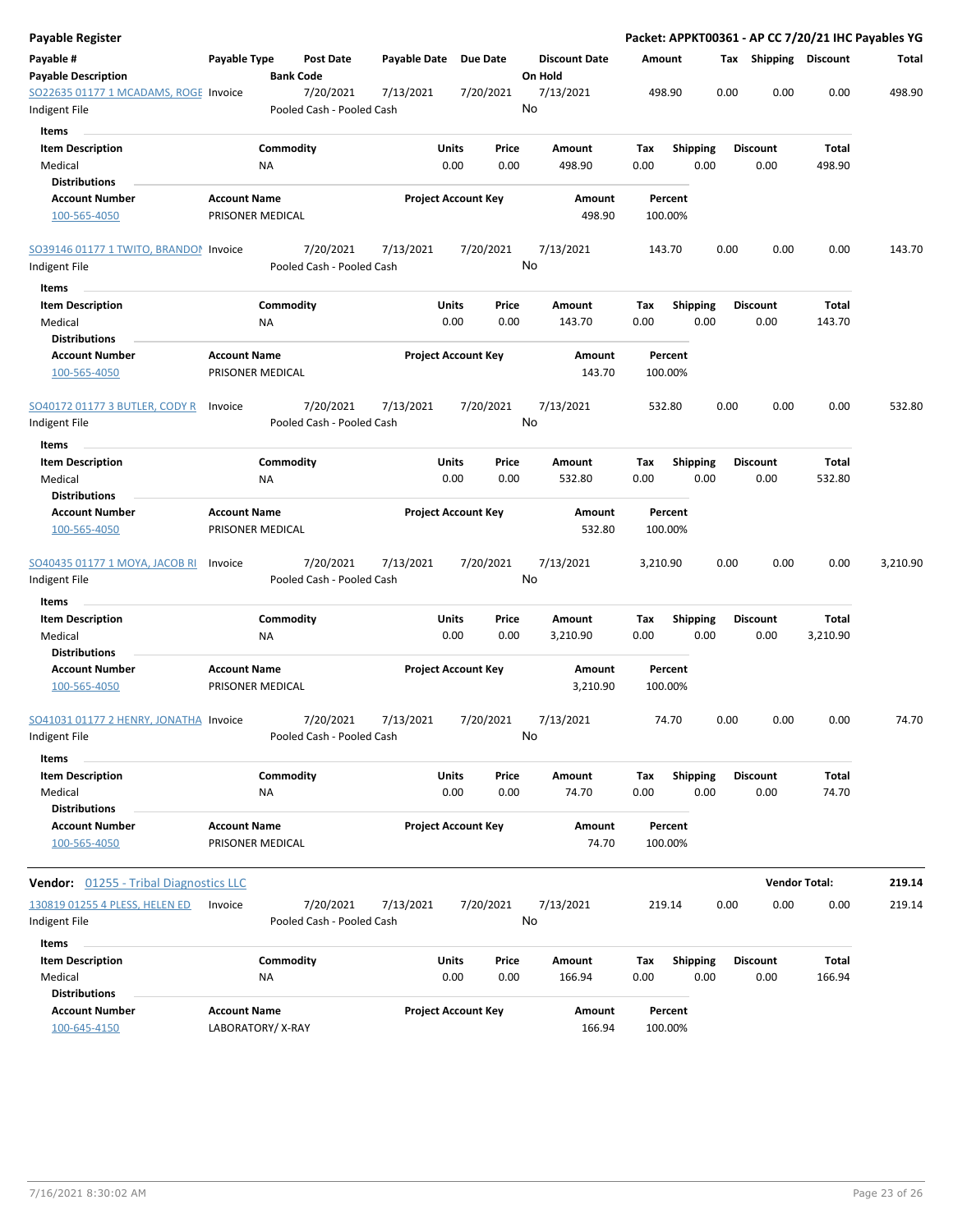| <b>Payable Register</b>                    |                          |                           |                     |                            |           |                      |        |                 |      |                 | Packet: APPKT00361 - AP CC 7/20/21 IHC Payables YG |       |
|--------------------------------------------|--------------------------|---------------------------|---------------------|----------------------------|-----------|----------------------|--------|-----------------|------|-----------------|----------------------------------------------------|-------|
| Payable #                                  | Payable Type             | Post Date                 | <b>Payable Date</b> |                            | Due Date  | <b>Discount Date</b> | Amount |                 | Tax  | Shipping        | Discount                                           | Total |
| <b>Payable Description</b><br><b>Items</b> |                          | <b>Bank Code</b>          |                     |                            |           | On Hold              |        |                 |      |                 |                                                    |       |
| <b>Item Description</b>                    |                          | Commodity                 |                     | <b>Units</b>               | Price     | Amount               | Tax    | <b>Shipping</b> |      | <b>Discount</b> | Total                                              |       |
| Medical<br><b>Distributions</b>            | <b>NA</b>                |                           |                     | 0.00                       | 0.00      | 52.20                | 0.00   | 0.00            |      | 0.00            | 52.20                                              |       |
| <b>Account Number</b>                      | <b>Account Name</b>      |                           |                     | <b>Project Account Key</b> |           | Amount               |        | Percent         |      |                 |                                                    |       |
| 100-645-4150                               | LABORATORY/X-RAY         |                           |                     |                            |           | 52.20                |        | 100.00%         |      |                 |                                                    |       |
| 01179 - YOUNG, DR. ROBERT M<br>Vendor:     |                          |                           |                     |                            |           |                      |        |                 |      |                 | <b>Vendor Total:</b>                               | 54.41 |
| 210425 01179 1 ZVARA JR, CHARL             | Invoice                  | 7/20/2021                 | 7/13/2021           |                            | 7/20/2021 | 7/13/2021            |        | 54.41           | 0.00 | 0.00            | 0.00                                               | 54.41 |
| Indigent File                              |                          | Pooled Cash - Pooled Cash |                     |                            |           | No                   |        |                 |      |                 |                                                    |       |
| <b>Items</b>                               |                          |                           |                     |                            |           |                      |        |                 |      |                 |                                                    |       |
| <b>Item Description</b>                    |                          | Commodity                 |                     | <b>Units</b>               | Price     | Amount               | Tax    | <b>Shipping</b> |      | <b>Discount</b> | <b>Total</b>                                       |       |
| Medical                                    | <b>NA</b>                |                           |                     | 0.00                       | 0.00      | 54.41                | 0.00   | 0.00            |      | 0.00            | 54.41                                              |       |
| <b>Distributions</b>                       |                          |                           |                     |                            |           |                      |        |                 |      |                 |                                                    |       |
| <b>Account Number</b>                      | <b>Account Name</b>      |                           |                     | <b>Project Account Key</b> |           | Amount               |        | Percent         |      |                 |                                                    |       |
| 100-645-4110                               | PHYSICIAN, NON-EMERGENCY |                           |                     |                            |           | 54.41                |        | 100.00%         |      |                 |                                                    |       |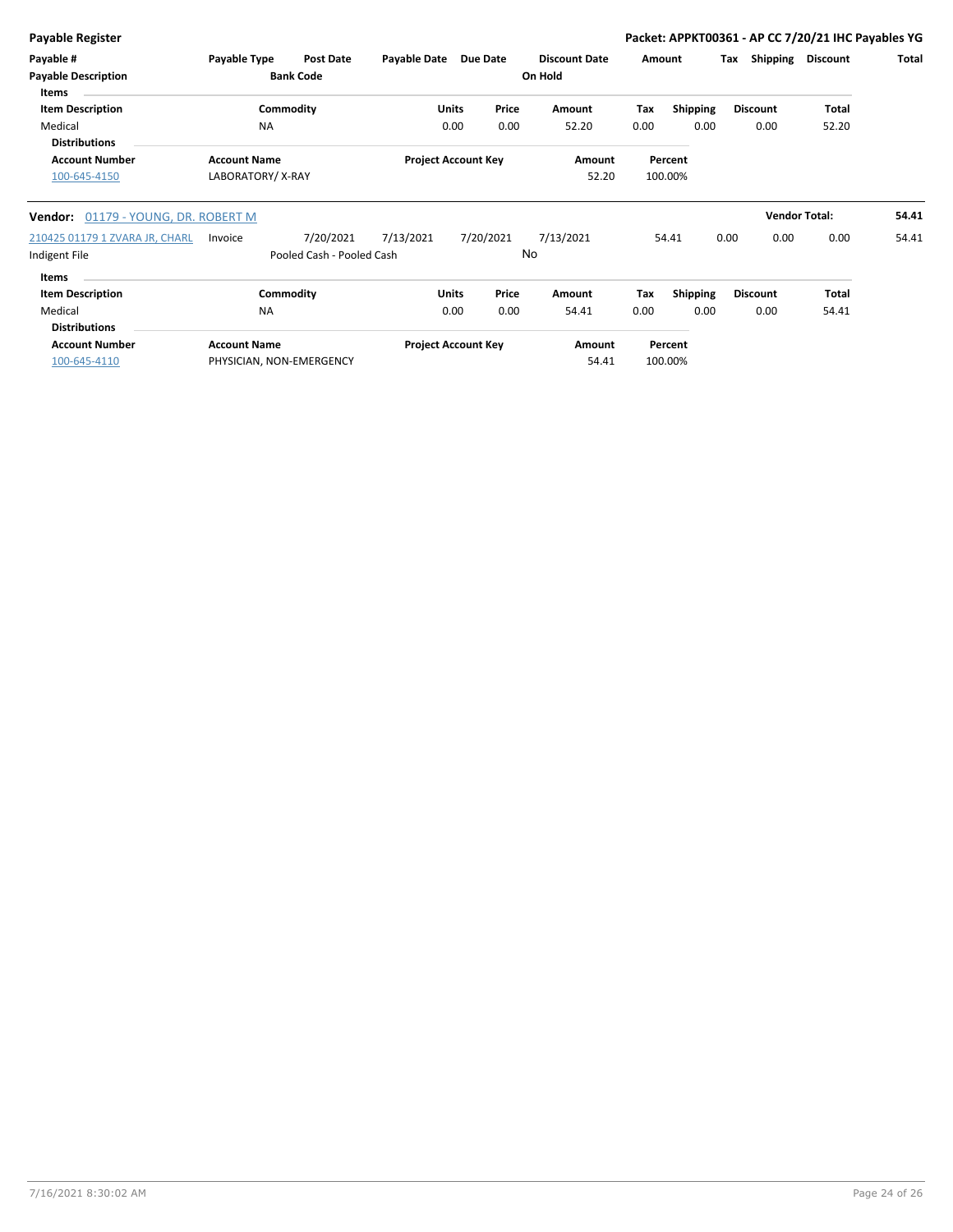## Payable Summary

| Type    | Count               | Gross     | Tax  | <b>Shipping</b> | <b>Discount</b> | Total     | <b>Manual Payment</b> | <b>Balance</b> |
|---------|---------------------|-----------|------|-----------------|-----------------|-----------|-----------------------|----------------|
| Invoice | 89                  | 18,106.69 | 0.00 | 0.00            | 0.00            | 18.106.69 | 0.00                  | 18,106.69      |
|         | <b>Grand Total:</b> | 18,106.69 | 0.00 | 0.00            | 0.00            | 18.106.69 | 0.00                  | 18,106.69      |